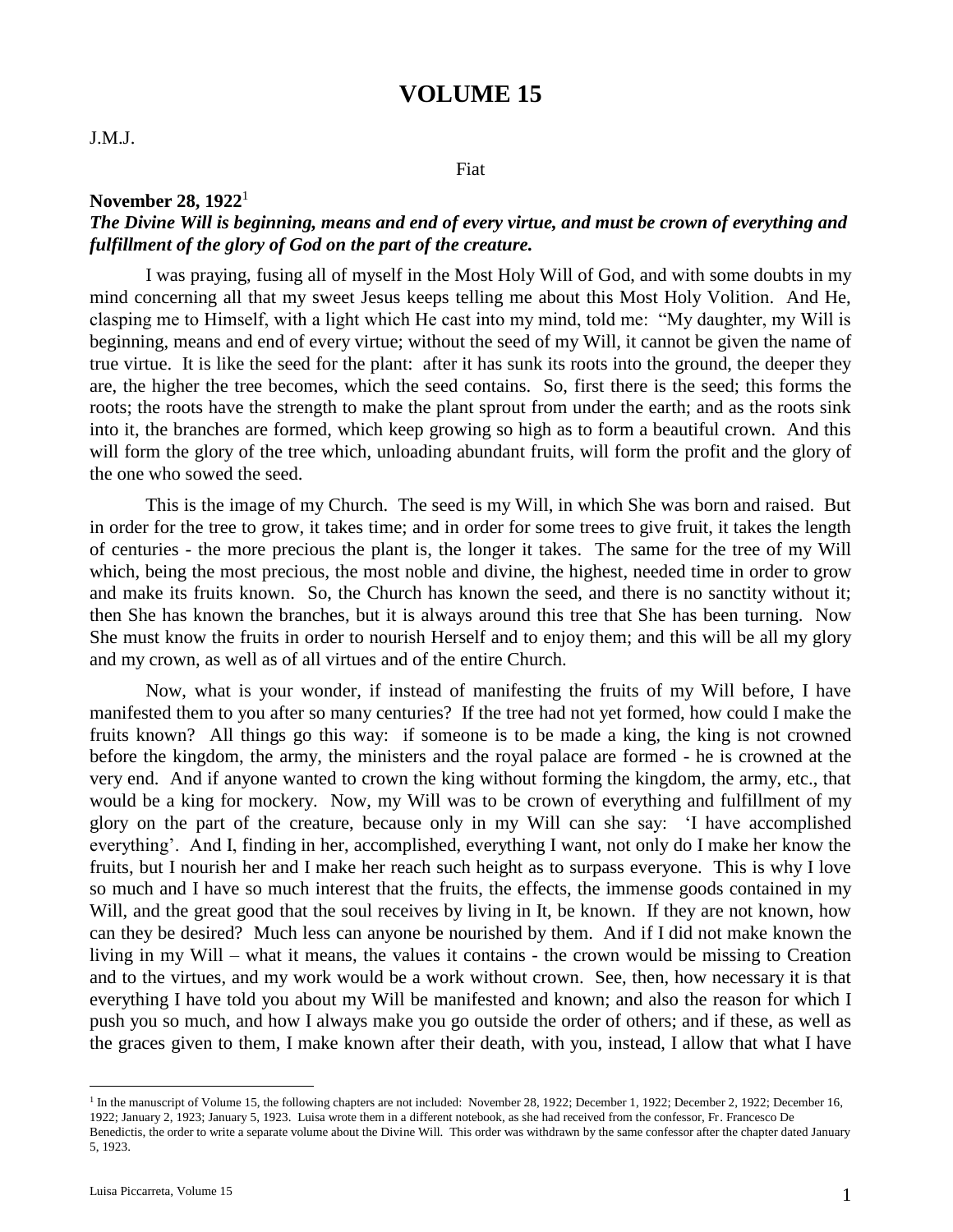told you about my Will be known while you are still living. If It is not known, It will not be appreciated, nor loved. Knowledge will be like manure for the tree, which will make the fruits season; and once they are well matured, the creatures will nourish themselves from them. What will be my contentment and yours?"

## **December 1, 1922<sup>2</sup>**

## *Jesus did and suffered everything in the Divine Will. What true reigning is.*

I was thinking about the Passion of my sweet Jesus, and I felt those pains so close to me, as if He were suffering them at that very moment; and looking at me, He told me: "My daughter, I suffered all pains in my Will, and as I suffered them, they opened many ways in my Will to reach each creature. Had I not suffered in my Will, which envelops everything, my pains would not have reached you and each one; they would have remained with my Humanity. Even more, because I suffered them in my Will, not only did they open many ways in order to go to them, but they opened as many other ways in order to let creatures enter into Me, unite themselves with those pains, and give Me, each one of them, the pains which, with their offenses, they would give Me throughout the course of all centuries. And while I was under the storm of the blows, my Will brought Me each creature to strike Me. So, it was not just those who scourged Me, but the creatures from all times, who, with their offenses, would concur to my barbarous scourging. The same with all other pains: my Will brought Me everyone; no one was absent from roll call, everyone was present to Me - no one escaped Me. This is why my pains were – oh! how much harder, more manifold, than those that could be seen. Therefore, if you want your offerings of my pains, your compassion and reparation, your little pains, not only to reach Me, but to follow the same ways as mine, let everything enter into my Will, and all generations will receive the effects.

And not only my pains, but also my words - because they were spoken in my Will - reached everyone. As for example, when Pilate asked Me whether I was a king, I answered: 'My Kingdom is not of this world, for if It were of this world, millions of legions of Angels would defend Me'. And Pilate, in seeing Me so poor, humiliated, despised, was surprised, and said with greater emphasis: 'What? You are a king?' And I, with firmness, answered him and all those who are in his position: 'I am King, and I have come into the world to teach the truth. And the truth is that it is not the positions, the kingdoms, the dignities or the right of command that make man reign, that ennoble him, that raise him above all. On the contrary, these things are slaveries, miseries, which make him serve vile passions and unjust men, while he too commits many unjust acts that disennoble him, cast him into mud, and draw the hatred of his subordinates upon him. So, riches are slaveries, positions are swords, by which many are killed or wounded. True reigning is virtue, the stripping of everything, to sacrifice oneself for all, to submit oneself to all. This is the true reigning that binds all, and makes one loved by all. Therefore, my Kingdom will have no end, while yours is near to perishing.' And, in my Will, I made these words reach the ear of all those who are in positions of authority, to let them know the great danger they are in, and to put on guard those who aspire to positions, to dignities, to command."

### **December 2, 1922**<sup>3</sup>

### *Jesus places three pillars in the soul of Luisa on which He can lean.*

I was feeling very afflicted because of the privation of my adorable Jesus – and if He makes Himself seen, He is all taciturn. Then, this morning, He made Himself seen in my interior, between

 $\overline{a}$ 

<sup>2</sup> See note 1.

<sup>3</sup> See note 1.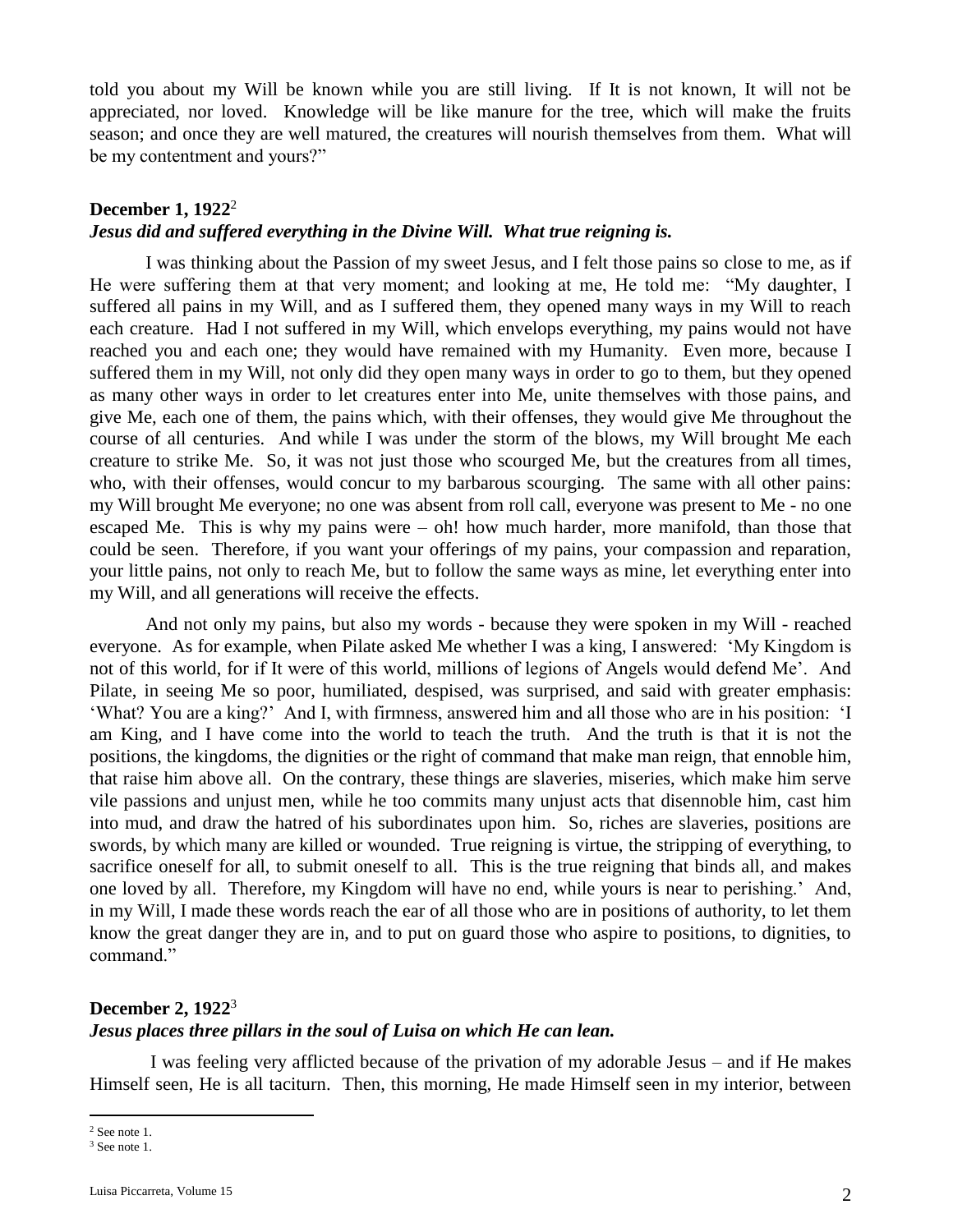two pillars. He was forming a third one between these two, and He would lean now on one, now on the other, and now on the pillar in the middle, which He was raising. Surprised, I said to Him: 'My Love and my Life, when did You put these pillars in my interior? Now You are more comfortable – if You are tired, You can lean on them.' And He, without paying attention to me, continued to raise the pillar and kept silent. And I: 'But, tell me, why don't You speak to me? What's wrong, where have I offended You? Is it perhaps my reluctance in not wanting to make known the truths You tell me that makes You keep silent in order to punish me? But I promised You that I would not do it any more, and, remember, we remained at peace.'

And Jesus, looking at me and heaving a strong sigh, told me: "My daughter, I am working, enlarging, preparing, and when I work I do not feel like speaking – first I want to operate and then speak. To your reluctances I pay no heed, because the power of my Will that acts in you is so great, that it crushes you if you do not do what I want; so much so, that after a reluctance of yours you are forced to run into my arms to tell Me: 'Jesus, I pray You to make me do what You want. You want it – I want it'; and you do not let Me go unless you see that your will and Mine are one. Therefore, my silence is work, and so that the work I am doing in you may be more beautiful, more safe, more stable, I put it between two pillars, stronger and higher, of which one is my Humanity and the other is my Mama, and on which alone can I lean. But two props are not enough for Me – I want a third one; but if I Myself do not form it, how can I have it? Here, then, the necessity of my work. You will lend Me the materials, which are all your acts done in my Will; the more you do, the more materials you will lend Me, and I will work hard in forming it, and then I will rest and speak to you. Everything I did and that which my dear Mama did, will be connected together in this third pillar, my only purpose - that it may be worked with an Eternal Will which alone can serve Me as prop, and that this Will may be known. I will put so much grace in it, that it will not only give Me rest, but will serve Me as pulpit, as voice, to teach in the most attractive, penetrating and convincing manners what it means to live in my Will, that I may no longer be in the midst of my children like an exiled one, but my Will may reign in them as on Its own throne. Therefore, let Me do, and follow Me."

Then, afterwards, He came back again, and continued to make Himself seen in my interior, all intent on working; and we would look at each other in silence. I raised my eyes, and I saw the head of Our Lord placed at the top of one pillar, and that of the Celestial Queen at the top of the other – both crowned. The third pillar, which He was forming, was prepared for my head to be placed on top of it; and the crown that was to crown it – half of it came out from the crown of Our Lord, and half from that of the Most Holy Virgin; and uniting together, these two halves formed one single crown. I remained amazed and enchanted, and my sweet Jesus told me: "My daughter, did you see how much I have to work to form the third prop for Myself, and how you must hasten the materials in order to let Me work, and what height it must reach in order to accomplish the work of my Will in you, and what crown must surround your forehead? Therefore, do not lose a minute of time, and let your flight in my Will be continuous."

# **December 8, 1922**

*On the Immaculate Conception.* 

I write to obey, and I offer everything to my sweet Jesus, uniting myself to the sacrifice of His obedience in order to obtain the grace and the strength to do it as He wants. And now, oh! my Jesus, give me your holy hand and the light of your Intelligence, and write together with me.

I was thinking about the great portent of the immaculate conception of my Queen and Celestial Mama, and in my interior I heard, being said to me: "My daughter, the immaculate conception of my beloved Mama was prodigious and all marvelous; so much so, that Heaven and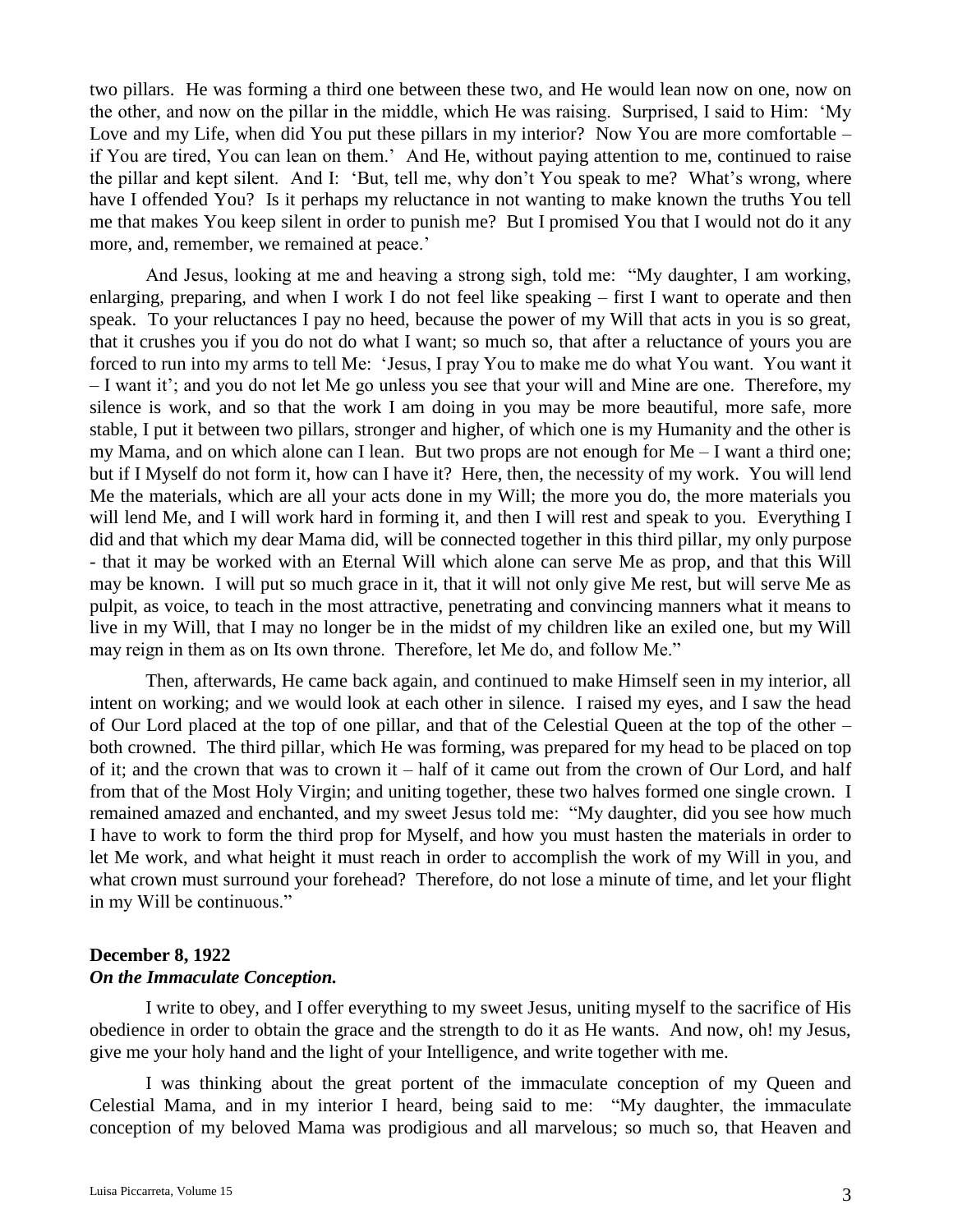earth were stupefied and made feast. All Three Divine Persons competed among Themselves: the Father poured out an immense sea of power; I, the Son, poured out an infinite sea of wisdom, and the Holy Spirit, an immense sea of eternal love, which, merging into one, formed one single sea; and in the middle of this sea the conception of this Virgin was formed, elect among the elect. So, the Divinity administered the substance of this conception, and this sea was not only the center of life of this admirable and singular creature, but it remained around Her - not only to keep Her defended from anything that might shadow Her, but to give Her, in each instant, new beauties, new graces, power, wisdom, love, privileges, etc. So, Her little nature was conceived in the center of this sea, and was formed and grew under the influence of these divine waves; so much so, that as soon as this noble and singular creature was formed, the Divinity did not want to wait as usual with the other creatures - It wanted Her embraces, the requital of Her love, Her kisses, and to enjoy Her innocent smiles. Therefore, as soon as Her conception was formed, I gave Her the use of reason, I endowed Her with all sciences, I made known to Her Our joys and Our sorrows with regard to Creation. And even from the maternal womb, She would come to Heaven, at the foot of Our Throne, to give Us Her embraces, the requital of Her love, Her tender kisses; and throwing Herself into Our arms, She would smile at Us with such delight of gratitude and thanksgiving as to snatch Our smiles. Oh! how beautiful it was to see this innocent and privileged creature, enriched with all the divine qualities, coming into Our midst, all love, all trust, without fear. In fact, sin alone is what puts distance between Creator and creature, breaking love, dispersing trust, and striking fear. So, She would come into Our midst as Queen who, with Her love, given by Us, dominated Us, enraptured Us, put Us in feast, and captivated yet more love. And We let Her do it, delighting in the love that She captivated from Us, and constituting Her Queen of Heaven and earth.

Heaven and earth exulted and made feast together with Us, having their Queen after so many centuries. The sun smiled in its light, and held itself fortunate in having to serve its Queen by giving Her light. The heavens, the stars, and the whole universe smiled with joy and made feast, because they were to gladden their Queen, showing Her the harmony of the spheres and of their beauty. The plants smiled, which were to nourish their Queen; and the earth too smiled and felt ennobled in having to provide the dwelling and let itself be trodden by the steps of its Empress. Only hell cried, and felt itself losing strength because of the dominion of this Sovereign Lady.

But do you know what was the first act that this Celestial Creature did when She found Herself before Our throne for the first time? She recognized that all the evil of man had been the split between his will and that of his Creator; She trembled, and with no delay She bound Her will to the foot of my throne, without even wanting to know it. And my Will bound Itself to Her and constituted Itself the center of Her life, so much so, that all currents, all relations, all communications opened between Her and Us, and there was no secret which We did not entrust to Her. This, indeed, was the most beautiful, the greatest, the most heroic act that She did – to lay down Her will at Our feet; an act which made Us, as though enraptured, constitute Her Queen of all. Do you see, then, what it means to bind oneself to my Will and to not know one's own?

The second act was to offer Herself to any sacrifice for love of Us. The third, to render Us the honor and the glory of the whole Creation, which man had taken away from Us by doing his own will. And even from the maternal womb She cried for love of Us, in seeing Us offended; and She cried with sorrow over guilty man. Oh! how these innocent tears moved Us, and hastened the longedfor Redemption! This Queen dominated Us, bound Us, and snatched infinite graces from Us. She made Us incline so much toward mankind, that We could not resist, nor did We know how to resist Her repeated petitions. But whence came to Her so much power, and such great ascendancy over the very Divinity? Ah! you have understood: it was the power of Our Will acting in Her, which, while dominating Her, rendered Her dominator of God Himself. And then, how could We resist so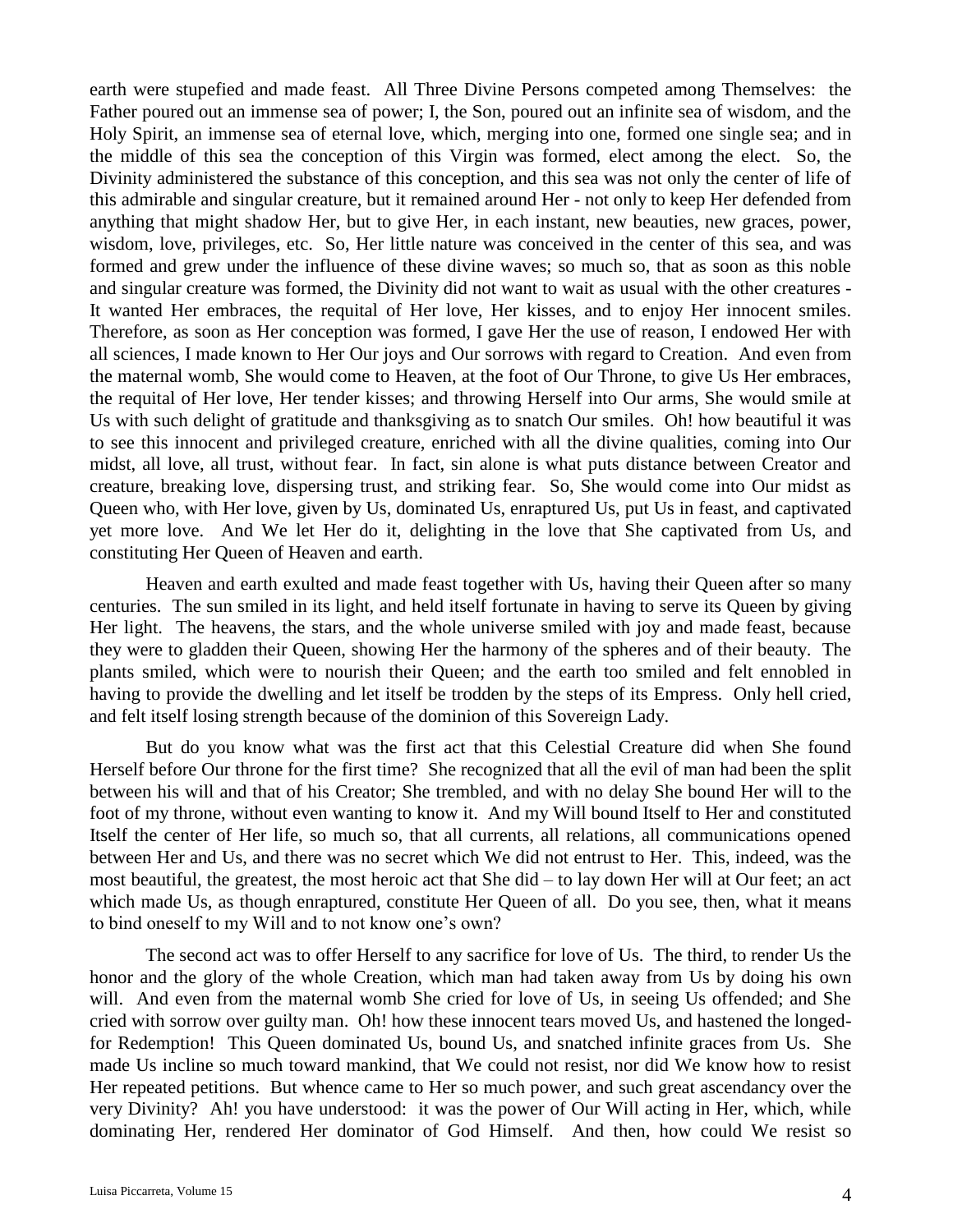innocent a creature, possessed by the power and sanctity of Our Will? It would be as though resisting Ourselves. We could see Our divine qualities in Her. Like waves, the reverberations of Our sanctity, the reverberations of the divine manners, of Our love, of Our power, etc., poured out upon Her; as well as Our Will, which was Her center, drawing all the reverberations of Our divine qualities, and making Itself crown and defense of the Divinity dwelling within Her. If this Immaculate Virgin had not had the Divine Will as center of life, all the other prerogatives and privileges with which We so enriched Her would have been, in comparison, an absolute nothing. This is what confirmed and preserved for Her so many privileges; even more, It multiplied new ones at each instant.

Here, then, is the reason why We constituted Her Queen of all; because when We operate, We do it with reason, wisdom and justice: She never gave life to Her human will, but Our Will was always intact in Her. How could We say to another creature: 'You are Queen of the heavens, of the sun, of the stars, etc.', if instead of having Our Will as dominion, she were dominated by her human will? All the elements, the heavens, the sun, the earth, would have withdrawn from the regime and dominion of this creature. All would have cried out in their mute language: 'We do not want her, we are superior to her, because we have never withdrawn from your Eternal Volition - as You created us, so we are'. So would the sun have cried out with its light, the stars with their twinkling, the sea with its waves, and everything else. On the contrary, as soon as they all felt the dominion of this excelling Virgin who, almost as their sister, never wanted to know Her own will, but only that of God, not only did they make feast, but they felt honored to have their Queen, and they ran around Her to form Her cortege and to pay obsequies to Her – the moon, by placing itself as footstool at Her feet; the stars as crown, the sun as diadem, the Angels as servants, and men as though in waiting. Everyone – everyone paid Her honor and rendered their obsequies to Her. There is no honor and glory which cannot be given to Our Will - whether acting within Us, in Its own center, or dwelling in the creature.

But do you know what was the first act that this noble Queen did when, coming out of the maternal womb, She opened Her eyes to the light of this low world? As She was born, the Angels sang lullabies to the Celestial Baby, and She remained enraptured; Her beautiful soul went out of Her little body, accompanied by angelic cohorts, and went around Heaven and earth, gathering all the love that God had spread throughout the whole Creation; and penetrating into the Empyreum, She came to the foot of Our throne, offered Us the requital of the love of all Creation, and pronounced Her first *'thank You'* in the name of all. Oh! how happy We felt in hearing the *'thank You'* of this Little Baby Queen. And We confirmed in Her all the graces, all the gifts, such as to make Her surpass all other creatures together. Then, throwing Herself into Our arms, She delighted with Us, swimming in the sea of all contentments, remaining embellished with new beauty, with new light and with new love. She pleaded once again for mankind, praying Us, with tears, to let the Eternal Word descend in order to save Her brothers. But as She was doing this, Our Will let Her know that She should descend to the earth, and immediately She left Our contentments and joys, and departed, in order to do… what? Our Will. What powerful magnet Our Will was, dwelling on earth in this newborn Queen! No longer did the earth appear alien to Us; We no longer felt like striking it, making use of Our justice. We had the power of Our Will which, in this innocent child, restrained Our arms, smiled at Us from the earth, and turned justice into graces and sweet smile; so much so, that unable to resist this sweet enchantment, the Eternal Word hastened His course. Oh! prodigy of my Divine Will - to You everything is due, through You everything is accomplished, and there is no greater prodigy than my Will dwelling in the creature."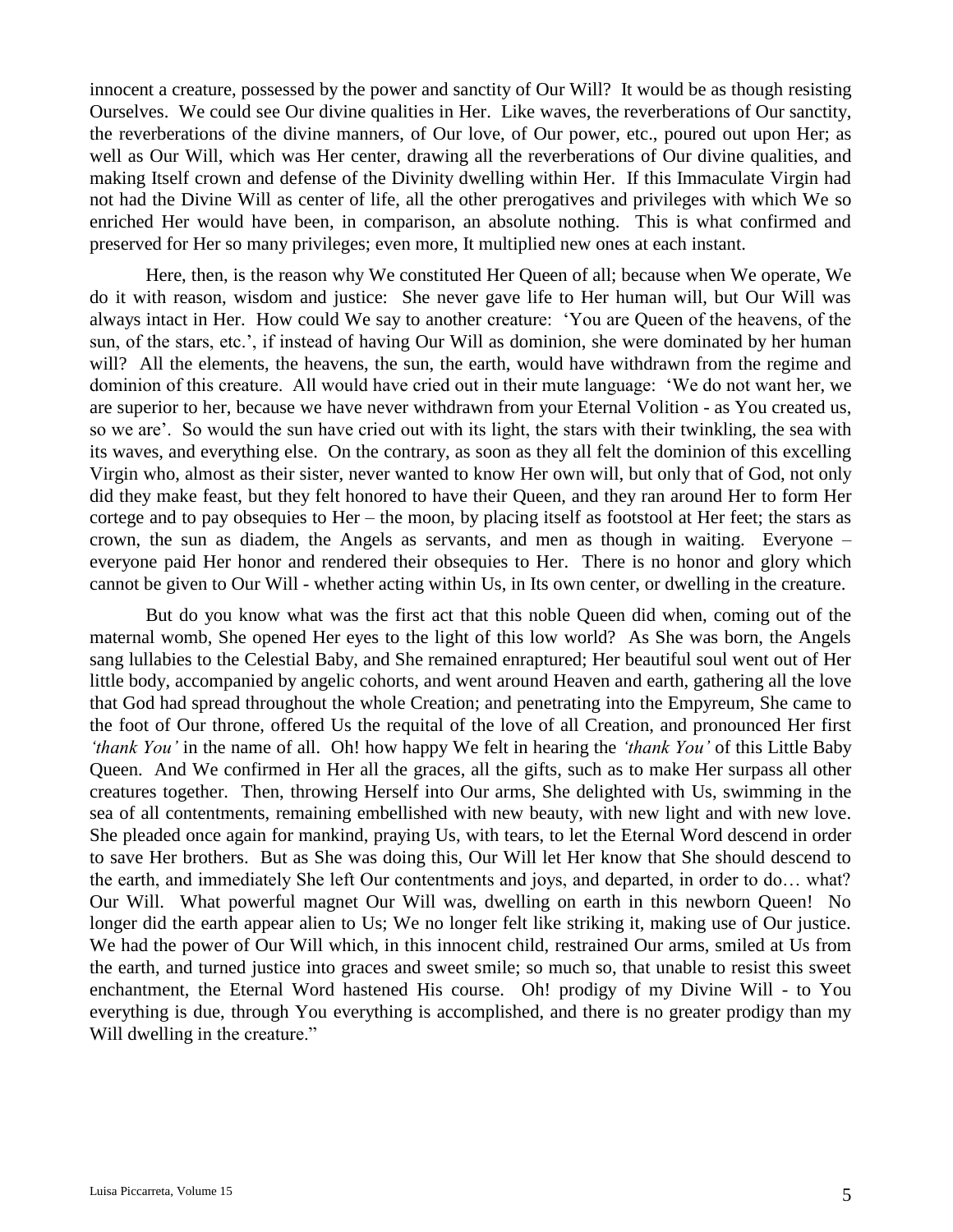## **December 16, 1922**<sup>4</sup> *On the conception of the Eternal Word.*

I was thinking about the act in which the Eternal Word descended from Heaven and was conceived in the womb of the Immaculate Queen; and from within my interior, my always lovable Jesus put out one arm, surrounding my neck, and in my interior told me: "My beloved daughter, if the conception of my Celestial Mama was prodigious, and She was conceived in the sea which came out of the Three Divine Persons, my conception was not in the sea that came out of Us, but in the great Sea which resided within Us - Our very Divinity - which descended into the virginal womb of this Virgin, and I was conceived. It is true that it is said that the Word was conceived, but my Celestial Father and the Holy Spirit were inseparable from Me. It is true that I had the acting role, but They were concurring.

Imagine two reflectors, each one reflecting the same subject into the other. These subjects are three: the one in the middle takes on the operating, suffering, supplicating role; the other two are with it, concur with it, and are spectators. So, I could say that one of the two reflectors was the Sacrosanct Trinity, and the other was my dear Mama. During the brief course of Her life, by living always in my Will, She prepared for Me in Her virginal womb the little divine ground in which I, Eternal Word, was to clothe Myself with human flesh, since I would never have descended into a human ground. And as the Trinity was reflected in Her, I was conceived. So, while that same Trinity remained in Heaven, I was conceived in the womb of this noble Queen.

All other things, as great, noble, sublime and prodigious as they may be - even the very conception of the Virgin Queen – they all remain behind. There is nothing, neither love nor greatness nor power, that can compare to my conception. Here it is not about forming a life, but about enclosing the Life that gives life to all; not about expanding Myself, but about restricting Myself so as to let Myself be conceived; and not in order to receive, but to give - the One who created everything enclosing Himself within a created and tiny little Humanity. These are works only of a God, and of a God who loves, and who, at any cost, wants to bind the creature with His love in order to be loved.

But this is nothing yet. Do you know where all my love, all my power and wisdom blazed forth? As soon as the divine power formed this tiny little Humanity, so little as to be comparable to the size of a hazelnut, but with the members all proportioned and formed, and the Word was conceived in It, the immensity of my Will, enclosing all creatures, past, present and future, conceived all lives of creatures in It; and as mine grew, so did they grow within Me. So, while in appearance I seemed to be alone, when observed under the microscope of my Will, all creatures could be seen, conceived in Me. It happened with Me as when one sees crystal clear waters: while they appear to be clear, when they are observed under a microscope, how many microbes cannot be seen? My conception was such and so great that the wheel of Eternity remained stunned and ecstatic in seeing the innumerable excesses of my love, and all prodigies united together. The whole mass of the Universe was shaken in seeing the One who gives life to everything restrict Himself, make Himself small, enclose everything, in order to do... what? To take the lives of all, and make all be reborn."

### **December 21, 1922**

## *Privation of Jesus and pains of the soul.*

I felt all afflicted because of the privation of my adorable Jesus; or rather, I felt tortured. My poor heart agonized and struggled between life and death; and while it seemed to be dying, a

 $\overline{a}$ <sup>4</sup> See note 1.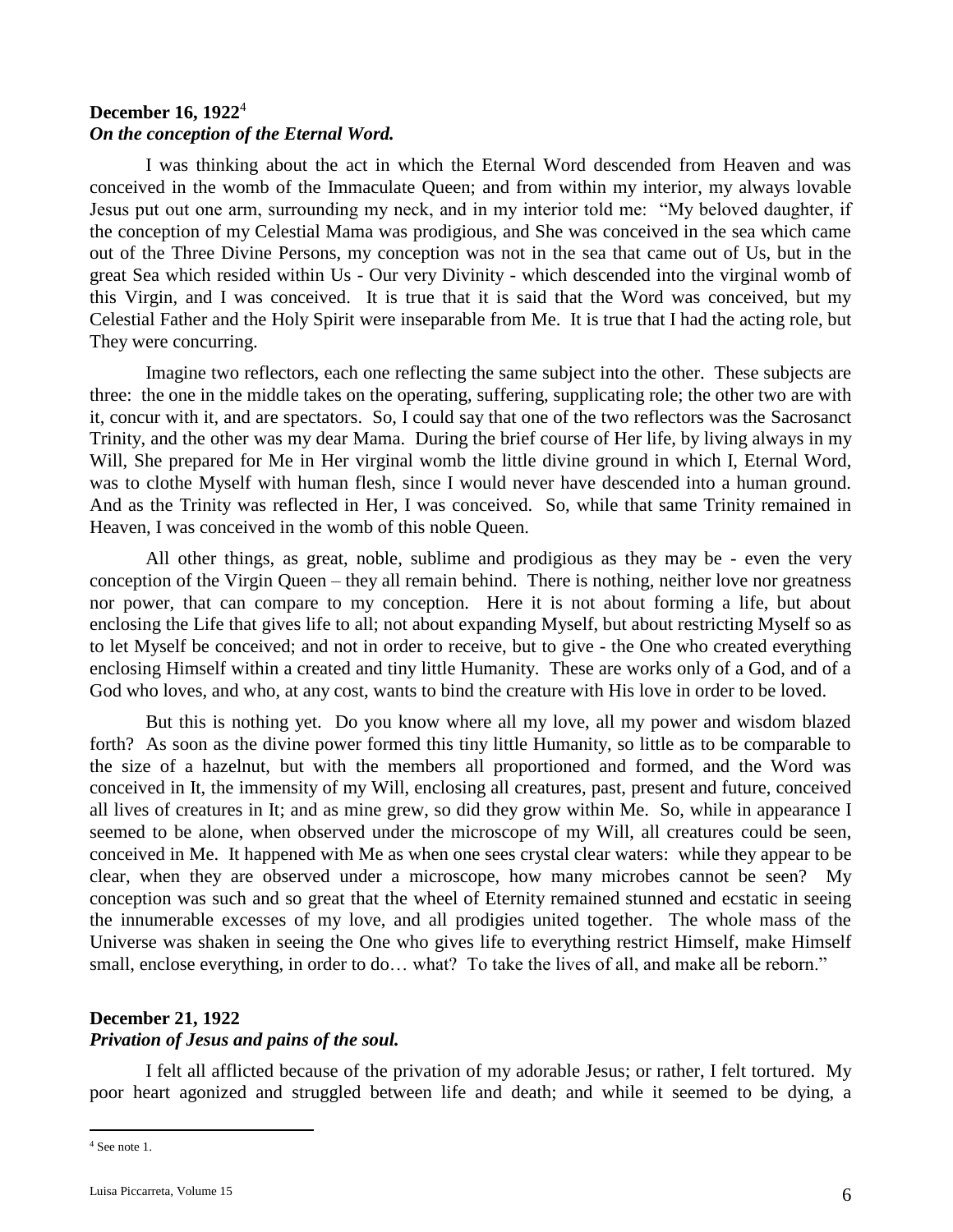mysterious force made it rise again, to continue its most bitter agony. Oh! privation of my Jesus, how ruthless and cruel you are! Even death would be an absolute nothing compared to you. After all, death does nothing other than bring one to eternal life, while the privation of Jesus makes life itself run away.

But all this was nothing yet. My poor soul, wanting my Life, my All, left my body in order to find Him at least outside of myself - but in vain. Rather, I found myself within an immensity, whose depth, magnitude and height seemed to have no limit. I fixed my gazes everywhere within that great void - who knows, I might see Him at least from afar, so as to take flight and throw myself into His arms. But it was all in vain. I feared I might fall into that great empty space - and without Jesus, where would I end up? What would happen to me? I trembled, I shouted, I cried, but there was no pity. I would have wanted to go back into my body, but a mysterious force prevented me from doing so. My state was horrible, because my soul, being outside of myself, flung herself toward her God as though toward her center, faster than a stone that, when it is thrown up high, falls back again to the center of the earth. It is not the stone's nature to remain suspended, but it looks for the earth as support and rest. In the same way, it is not the soul's nature to go out of herself and not fling herself into the center from which she came. This pain strikes such fright, fears and heartbreak, that I could call it pain of hell. Poor souls without God, how - how can they endure? What pain must the loss of God be for them? Ah! my Jesus, do not permit that anyone - anyone may lose You.

Now, as I was in this state so painful, I found myself inside myself, and my sweet Jesus, stretching out one arm, surrounded my neck. Then He made Himself seen holding a little girl in His arms - but of an extreme littleness. The little girl was agonizing, and as she seemed to be dying, Jesus now breathed on her, now gave her a little sip, now squeezed her to His Heart. And the tiny little one would return to her agony again, but she would neither die, nor come out of that mortal state. However, Jesus was all attention; He watched over her, assisted her, sustained her; He would miss not one movement of this dying little girl. I felt all the pains of that poor little one as though reverberating in the depth of my heart; and Jesus, looking at me, told me: "My daughter, this tiny little girl is your soul. Do you see how much I love you - with how much care I assist you? I keep you alive with sips of my Will. My Volition makes you smaller, It makes you die and rise again. But, do not fear, I will never leave you - my arms will always hold you tightly to my breast."

### **January 2, 1923**<sup>5</sup>

### *Prodigies of the Divine Fiat in the void of the soul.*

I was praying and abandoning all of myself in the arms of the Most Holy Will of God; and my always lovable Jesus, coming out from my interior and taking my hand, told me: "My daughter, come with Me and look at the great void that exists between Heaven and earth. Before my Fiat was pronounced, this great void was horrible to the sight. Everything was disorder; no separation of land, of water, or of mountains could be seen – it was one heap that struck fright. As soon as my Fiat was pronounced, all things rolled about, bumping against one another, and each of them took its place, remaining all ordered with the imprint of my Eternal Fiat; nor can they move if my Fiat does not want it. The earth no longer struck fright; on the contrary, to see the vastness of the seas, their waters no longer muddy but crystal clear, their sweet murmuring, as if the waters were voices speaking softly and quietly among themselves, their roaring waves which sometimes rise so high as to make mountains of water appear, which then fall back again into the same sea - how much beauty does this not contain? How much order - and how much attention does it not earn from creatures? And then, the earth, all green and flowery - how much variety of beauty does it not contain? But this was

 $\overline{a}$ 

<sup>5</sup> See note 1.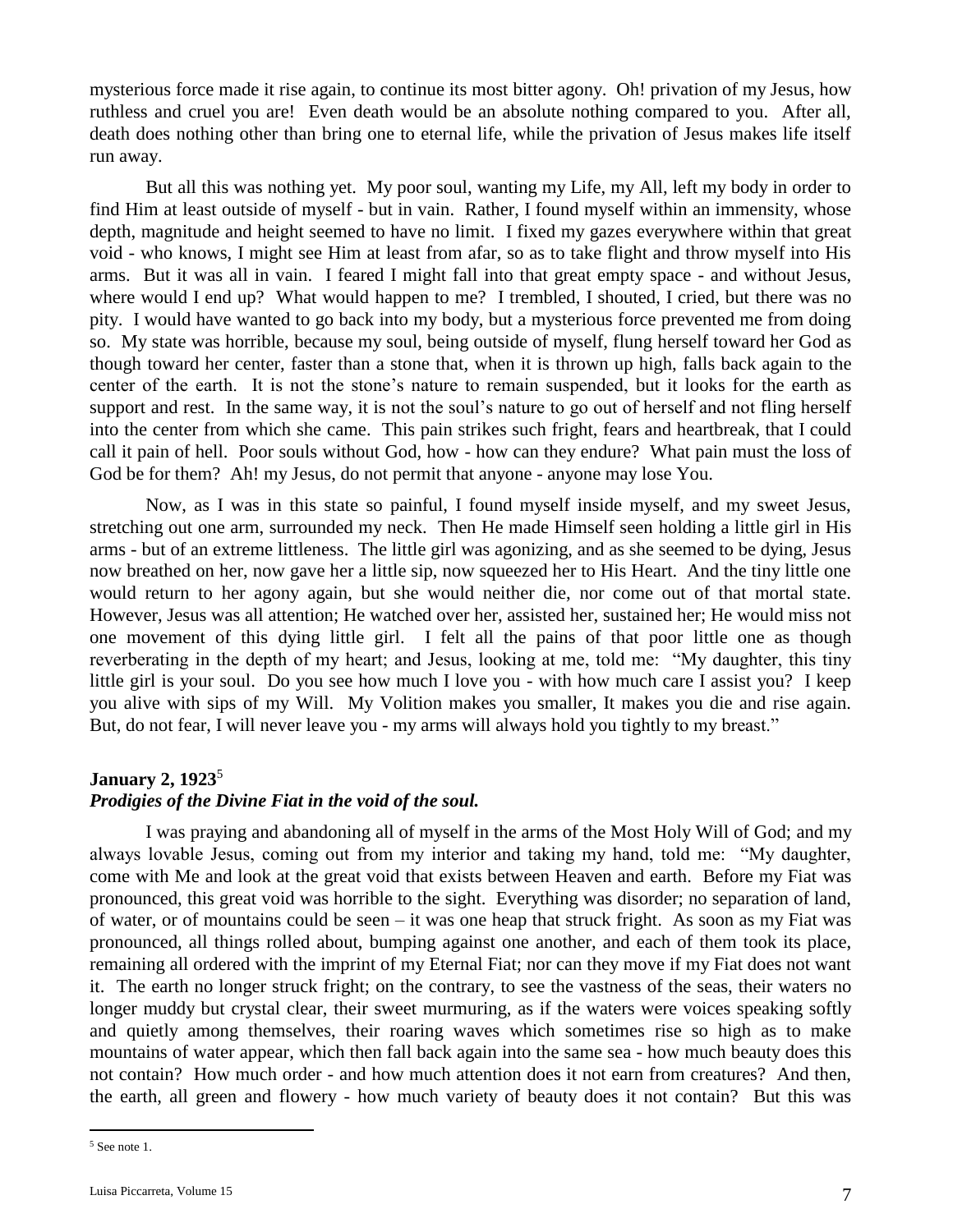nothing yet - the void was not completely filled; and just as my Fiat hovered over the earth and separated things and ordered the earth, in the same way, hovering up high, It stretched out the heavens, It adorned them with stars, and in order to fill the void of darkness, It created the sun which, dispelling darkness, filled this great void with light and made all the beauty of all Creation stand out. So, who was the cause of so much good? My omnipotent Fiat. However, this Fiat wanted a void in order to create this machine of the universe.

Now, my daughter, do you see this great void in which I created so many things? Yet, the void of the soul is even greater. The former was to serve as the dwelling place of man; the void of the soul was to serve as the dwelling place of a God. I was not to pronounce my Fiat for six days, as in creating the universe, but for as many days as the life of man contains - and so many times for as many as, putting his own will aside, he would let Mine operate. Therefore, since my Fiat was to do more things than It did in Creation, more space was needed. But do you know who gives Me free field in order to fill this great void of the soul? One who lives in my Will. My Fiats are pronounced repeatedly; each thought is accompanied by the power of my Fiat, and – oh! how many stars adorn the heaven of the intelligence of the soul. Her actions are followed by my Fiat, and – oh! how many suns rise within her. Her words, invested by my Fiat, are sweeter than the murmuring of the waters of the sea, in which the sea of my graces flows in order to fill this great void, and my Fiat delights in forming waves that reach beyond Heaven, and descend again, more loaded, to expand the sea of the soul. My Fiat blows upon her heart, and of her heartbeats It makes fires of love. My Fiat leaves nothing out; It invests each affection, the tendencies, the desires, and forms in them the most beautiful flowerings.

How many things does my Fiat not operate in this great void of the soul who lives in my Will! Oh! how the whole machine of the universe is left behind. The Heavens are astounded; trembling, they watch the omnipotent Fiat operating in the will of the creature, and they feel twice as happy every time this Fiat acts and renews Its creative power. So, they are all attentive around Me, to see when my Fiat is pronounced, in order to collect their double glory and happiness. Oh! if all knew the power of my Fiat and the great good It contains, they would all give themselves prey to my omnipotent Will. Yet, there is much to weep about. How many souls, with these great voids within, are worse than the great void of the universe before my Fiat was pronounced! Since my Fiat does not hover within them, everything is disorder, the darkness is so thick as to strike horror and fright. There is one heap, all mixed together - nothing is in place. The work of Creation is upset in them, because my Fiat alone is order - the human will is disorder.

Therefore, my daughter, if you want order within yourself, let my Fiat be the life of everything in you, and you will give Me the great contentment that my Fiat may be able to unfold, putting out the prodigies and the goods It contains."

### **January 5, 1923**<sup>6</sup>

## *Jesus prays that His Will be one with the will of the soul. The Divine Will must be like the air that one breathes. Attentiveness is the way to knowledge.*

Continuing in my usual state, I could hear my adorable Jesus praying in my interior, saying: "My Father, I pray You that Our Will be one with the will of this little daughter of Our Volition. She is a legitimate birth from Our Will. O please! for the honor and decorum of Our Eternal Will, let it be so that nothing may come out of her which is not a birth from Our Volition, and that she may know nothing but Our Will. And in order to obtain this, I offer You all the acts of my Humanity, done in Our adorable Will."

 $\overline{a}$ <sup>6</sup> See note 1.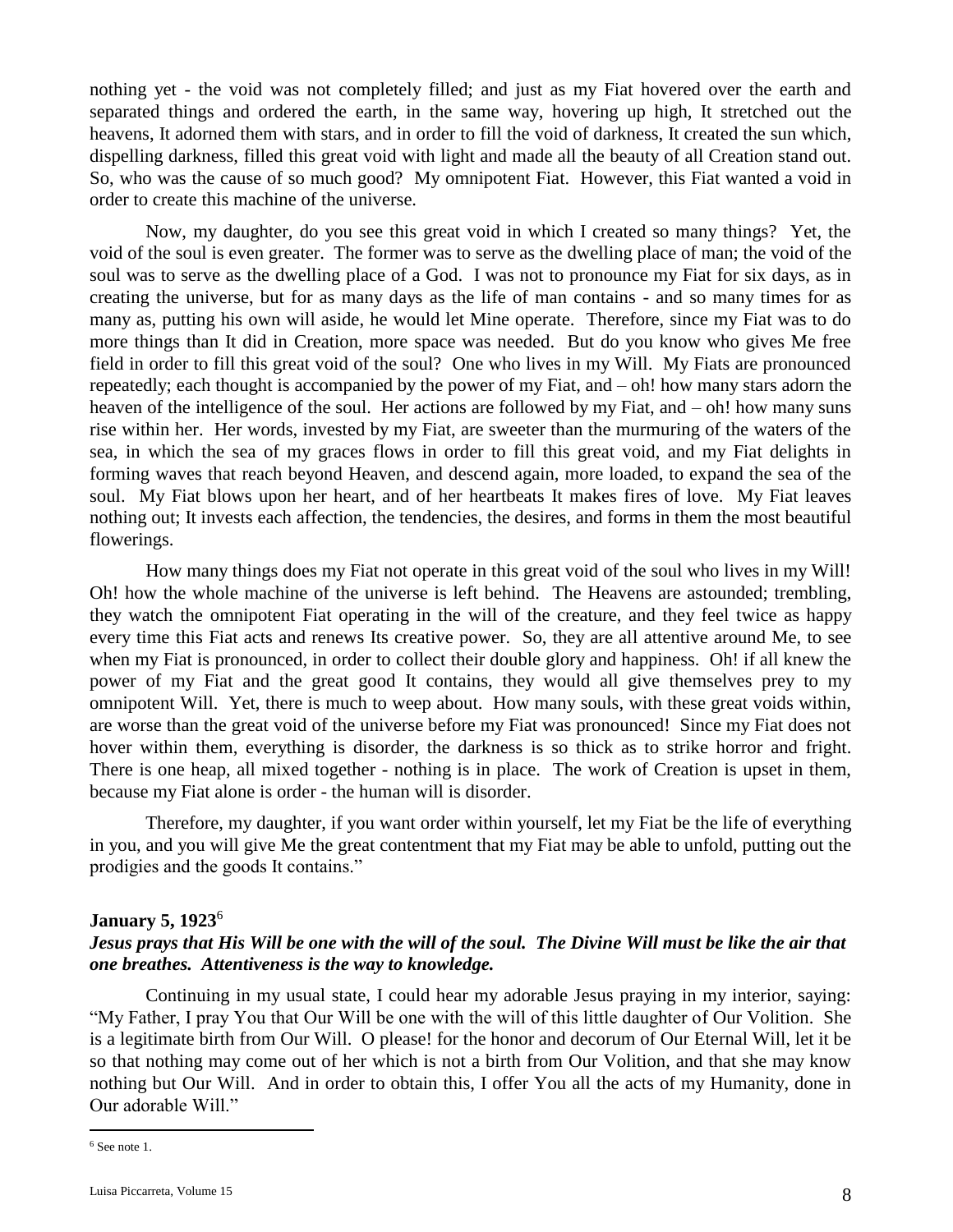Afterwards, He remained in deep silence, and I, I don't know how, felt so transfused in the acts that my Jesus had done in the Divine Will, that I kept following them, one by one, doing my own united with His. This made me absorb so much light, that Jesus and I remained immersed in a sea of light; and Jesus, coming out from within my interior, standing up, with His soles on the place of my heart, and waving His hand which, more than sun, sent forth light, cried out loudly: "Come, come all of you, Angels, Saints, pilgrim souls, all generations - come and see the portents and the greatest miracle never before seen: my Will operating in the creature." At the sonorous, melodious and powerful voice of Jesus, which filled Heaven and earth, the Heavens opened and all ran around Jesus, and looked at me to see how the Divine Will was operating. All remained enraptured and thanked Jesus for such a great excess of His goodness. I remained confused and humiliated to the summit, and I said to Him: 'My Love, what are You doing? It seems to me that You want to show me to everyone, to let everyone point at me. What repugnance I feel.' And Jesus: "Ah! my daughter, it is my Will that I want everyone to know and to point at, as new Heaven and means of new regeneration; and you will remain as though buried in my Will.

My Will must be like the air that one breathes which, while it cannot be seen, can be felt. It cannot be seen, and it gives life; it penetrates everywhere, even into the inmost fibers, to give life to each beat of the heart. Wherever it enters - into darkness, into the abysses, into the most secret receptacles - it constitutes itself life of everything. In the same way, my Will will be more than air within you, which, coming out of you, will constitute Itself life of everything. Therefore, be more attentive, and follow the Will of your Jesus, because attentiveness will make you know where you are and what you are doing. Knowledge will make you appreciate and esteem more the divine royal palace of my Will. Suppose that someone finds himself in the royal palace of a king, and that he does not know that that residence belongs to the king. He will have no appreciation; he might even walk distractedly, talking, laughing; nor will he dispose himself to receive the gifts of the king. But if he knew that that is the royal palace of the king, he would look at things with attention, and would appreciate them; he would walk on tiptoe, speak in a low voice, be all eyes to see if the king comes out of any room, and would put himself as though in waiting, to receive great gifts from the king.

See, attentiveness is the way to knowledge, and knowledge changes a person, as well as things, disposing him to receive great goods. So, by knowing that you are in the royal palace of my Will, you will always receive, and will take so much as to be able to give to all your brothers."

### **January 16, 1923** *Second general uproar.*

I felt very afflicted because of the privation of my sweet Jesus, and I thought to myself: 'Why is He not coming? Who knows where I offended Him, that He is hiding from me?' And while I was thinking of this and who knows how many other things, which it is not necessary to say here, my adorable Jesus moved in my interior, and clasping me tightly to His Most Holy Heart, with tender and compassionate voice, told me: "My daughter, after so much time that I have been coming to you, you should have understood by yourself the reason for my hiding – though hidden, not outside, but inside of you."

Then, sighing strongly, He added: "Ah! it is the second general uproar that the nations are preparing, and I will remain posted in you, and as though on the lookout, to see what they are doing. I have done everything to dissuade them; I have given them light, grace; I have called you in a special way during the past months, to make you suffer more, so that my Justice, finding an embankment in you and one more satisfaction in your pains, might let light and grace descend more freely into their minds, so as to dissuade them from this second uproar. But everything has been in vain; the more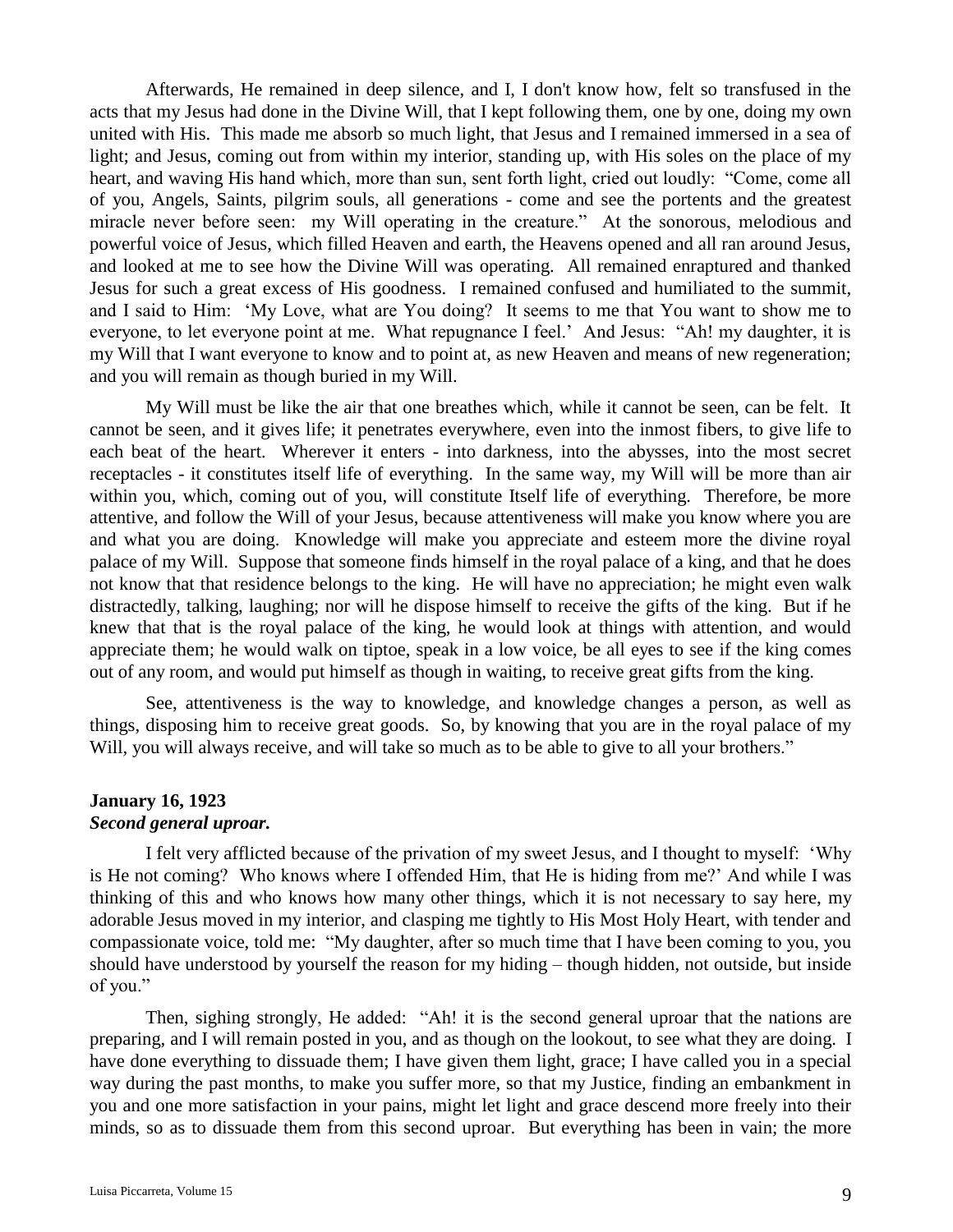they united together, the more they fomented discords, hatreds, injustices, to the point of forcing the oppressed to take up arms to defend themselves. And when it comes to defending the oppressed and justice, also natural, I must concur; more so, since the nations which appear to be victorious, have succeeded on the basis of the most perfidious injustice. They should have understood this by themselves, and be meeker toward the oppressed; on the contrary, they are more inexorable, wanting not only their humiliation, but also their destruction. What perfidy! What perfidy, more than diabolical! They are not yet satiated with blood. How many poor peoples will perish! I grieve, but the earth wants to be purged - more cities will be destroyed. I too will claim many lives through the scourges I will send from Heaven; and while this happens, I will remain in you, as though posted and on the lookout." And He seemed to hide more inside of me.

I felt immersed in a sea of bitterness because of this speaking of Jesus. Then, afterwards, I felt surrounded by people who were praying, and also my Celestial Mama who, extending Her hand into my interior, grabbed one arm of Jesus and pulled Him out, saying to Him: "My Son, come into the midst of the peoples - don't You see into what a sea of storms they are about to plunge themselves, such that it will cost them a sea of blood?" But as much as She pulled Him, Jesus did not want to come out. And She, turning to me: "Pray Him very hard, that things may be milder." So I began to pray Him, and now He would place His ear within mine, letting me hear the movements of the peoples and the noise of the weapons; now He would show me various races of peoples united together – some, ready to wage wars, and some preparing themselves. So, clinging tightly to my Jesus, I said to Him: 'Placate Yourself, my Love, placate Yourself - don't You see how much confusion of peoples there is - how many uproars? If this is the preparation, what will it be in act?' And Jesus: "Ah! my daughter, they themselves are the ones who want this. The perfidy of man wants to reach the excesses, and each one wants to draw the other into the abyss. However, the union of different races will serve my glory later on."

### **January 24, 1923**

## *The Most Holy Trinity reflected upon earth. Triple acts. How it had been reserved for Luisa to open the doors of the Eternal Volition.*

I spent all these days in a sea of bitterness, because blessed Jesus very often deprives me of His lovable presence; and if He makes Himself seen, I see Him in my interior, immersed in a sea whose waves rise above Him in act of submerging Him. And in order not to be submerged and suffocated, Jesus moves His arm, rejects the wave, and with pitiful eyes He looks at me, asking for my help, and says to me: "My daughter, see how the sins are so many that they want to submerge Me! Don't you see the waves that they send Me, such that, if I did not shake my arm, I would be drowned? What sad times, which will carry sad consequences." And while He is saying this, He hides more within my interior. What pain, to see Jesus in this state - these are pains that torture the soul and tear it to shreds. Oh! how one would want to suffer any martyrdom in order to relieve sweet Jesus.

Then, this morning it seemed to me that my lovable Jesus could not take any more, and making use of His power He came out from inside that sea full of all those weapons, capable of wounding and even of killing, which struck terror at the mere sight. And leaning His head upon my breast, all afflicted and pale, but beautiful, of an enrapturing beauty, He told me: "My beloved daughter, I could take no more. If justice wants its course, my love too wants to pour itself out and follow its way. This is why I have come out of that horrible sea which the sins of creatures form around Me, in order to give field to my love, to come and pour Myself out with the little daughter of my Will. You too could not take any more; in that horrible sea I heard the rattle of your agony because of my privation, and as though putting everyone aside, I have run to you to pour Myself out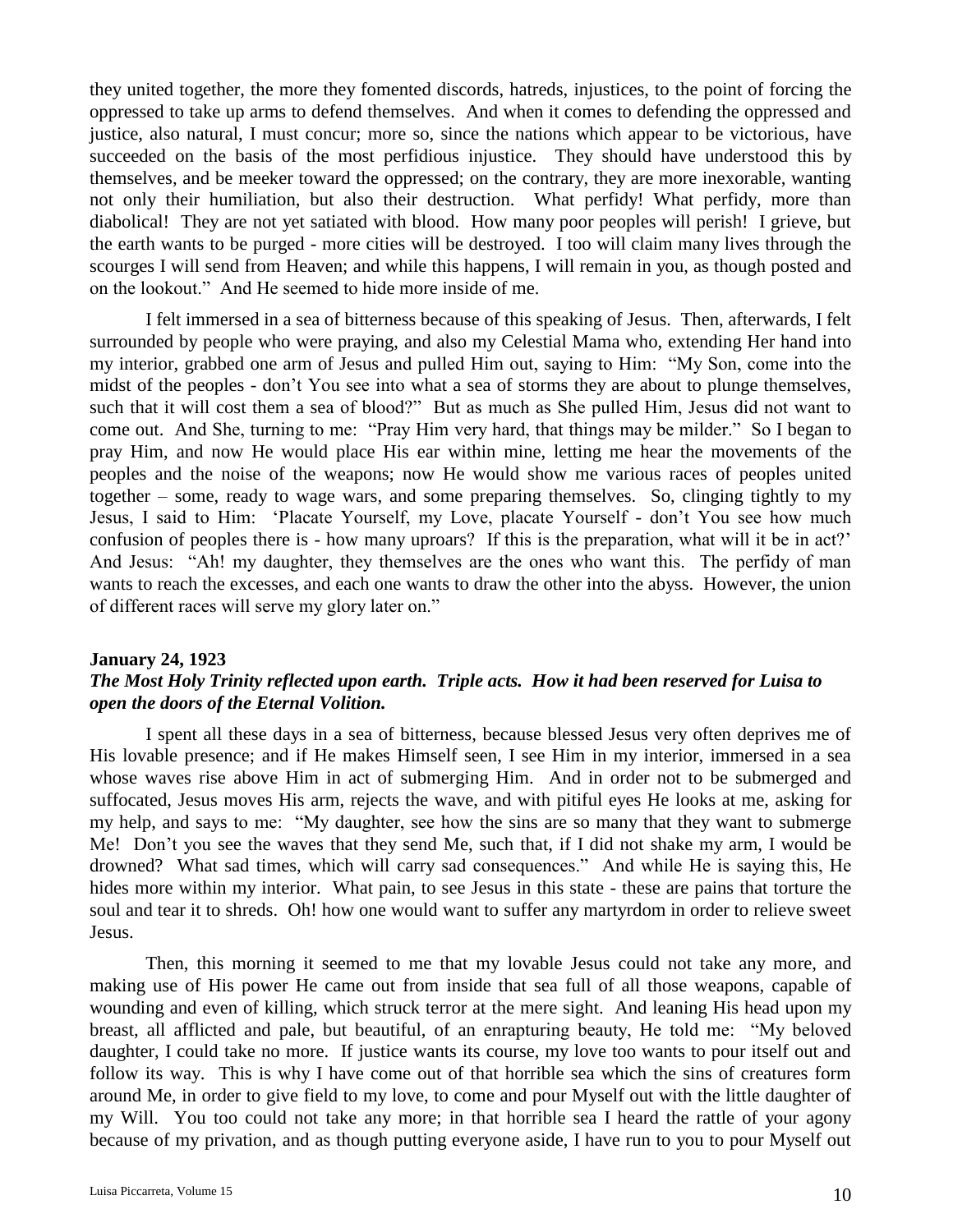and to let you pour yourself out in love with Me, so as to give you life again." And while saying this, He squeezed me tightly to Himself, He kissed me, and placed His hand upon my throat, almost to relieve me from the pain that He Himself had given me a few days ago when, as He pulled my nerves strongly at the place of my heart, which correspond to my throat, I remained as though suffocated. My Jesus was all love, and wanted me to render back to Him the kisses, the caresses, the squeezes that He gave me.

Then, after this, I understood that He wanted me to enter into the immense sea of His Will, to be cheered from the sea of the sins of creatures; and I, clinging to Him more tightly, said: 'My beloved Good, together with You I want to follow all the acts that your Humanity did in the Divine Will. Wherever You reached, I too want to reach, so that in all your acts You may find mine as well. So, just as your intelligence, in the Supreme Will, went through all the intelligences of creatures in order to give the Celestial Father glory, honor and reparation for each thought of creature in a divine manner, and seal each one of their thoughts with the light and the grace of your Will, I too want to go through each thought, from the first to the last that will have life in human minds, to repeat what was done by You. Even more, I want to unite myself with the acts of our Celestial Mama, who never remained behind, but always ran together with You, and with those which your Saints have done.'

At this last word, Jesus looked at me and, all tenderness, told me: "My daughter, in my Eternal Will you will find all my acts, as well as those of my Mama, which enveloped all the acts of creatures, from the first to the last that will exist, as though within a mantle. This mantle is as though made as two: one rose up to Heaven, to give back to my Father, with a Divine Will, all that creatures owed Him - love, glory, reparation and satisfaction; while the other remained as defense and help of creatures. No one else has entered into my Divine Will to do all that my Humanity did. My Saints have done my Will, but have not entered into It, to do all that my Will does, taking all acts as though in a twinkling of an eye, from the first to the last man, and making themselves actors, spectators and divinizers. By doing my Will one does not arrive at doing all that my Eternal Volition contains; rather, It descends into the creature as limited, as much as the creature can contain of It. Only one who enters inside expands and diffuses himself like solar light in the eternal flights of my Volition, and finding my acts and those of my Mama, he places his own. Look inside my Will: are there perhaps other acts of creature multiplied within mine, reaching up to the last act that is to be performed on this earth? Look well - you will find none. This means that no one has entered. It had been reserved for my little daughter to open the doors of my Eternal Volition, so as to unify her acts with mine and with those of my Mama, and render all our acts triple before the Supreme Majesty and for the good of creatures. Now, since I have opened the doors, others may enter, provided that they dispose themselves to such a great good."

So, I continued to go around in His Will together with Jesus, to do what was done by Him. Then we looked at the earth together: how many horrible things could be seen, and how the preparations for war continued, such as to be horrifying. All trembling, I found myself inside myself. Then, after a little while, He came back and continued to speak about His Most Holy Will, saying to me: "My daughter, my Will in Heaven contained the Father, the Son and the Holy Spirit. One was the Will of the Three Divine Persons; while They were distinct among Themselves, yet Their Will was one, and being the only Will acting within Us, It formed all Our happiness, and Our equality in love, in power, in beauty, etc. If instead of one Will there had been three Wills, We could not be happy, and even less could We make others happy. We would have been unequal in power, in wisdom, in sanctity, etc. So, Our one Will, acting within Us, is all Our good, from which so many seas of happiness are released, that no one can penetrate down to the bottom. Now, seeing the great good of acting alone in Three distinct Persons, Our Will wants to act alone in three distinct persons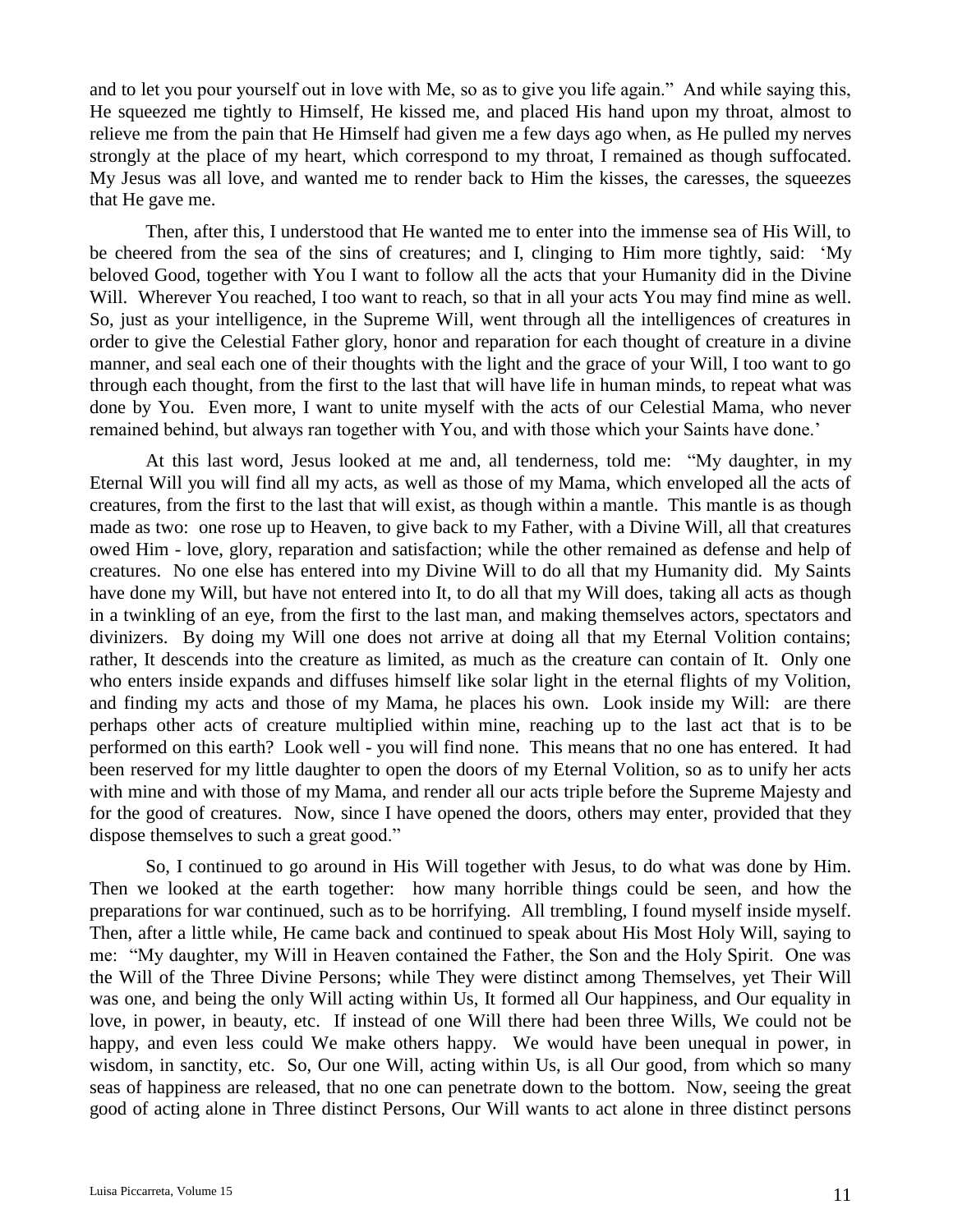on earth; and these are: the Mother, the Son, the Spouse. From them It wants to release more seas of happiness which will bring immense goods to all the pilgrim souls."

All amazed, I said: 'My Love, who will be this fortunate Mother, this Son and this Spouse, which will veil the Trinity on earth, and in whom your Will will be one?' And Jesus: "What? Have you not understood? Two of them are already at their place of honor: my Divine Mama and I, Eternal Word, Son of the Celestial Father, and Son of the Celestial Mother since, by incarnating Myself in Her womb, I became Her own Son. The Spouse is the little daughter of my Will. I am in the center, my Mama is at my right, and the Spouse at my left. As my Will acts in Me, It echoes to the right and to the left, and forms one single Will. This is why I have poured so many graces in you, I opened the doors of my Will, I revealed to you the secrets, the prodigies which my Will contains: to open many ways, so that you might be reached by the echo of my Will, and, losing your own, you might live with my Will alone. Aren't you happy?"

And I: 'Thank You, Oh Jesus! And, I pray You, let it be that I may follow your Will.'

## **February 3, 1923**

## *The two dying ones.*

I felt life missing in me because of the privation of my sweet Jesus; and if He moves in my interior, He makes Himself seen inside that horrifying sea of the sins of creatures. Then, unable to endure any more, I was lamenting strongly, and He, as though stirred by my moans, came out of that sea, and clasping me, told me: "My daughter, what's wrong? I heard your laments, the rattle of your agony, and I put everything aside to come to help you and sustain you. My daughter, patience; we are two poor dying ones - you and I, for the good of humanity; but while we are dying, love sustains us so as not to let us die, to give help to poor humanity which lies as though dying in the sea of its many sins."

And as He was saying this, it seemed that the waves of that sea would submerge the two of us. Who can say what we were suffering? And since in those waves we could see preparations for wars, I said to Him: 'My Life, who knows how long this second uproar will last? If the first one lasted for so long, what will happen with the second, which seems larger?' And Jesus, all afflicted: "Indeed it will be larger, but it will not last for too long, because I will put my hand into it, and the scourges from Heaven will dampen those of the earth. Therefore, let us pray; and you - never go out of my Will."

### **February 13, 1923**

## *The good of being faithful and attentive.*

I felt all afflicted, and my sweet Jesus, making Himself seen for just a little, told me: "My daughter, courage, be faithful and attentive to Me, because faithfulness and attentiveness produce equality of humors in the soul, forming one single humor and establishing perfect peace; and this peace renders her dominator, in such a way that she does whatever she wants, and reaches wherever she wants. Especially for one who lives in my Will, it happens as to the sun - it never changes, one is its act: to unleash light and heat from its sphere. It does not do something today, and something else tomorrow; it is always faithful and constant in doing the same thing. But while one is its act, as this act descends and hits the surface of the earth, how many different acts do not take place? They are almost innumerable. If it finds a flower half-closed, with the kiss of its light and with its heat, it opens it and gives it color and fragrance. If it finds a fruit unripe, it matures it and gives it sweetness. If it finds fields that are green, it makes them golden. If it finds air that is putrid, it purifies it with the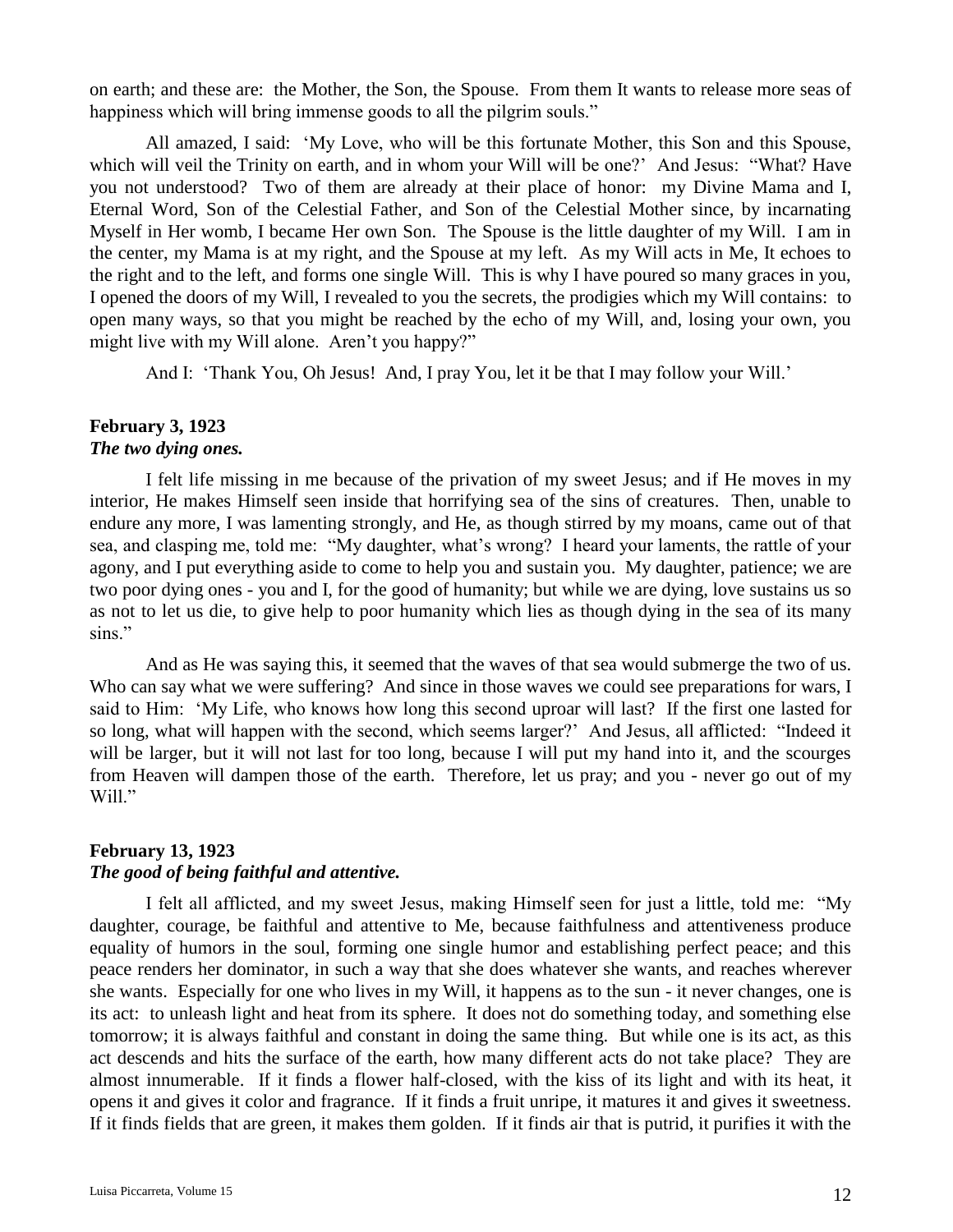kiss of its light. In sum, to all things it gives what they need for their existence on this earth, and to be able to produce the utility which things contain, and which has been established by God. So, by its faithfulness and by doing always the same thing, the sun is the fulfillment of the Divine Will over all created things. Oh! if the sun were not always equal in sending its light, how many fluctuations, how many disorders there would be on earth! And man would not be able to make any calculation, either over fields, or over plants. He would say: 'If the sun does not send me its light and its heat, I do not know when I am supposed to harvest, nor when the fruits will mature.'

The same happens with the soul who is faithful and attentive: in my Will one is her act, but the effects are innumerable. On the other hand, if she is inconstant and inattentive, neither she nor I can make any calculation, nor establish the good that she can produce."

## **February 16, 1923**

## *The Cross which the Divine Will gave to Our Lord. In order to operate the perfect and complete Redemption, Jesus had to do It in the sphere of Eternity.*

I was doing my usual adoration to the Crucifix and abandoning all of myself in His lovable Will; but as I was doing this, I felt my beloved Jesus move in my interior, saying to me: "My daughter, hurry, hurry, quickly, hasten - do your course in my Volition, keep going through all that my Humanity did in the Supreme Will, so that you may unite your acts to mine and to those of my Mama. It has been decreed that if a creature does not enter into the Eternal Volition to render all our acts triple, this Supreme Volition will not descend upon earth to carry out Its life in the human generations. It wants the cortege of the triple acts in order to make Itself known. Therefore, hasten."

Jesus kept silent, and I felt myself as though flung into the Holy Eternal Volition, but I am unable to say what I was doing; I can only say that I found all the acts of Jesus, and I placed my own. Then He resumed His speaking, saying: "My daughter, how many things will my Will make known of what my Humanity operated in this Divine Will! In order to operate the perfect and complete Redemption, my Humanity had to do It in the sphere of Eternity. Here is the necessity of an Eternal Will: if my human will did not have an Eternal Will with itself, all my acts would be limited and finite acts; but with It, they are endless and infinite. Therefore, my pains, my Cross, had to be endless and infinite, and the Divine Will made my Humanity find all these pains and crosses; so much so, that It laid Me over the whole human family, from the first to the last man, and I absorbed all kinds of pains within Myself, and each creature formed my Cross. So, my Cross was as long as all centuries are and will be, and as wide as the human generations. It was not just the little cross of Calvary on which the Jews crucified Me; that one was nothing but a simile of the long Cross on which the Supreme Will kept Me crucified. So, each creature formed the length and the width of the Cross, and as they formed It, they remained grafted in that same Cross; and the Divine Will, laying Me over It and crucifying Me, made the Cross not only Mine, but of all those who formed that Cross. This is why I needed the sphere of Eternity in which I was to keep this Cross - the terrestrial space would not be enough to contain It.

Oh! how much will creatures love Me, when they come to know what my Humanity did in the Divine Will, and what It made Me suffer for love of them. My Cross was not of wood – no; It was made of souls. It was them that I felt palpitating in the Cross on which the Divine Will laid Me - and It let none of them escape Me, It gave a place to each one, and in order to give a place to all, It stretched Me in such a harrowing way, and with pains so atrocious, that I could call the pains of my Passion little, and reliefs. Therefore, hasten, so that my Will may make known all that this Eternal Volition operated in my Humanity. This knowledge will win so much love, that creatures will bend to let It reign in their midst."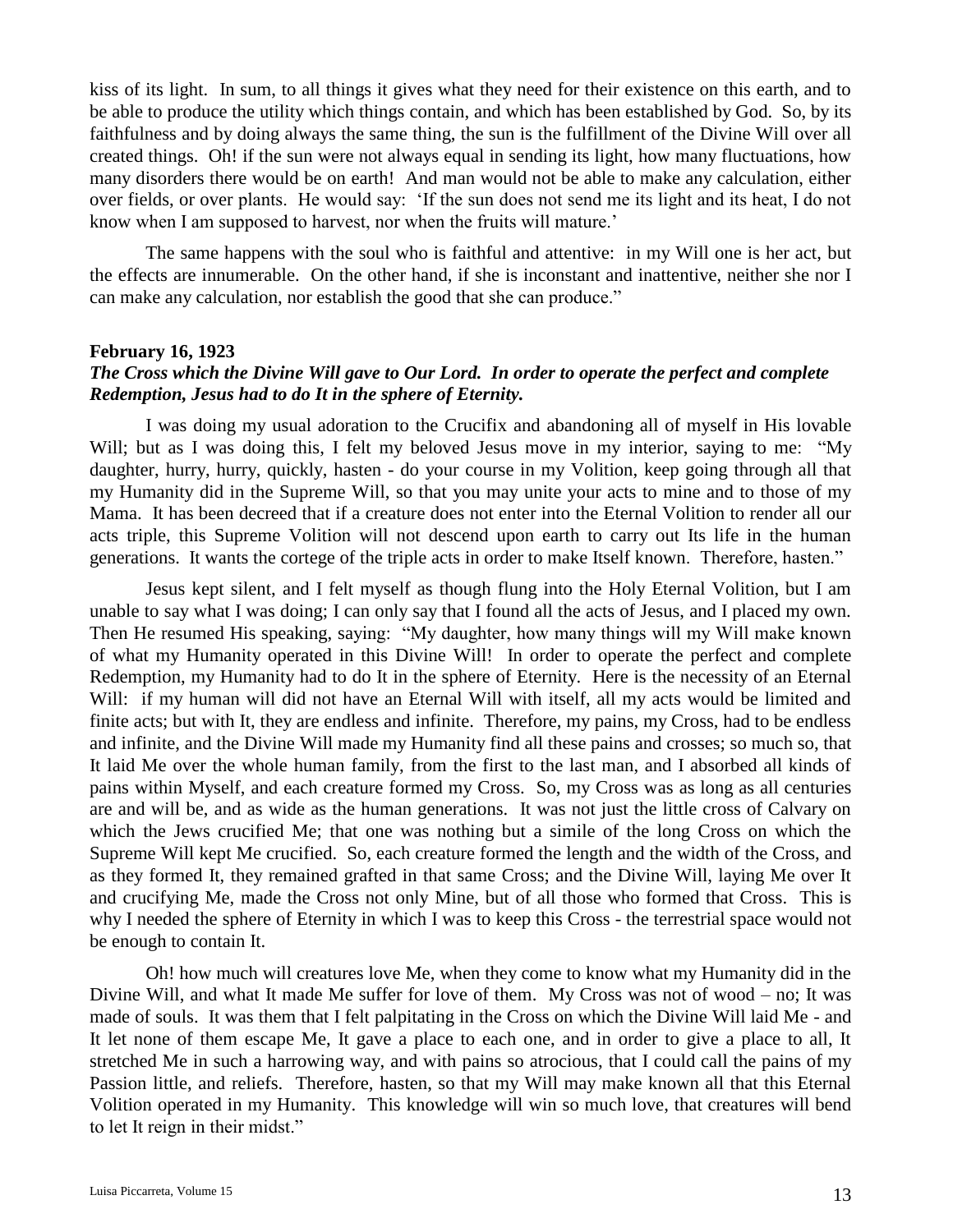Now, as He was saying this, He showed so much tenderness and so much love that, amazed, I said to Him: 'My Love, why do You show so much love when You speak about your Will - such that it seems as if You wanted to issue another You from within Yourself, so great is the love that You feel; while if You speak about something else, this excess of love does not show in You?' And He: "My daughter, do you want to know? When I speak about my Will to make It known to the creature, I want to infuse in her my own Divinity, and therefore another Me; so, the whole of my love enters the field in order to do this, and I love her as I love Myself. This is why you see that while I speak about my Will, my love seems to overflow outside of its boundaries in order to form the dwelling of my Will in the heart of the creature. On the other hand, when I speak about something else, it is my virtues that I infuse, and according to the virtues that I keep manifesting to her, I love her now as Creator, now as Father, now as Redeemer, now as Teacher, now as Doctor, etc. Therefore, there isn't that exuberance of love as when I want to form another Me."

## **February 22, 1923**

## *Fear that her state might be a pretense. The higher a creature must rise, the lower must she descend.*

I was very distressed, with the thought that my state might be a continuous pretense. What a bolt from the blue this is for me! It calls all storms upon me, and puts me below all the wicked, and even the very damned. A soul more perverted than I am has never had existence upon earth. But what grieves me the most is being unable to get out of this state of pretense, for I would confess my sin, and at the cost of my life I would not do it any more. Jesus, who is so good, in His infinite mercy would forgive this soul, the most wicked of all.

Then, after I had gone through one of these storms, my always lovable Jesus made Himself seen, and I said to Him: 'My beloved Jesus, what an ugly thought this is. O please! do not let pretense have existence in me; rather, send me death, but do not let me offend You with the ugliest vice, which is pretense. It terrorizes me, it crushes me, it annihilates me, it snatches me away from your sweet arms, and puts me under the feet of all, even of the damned. My Jesus, You say that You love me very much, and then You permit this tearing of my soul away from You. How can your Heart endure so great a pain of mine?' And Jesus: "My daughter, courage, do not lose heart. One who must rise above all, must descend to the lowest bottom, below everyone. It is said of my Mother, Queen of all, that She was the humblest of all, because She was to be superior to all; but in order to be the humblest of all, She had to descend to the lowest bottom, below everyone. And my Celestial Mama, with the knowledge that She had of Her God and Creator, and of who She was, a creature, descended so low that, as She would descend, We would raise Her - but so high, that there is no one who can equal Her.

The same for you: in order to give the little daughter of my Will primacy in my Will, having to raise her above all, I make her descend to the lowest bottom, below everyone; and the more she descends, the more I raise her and make her take her place in the Divine Volition. Oh! how enraptured I am, when I see one who is above all, below everyone. I run - I fly to take you in my arms, and I expand your boundaries within my Will. Therefore, I allow everything for your good, and also to accomplish my highest designs upon you. However, I do not want you to waste time thinking it over; when I take you in my arms, immediately put everything aside, and follow my Will."

## **March 12, 1923** *The privation of Jesus and the effect it produces. How Jesus suffered the privation of the Divinity.*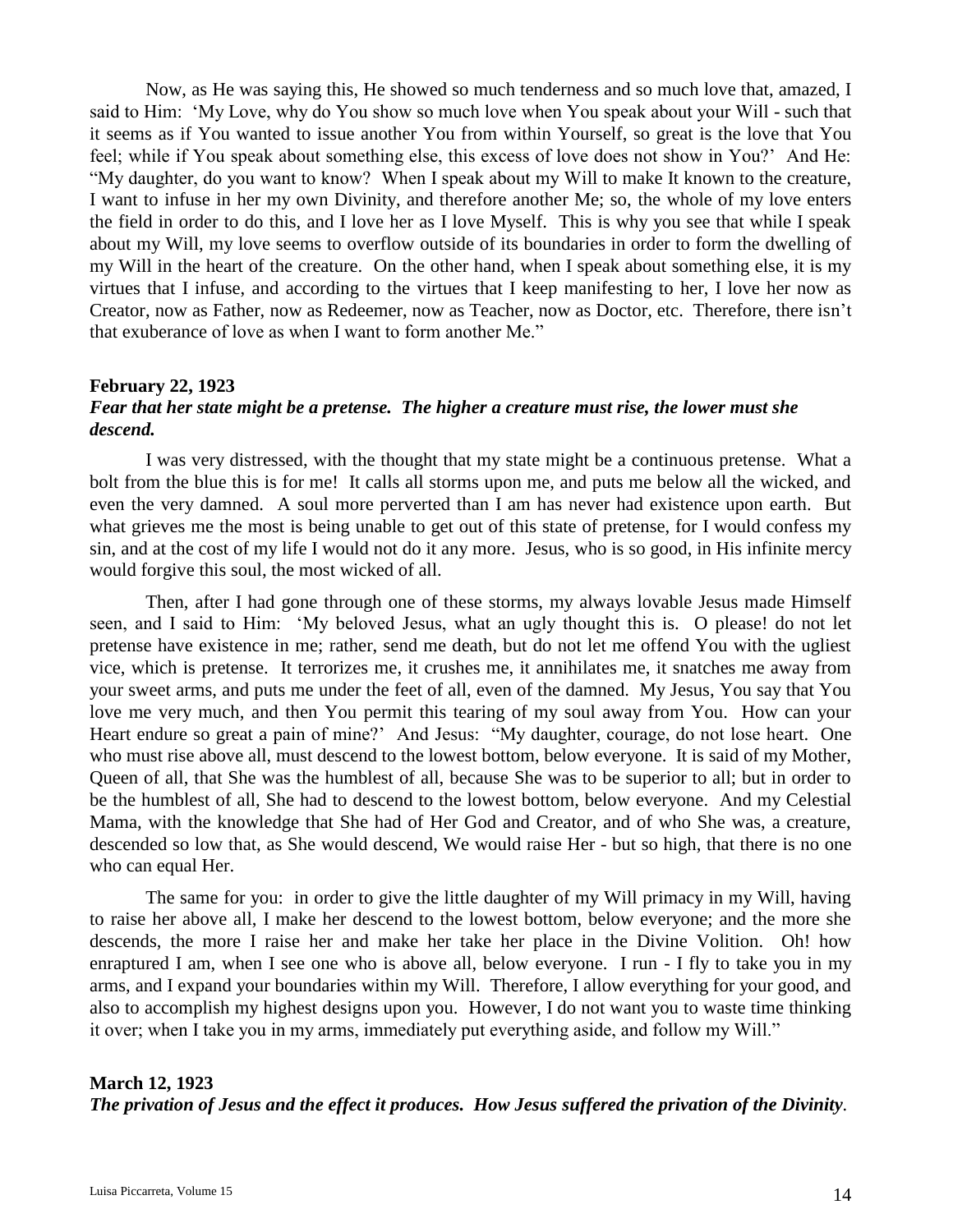I felt myself dying of pain because of the privation of my sweet Jesus. If He comes at all, it is like a flash that escapes. Then, as I could not take any more, having compassion for me, He came out from within my interior, and as soon as I saw Him, I said to Him: 'My Love, what pain, I feel I am dying without You - but dying without dying, which is the hardest of deaths. I don't know how the goodness of your Heart can bear seeing me in a state of continuous death only because of You.' And Jesus: "My daughter, courage, don't lose heart too much - you are not alone in suffering this pain. I too suffered it, as well as my dear Mama – oh! how much harder than yours. How many times in my moaning Humanity, although It was inseparable from the Divinity, yet, in order to give place to expiation, to pains, since these were incapable of touching It, I remained alone, and the Divinity was as though apart from Me. Oh! how I felt this privation. But it was necessary.

You must know that when the Divinity issued the work of Creation, It also issued all the glory, all the goods and happiness that each creature was to receive, not only in this life, but also in the Celestial Fatherland. Now, the whole part that was destined for souls who are lost remained suspended, having no one to whom to give itself. Therefore, having to complete everything and absorb everything into Myself, I offered Myself to suffer the privation that the very damned suffer in hell. Oh! how much did this pain cost Me - it cost Me pain of hell and ruthless death. But it was necessary. Having to absorb everything into Myself – everything that came out of Us in Creation, all the glory, all the goods and happiness, so as to let them come out of Me and enter the field again for all those who wanted to enjoy of them, I had to absorb all the pains and the very privation of my Divinity.

 Now, having absorbed into Myself all these goods of the whole work of Creation, I being the Head from which every good descends upon all generations, I keep searching for souls who are like Me in the pains, in the works, so as to let them partake in so much glory and happiness which my Humanity contains. And since not all souls want to enjoy of them, nor are all of them empty of themselves and of the things of down here, I keep looking for souls to whom I may make Myself known and then withdraw, forming this pain of my privation in these voids of themselves and of the acquired knowledge of Me. And in the privation that she suffers, the soul comes to absorb into herself this glory of my Humanity which others reject. Had I not been almost always with you, you would not have known Me nor loved Me, and you would not feel this pain of my privation, nor could it form in you - the seed and the nourishment of this pain would be missing in you. Oh! how many souls are without Me, and maybe they are even dead; they grieve if they are deprived of a little pleasure, of whatever trifle, but they have no pain, and not even a thought, if they are without Me. So, this pain should console you, because it brings you the sure sign that I have come to you, that you have known Me, and that your Jesus wants to place in you the glory, the goods, the happiness, which others reject."

### **March 18, 1923**

### *How one takes possession of the goods that the Divine Will contains.*

I was abandoning all of myself in the Most Holy Will of my sweet Jesus, even though I felt deprived of Him and as though pierced in my heart; and I thought to myself: 'What is the purpose of having spoken to me so much of His Eternal Volition, if now He has left me? Rather, His very words are piercings for my heart which tear it to shreds; and even though I am resigned, and I kiss those very piercings that lacerate me and the hand that pierces me, still, I feel vividly that everything is over for me.' But while I was thinking of this, my sweet Jesus moved in my interior, and throwing His arms around my neck, told me: "My daughter, my daughter, do not fear, nothing is over between you and Me - your Jesus is always your Jesus for you. The strongest thing that binds the soul is to dissolve her will in Mine. How can I leave you? And besides, if I have spoken to you so much about my Will,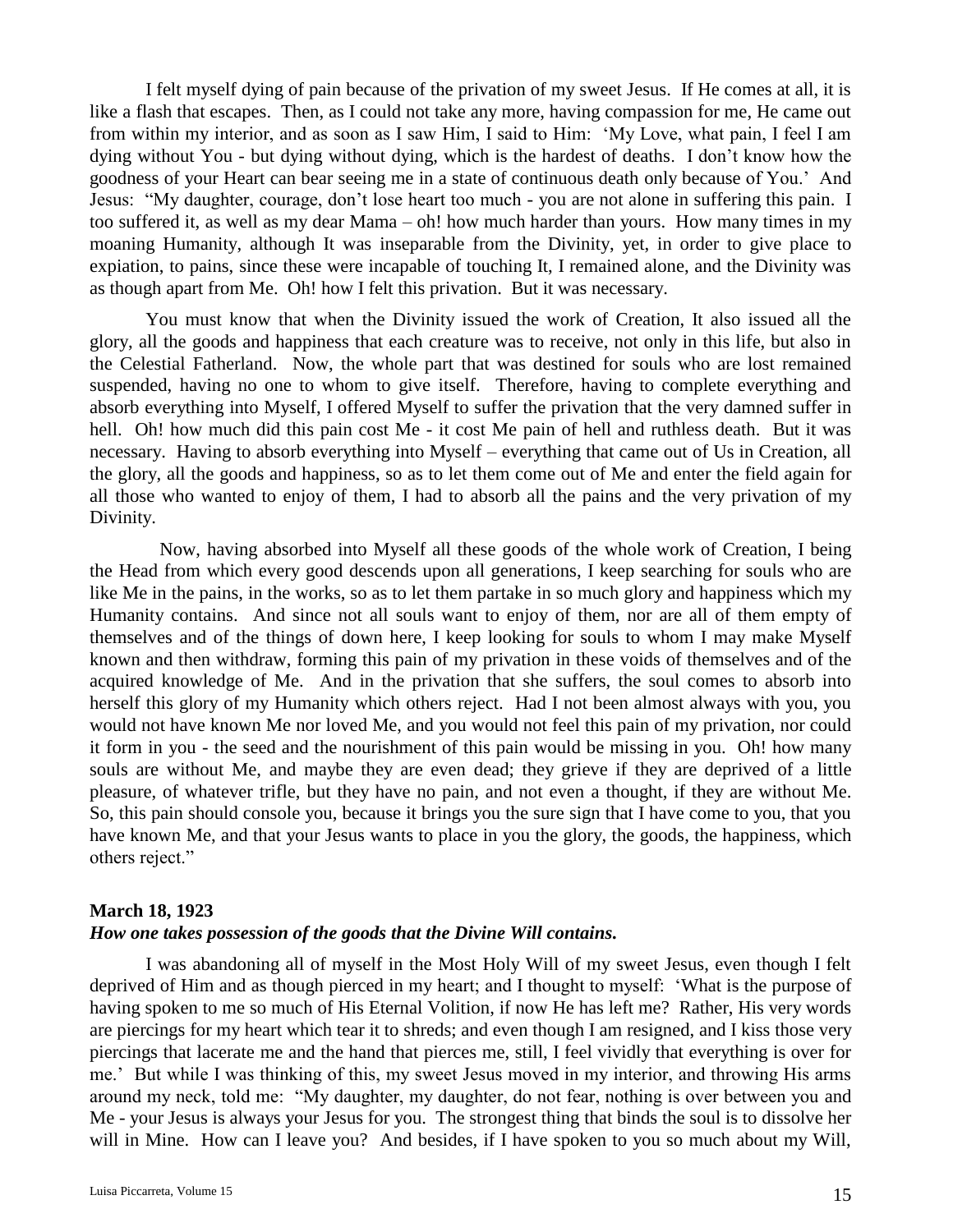those are many bonds of indissoluble union that I have placed between you and Me. In speaking to you, my Eternal Volition bound your little will with the bonds of my Eternal Will for as many words as I have spoken to you. Moreover, you must know that, in creating man, Our first Supreme Will was that he should live in Our Volition; and having to live in It, he was to take what is Ours so as to live at Our expense, requiting Our Will with as many divine acts for as many human acts as he would do in Our Will; and this, in order to enrich him with all the goods that Our Will contains. But man wanted to live in his will, at his own expense, and therefore he exiled himself from his Fatherland and lost all these goods. So, my goods remained without heirs; they were immense, and no one possessed them. Therefore, my Humanity came to take possession of all these goods by living each instant in this Eternal Volition; It wanted to live always at Its expense - be born, grow, suffer, operate and die in the eternal kiss of the Supreme Volition. And as I went on living in It, so was I given the possession of the many goods unemployed, which ungrateful man had cast into oblivion.

Now, my daughter, if my infinite wisdom has spoken to you so much about my Will, it was not just to give you simple news, no, no! - but to make known to you the living in my Will and the goods It contains; and as you walk your way in It, you take possession of It. My Humanity did everything; It took possession of everything, not for Myself alone, but to open the doors to my other brothers. I have waited for so many centuries, many generations have gone by, and I will still wait, but man must return to Me on the wings of my Will, from which he came. Therefore, you, be the first to be welcomed, and let my words be a spur for you to take possession of It, as well as chains that bind you so tightly as to never let you go out of my Will."

### **March 23, 1923**

### *The sorrows of the Celestial Mama, and how the Divine Fiat acted in them.*

I was thinking of the sorrows of my Celestial Mama, and my lovable Jesus, moving in my interior, told me: "My daughter, I was the first King of sorrows, and being Man and God, I had to centralize everything within Me in order to have primacy over everything, even over sorrows. Those of my Mama were nothing other than the reverberations of mine which, being reflected in Her, made Her share in all my sorrows which, piercing Her, filled Her with such bitterness and pain that She felt Herself dying at each reverberation of my sorrows. But love sustained Her and gave Her life again. Therefore, not only for honor, but also by right of justice, She was the first Queen of the immense sea of Her sorrows." While He was saying this, I seemed to see my Mama in front of Jesus, and everything that Jesus contained, the sorrows and the piercings of that Most Holy Heart, were reflected in the Heart of the sorrowful Queen. At those reflections, many swords formed in the Heart of the pierced Mama; and these swords were marked by a Fiat of light, in which She remained circumfused, in the midst of so many Fiats of most refulgent light which gave Her so much glory that there are no words to narrate it.

Then, Jesus continued, saying: "It was not the sorrows that constituted my Mama as Queen and made Her shine with so much glory, but it was my omnipotent Fiat, which was braided to Her every act and sorrow, and constituted Itself life of each of Her sorrows. So, my Fiat was the first act that formed the sword, giving Her the intensity of pain that It wanted. My Fiat could place all the sorrows It wanted in that pierced Heart, adding piercings upon piercings, pains upon pains, without a shadow of the slightest resistance. On the contrary, She felt honored that my Fiat would constitute Itself life of even a heartbeat of Hers; and my Fiat gave Her complete glory and constituted Her true and legitimate Queen.

Now, who will be the souls in whom I can reflect the reverberations of my sorrows and of my very Life? Those who will have my Fiat as life. This Fiat will make them absorb my reflections, and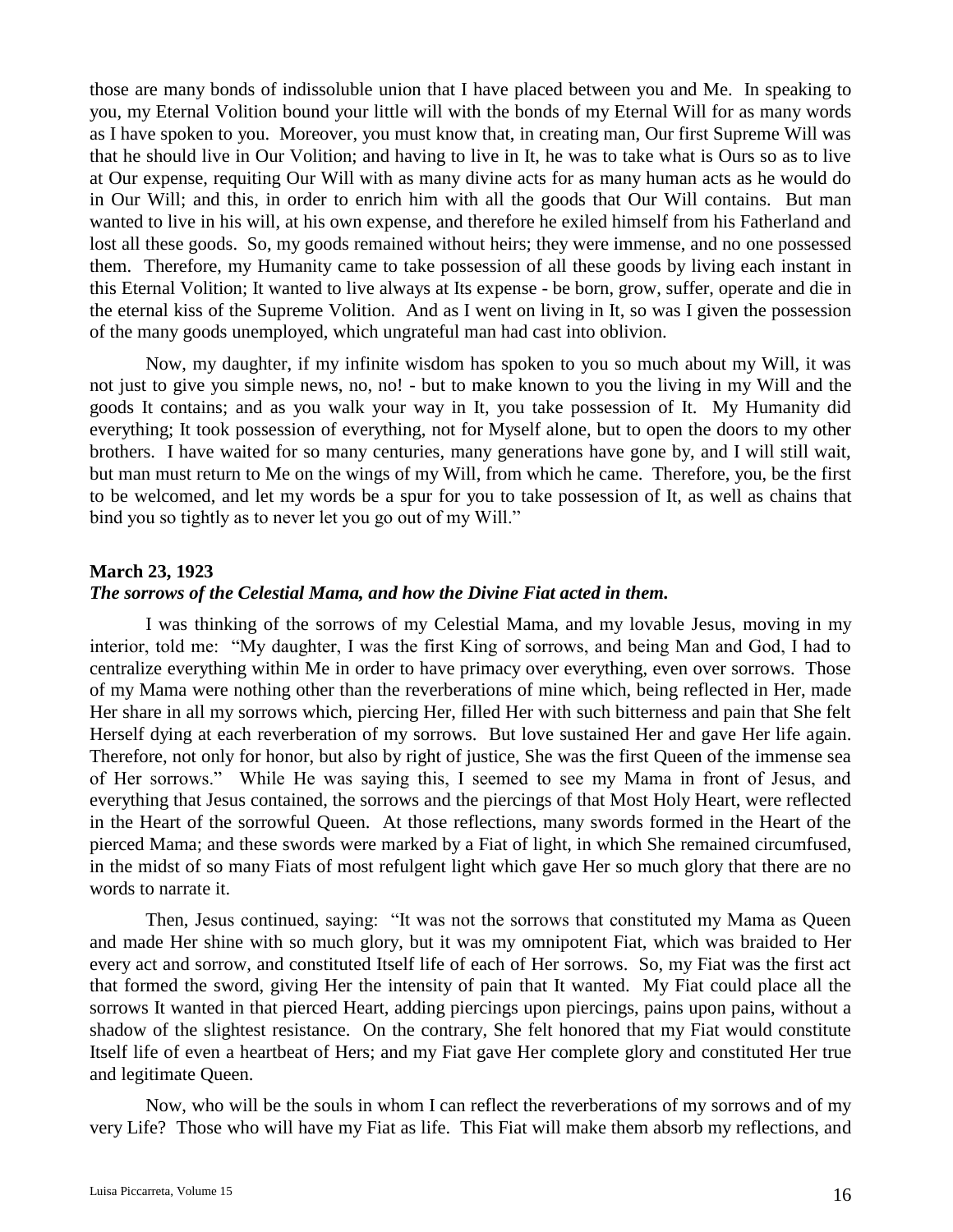I will be generous in sharing with them that which my Will operates in Me. Therefore, in my Will do I await souls, to give them the true dominion and the complete glory of each act and pain that they may suffer. The operating and suffering outside of my Will I do not recognize; I could say: 'I have nothing to give you; what is the will that animated you in doing and suffering this? Get your reward from that one.' Many times, doing good or suffering, if my Will is not present in them, can be miserable slaveries which degenerate into passions, while it is my Will alone that gives true dominion, true virtues, true glory, such as to transform the human into divine."

#### **March 27, 1923**

## *Sorrows of the Sacramental Life of Jesus. Graces and gifts with which He anticipates souls in order for them to receive Him.*

After I received Communion, my sweet Jesus made Himself seen, and as soon as I saw Him, I threw myself at His feet, to kiss them and to cling to Him with all of myself. And Jesus, extending His hand to me, told me: "My daughter, come into my arms, and deep into my Heart. I have covered Myself with the Eucharistic veils so as not to strike fear. I have descended into the deepest abyss of humiliations in this Sacrament in order to raise the creature up to Me, identifying her with Me so much as to form one single thing with Me, and, by letting my Sacramental Blood flow inside her veins, constitute Myself life of her heartbeat, of her thought, and of her whole being. My Love devoured Me and wanted to devour the creature in my flames, to make her be reborn as another Me. This is why I wanted to hide Myself under these Eucharistic veils and, so hidden, enter into her to form this transformation of the creature into Myself. But in order for this transformation to take place, the dispositions were needed on the part of creatures; and my Love, giving in to excess, as It instituted the Sacrament of the Eucharist, so It issued from within my Divinity more graces, gifts, favors and light for the good of man, to render him worthy to receive Me. I could say that It put out so much good as to surpass the gifts of Creation. First I wanted to give him the graces in order for him to receive Me, and then Myself, to give him the true fruit of my Sacramental Life.

However, in order to anticipate souls with these gifts, it takes a little emptying of themselves, hate of sin, desire to receive Me. These gifts do not descend into rot, into mud. So, without my gifts they do not have the true dispositions to receive Me, and in descending into them, I do not find the void in order to communicate my Life; I am as though dead for them, and they are dead for Me; I burn, and they do not feel my flames; I am light, and they remain more blinded. Alas! how many sorrows in my Sacramental Life. Many, for lack of dispositions, feeling nothing good in receiving Me, reach the point of nauseating Me; and if they continue to receive Me, it is to form my continuous Calvary and their eternal condemnation. If it is not love that pushes them to receive Me, it is one more affront that they give Me - one more sin that they add upon their souls. Therefore, pray and repair for the many abuses and sacrileges that are committed in receiving Me in the Sacrament."

#### **April 2, 1923**

## *The Divine Will is seed of resurrection to grace, to sanctity and to glory. In the Divine Will there is the void of the human operating within the Divine. Knowledge is the eyes of the soul.*

As I was in my usual state, my always lovable Jesus made Himself seen all lovable and majestic, as though enwrapped within a net of light: light He sent forth from His eyes, light He unleashed from His mouth, and at each of His words, at each of His heartbeats, at each movement and step of His. In sum, His Humanity was an abyss of light. And Jesus, looking at me, bound me with this light, telling me: "My daughter, how much light, how much glory did my Humanity have in my Resurrection, because in the course of my life on this earth I did nothing but enclose the Supreme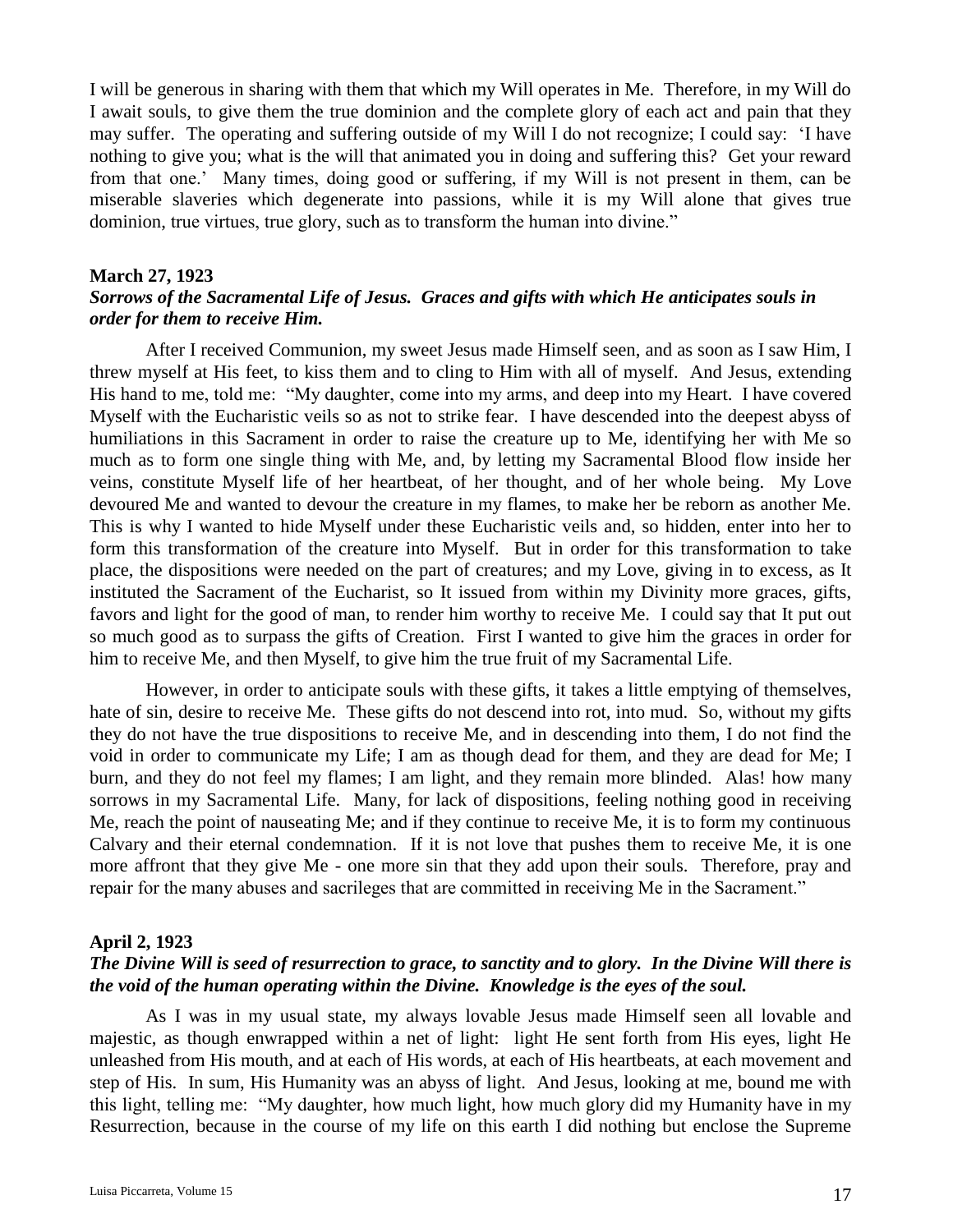Will in each one of my acts, breaths, gazes - in everything. And as I kept enclosing It, the Divine Volition prepared for Me the glory, the light in my Resurrection. And since I contain within Me the immense sea of the light of my Will, it is no wonder that, as I look, as I speak, as I move, so much light comes out of Me as to be able to give light to all. Therefore I want to chain you and overwhelm you within this light in order to sow in you as many seeds of resurrection for as many acts as you keep doing in my Will. It alone makes soul and body rise again to glory; It is seed of resurrection to grace, seed of resurrection to the highest and perfect sanctity, seed of resurrection to glory. So, as the soul emits her acts in my Will, she keeps binding new divine light, because my Will is light by nature, and one who lives in It has the virtue of transmuting thoughts, words, works, and everything she does, into light."

Then, afterwards, I was saying to my sweet Jesus: 'I pray in your Will, so that my word, multiplying in It, may have a word of prayer, of praise, of blessing, of love, of reparation, for each word of each creature. I would want my voice, rising between Heaven and earth, to absorb all human voices into itself, in order to give them back to You as homage and glory, according to the way You would want the creature to make use of the word.' Now, while I was saying this, my lovable Jesus placed His mouth close to mine and, blowing, with His breath absorbed my breath, my voice, my breathing into His; and as He put it as though on the way in His Will, it went through each human word, and changed the words, the voices, according to what I had said. And as it went through them, so did they rise up high to do the office of all human voices before God, in the name of all. I remained amazed, and remembering that Jesus no longer speaks to me so often about His Will, I said to Him: 'Tell me, my Love, why do You no longer speak to me so often about your Will? Is it perhaps that I have not been attentive to your lessons and faithful in putting your teachings into practice?'

And Jesus: "My daughter, in my Will there is the void of the human operating within the Divine, and this void must be filled by one who lives in my Will. The more attentive you are in living in my Will and in making It known to others, the sooner this void will be filled, in such a way that, as my Will sees the human will hovering within Its own, as though returning to the origin from which it came out, It will feel satisfied and will see Its yearnings upon the human generation being fulfilled – be they but few, or even one alone, because, with Its power, my Will can make up for everything, even with one alone, when It does not find others. But it is always a human will that must come into Mine to fill everything that the others do not do. This will be so pleasing to Me as to pierce the Heavens and make my Will descend, making known the good and the prodigies It contains. Each additional entrance you make into my Will pushes Me to give you new knowledges about It, and to narrate to you more prodigies, because I want you to know the good you do, so that you may appreciate it and desire to possess it; and I, in seeing that you love it and appreciate it, give you possession of it. Knowledge is the eyes of the soul. The soul who does not know is as though blind to that good, to those truths. In my Will there are no blind souls; on the contrary, each knowledge brings her a greater length of sight. Therefore, enter often into my Volition, expand your boundaries in my Will, and as I see this, I will come back to tell you more surprising things about my Will."

Now, while He was saying this, together we went around the earth a little bit, but - oh, what fright! - many wanted to wound my beloved Jesus, some by knife, some by sword; and among these there were bishops, priests, religious, who wounded Him even into His Heart, but with such torment as to strike fright. Oh! how He suffered and threw Himself into my arms to be defended. I clasped Him to myself and prayed Him to let me share in His pains. He made me content by piercing my heart through with such vehemence, that I felt a deep wound in me for the whole day; and Jesus came back repeated times to wound me.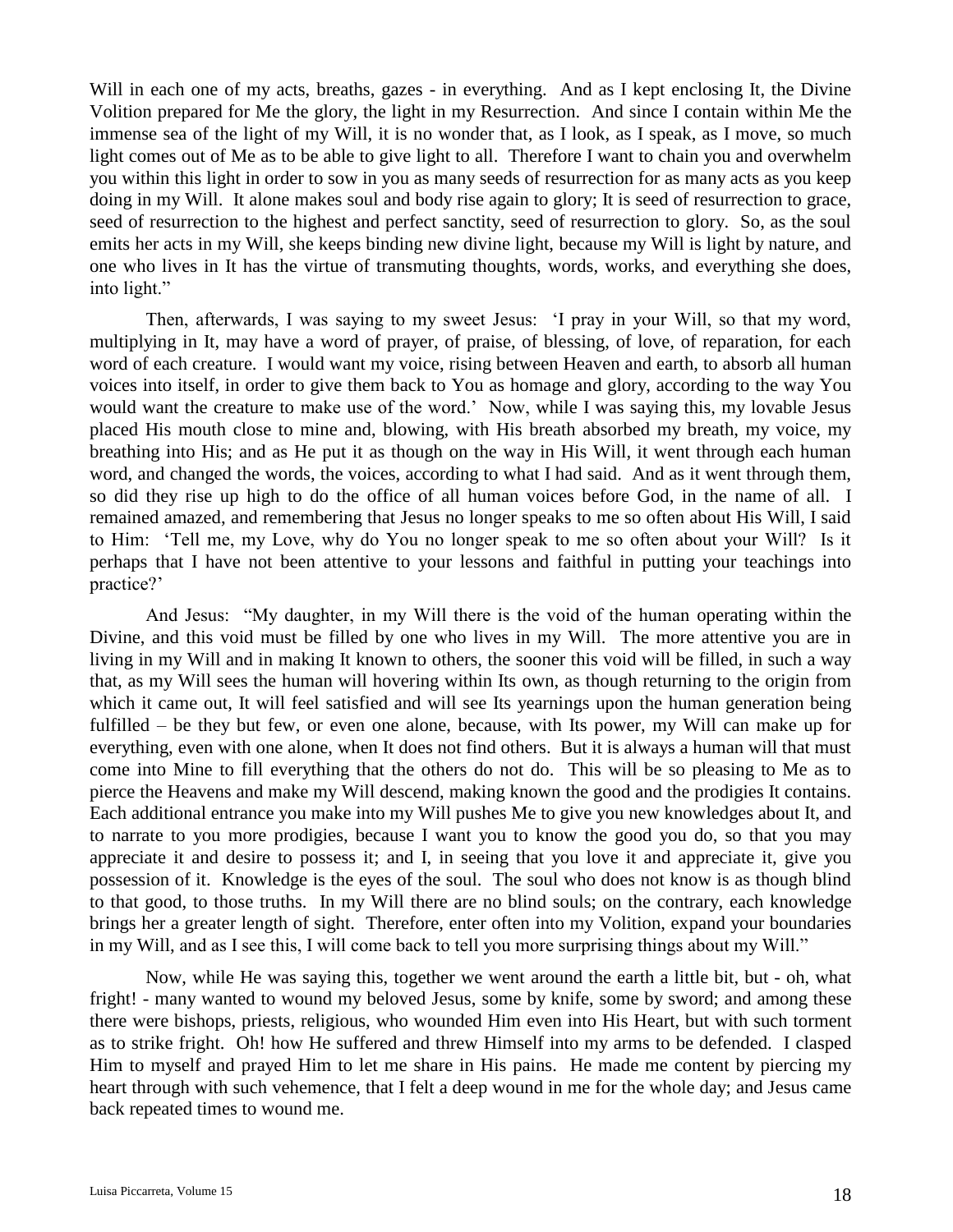Now, the following morning, as I was feeling the pain strongly, my sweet Jesus came back, saying to me: "Let me see your heart." And while He was looking, He told me: "Do you want me to heal you in order to relieve you from the pain you are suffering?" And I: 'My Highest Good, why do You want to heal me? Am I not worthy to suffer for You? Your Heart is all wounded; and mine, compared to Yours – oh! how scarce is my suffering. Rather, if it pleases You, give me more pains.' And He, clasping me all to Himself, continued to pierce my heart through with more pain, and then He left me. May everything be for His glory.

### **April 9, 1923**

## *God is the prime motion of all Creation, and one who operates in the Divine Will operates in the prime motion.*

I felt all immersed in the Divine Volition, and I said to my sweet Jesus: 'Ah! I pray You never to let me go out of your Most Holy Will. Let it be so that I may always think, speak, operate and love in this lovable Will of Yours.' Now, as I was saying this, I felt myself surrounded by a most pure light, and then I saw my highest and only Good, who told me: "My beloved daughter, I love so much these acts done in my Will, that as soon as the soul enters into It in order to act, the shadow of my light surrounds her; and I run, so that my act and hers may be one. And since I am the prime act of all Creation, without my prime motion all created things would remain paralyzed, without strength and incapable of the slightest motion. Life is in the motion; without it, everything is dead. I am the prime motion, and I give life and attitude to all other motions; so, at my first motion Creation begins to revolve. It happens as to an engine: at the touch of the first motion of the first wheel, all other little wheels begin to spin. See then, how it is almost natural for one who operates in my Will to move in my prime motion; and by operating in my motion, she comes to find herself and she operates in the motion of all creatures. And as the creature flows in my own motion, I see her and I feel her in all motions of creatures, giving Me as many divine acts for as many offensive human acts as others do; and this, only because she has operated in my prime motion. This is why I say that one who lives in my Will substitutes for all, defends Me from all, and places my motion – that is, my very Life - in safety. And this is why to operate in my Will is the prodigy of prodigies, but without clamor, without human acclamations. It is my true triumph over all Creation; and since it is a triumph fully divine, what is human remains silent, and has no equivalent words with which to acclaim the triumph of my Supreme Will."

### **April 14, 1923**

## *How God, in doing works which must serve for the general good, centralizes all the good He wants to give in one creature from the human family.*

I was thinking about all that my always lovable Jesus keeps manifesting to me about His Most Holy Will, and many doubts and difficulties arose within my mind, which I don't believe it is necessary to say here. Then, moving in my interior and clasping me tightly to His Heart, He told me: "Beloved daughter of my Will, you must know that when I want to do great works – works in which the whole human family is to partake, always if it wants to, my usual way is to centralize all the goods and all the graces which this work contains in one single creature, so that all others may draw as much as they want of that good, as though from a fount. When I do individual works, I give limited things, but when I do works which must serve for the general good, I give things without limit.

This I did in the work of Redemption. In order to be able to elevate a creature to conceiving a Man and God, I had to centralize all possible and imaginable goods in Her. I had to elevate Her so high as to place in Her the seed of the very Paternal fecundity. So, just as my Celestial Father, virgin,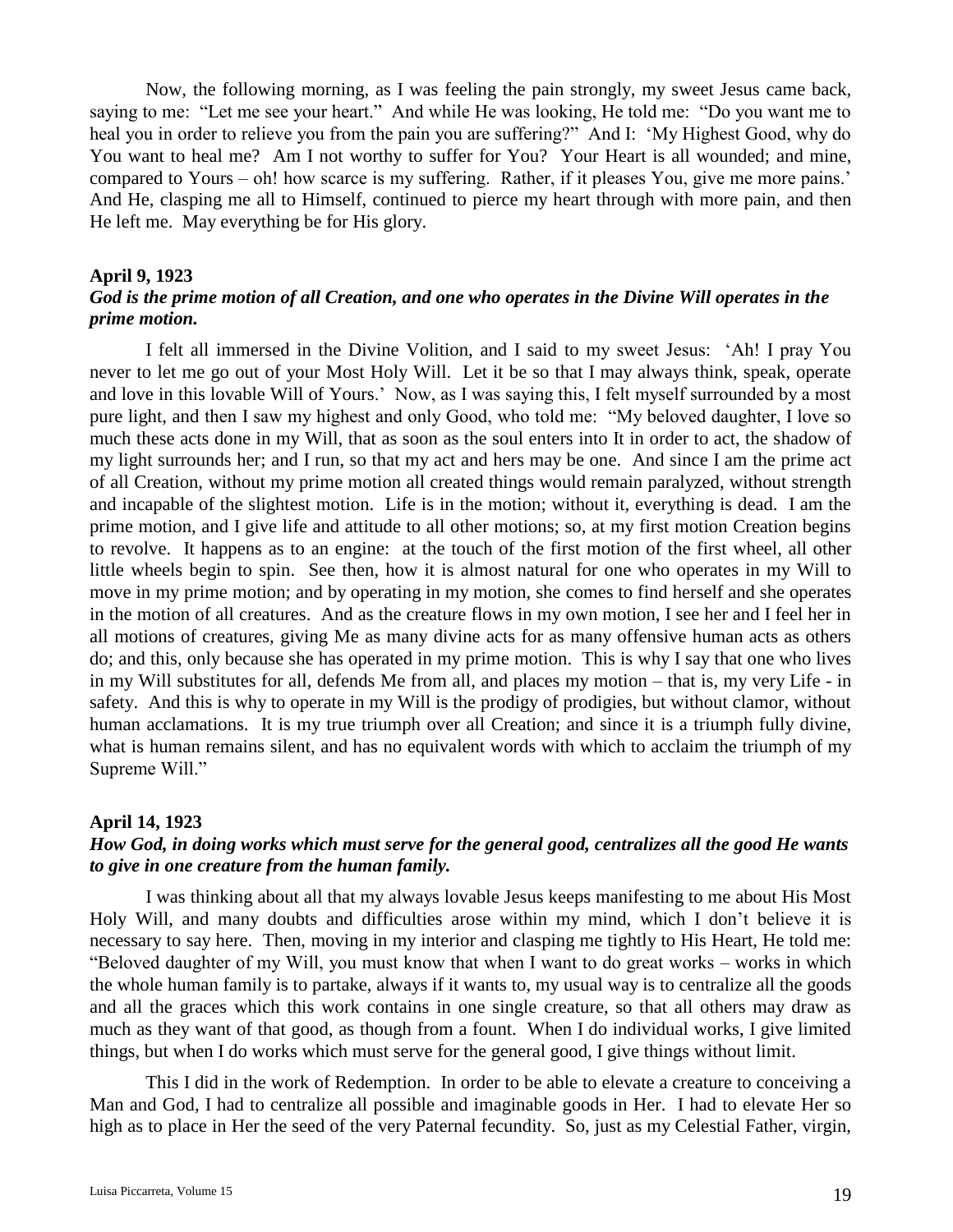generated Me within His womb with the virginal seed of His eternal fecundity, without the work of a woman, and from the same seed the Holy Spirit proceeded - in the same way, with this eternal seed of the Paternal fecundity, wholly virginal, my Celestial Mama conceived Me in Her virginal womb, without the work of a man. The Sacrosanct Trinity had to give of Its own to this Divine Virgin, to be able to conceive Me, the Son of God. My Holy Mama could never have conceived Me without having a seed. Now, since She belonged to the human race, this seed of eternal fecundity gave Her the virtue of conceiving Me as Man; and because the seed was divine, at the same time She conceived Me as God. And just as the Holy Spirit proceeded at the same time as the Father generated Me, in the same way, as I was generated in the womb of my Mama, the generation of souls proceeded at the same time. So, everything that *ab æterno*<sup>7</sup> happened to the Most Holy Trinity in Heaven, was repeated in the womb of my dear Mama. The work was immense and incalculable to created mind; it had to centralize all goods, and even Myself, so that all might find what they wanted. This is why, since the work of Redemption was to be so great as to overwhelm all generations, I wanted for many centuries the prayers, the yearnings, the tears, the penances of so many patriarchs and prophets, and of the whole people of the Old Testament. And I did this in order to dispose them to receive a good so great, and to move Me to centralize in this celestial creature all the goods which everyone was to enjoy. Now, what moved this people to pray, to yearn, etc.? The promise of the future Messiah. This promise was like the seed of so many supplications and tears; had there not been this promise, no one would have given it a thought, no one would have hoped for salvation.

Now, my daughter, let's come to my Will. Do you think it is a sanctity like the other sanctities? A good, a grace, almost like the others which I have given for many centuries to the other Saints and to the whole Church? No, no! This is about a new era – about a good which must serve all generations; but it is necessary that I first centralize all this good in one creature alone, just as I did in Redemption by centralizing everything in my Mama. Take a look at how things proceed in a parallel way: in order to make Redemption come and to dispose souls for It, I made the promise of the future Messiah, so that, by hoping for Him to come, they would not only dispose themselves, but find, they too, their own salvation in the future Redeemer. Now, in order to dispose souls to live in my Will, to let them partake in the goods It contains, and to make man return to the path of his origin, just as he was created by Me, I Myself wanted to pray as the first, making my voice resound from one end of the earth to another, and even up high in Heaven, saying: *'Our Father, who art in Heaven'*. I did not say *'My Father'*, but I called Him Father of the whole human family, so as to engage Him in that which I was going to add: *'May all hallow your Name, so that your Kingdom may come, and your Will be done on earth as It is in Heaven'*.This was the purpose of Creation, and I asked the Father that it be fulfilled. Because I Myself prayed, the Father surrendered to my supplications, and I formed the seed of a good so great; and so that this seed might be known, I taught my prayer to the Apostles, and they transmitted it to the whole Church, so that, just as the people of the future Redeemer found salvation in Him and disposed itself to receive the promised Messiah, in the same way, with this seed formed by Me, the Church prays and repeats my very prayer many times, and disposes Herself to receive that creatures would recognize and love my Celestial Father as their Father, in such a way as to deserve to be loved as children and receive the great good that my Will be done on earth as It is in Heaven.

In this seed and in this hope that my Will be done on earth as It is in Heaven, the very Saints have formed their sanctity, the martyrs have shed their blood. There is no good which does not derive from this seed. So, the whole Church prays; and just as the tears, the penances, the prayers to obtain the Messiah were directed toward that excelling Virgin whom I was to dispose in order to centralize such a great good in Her, so that they might receive their Savior, even though they did not know

 $\overline{a}$ 

<sup>7</sup> from eternity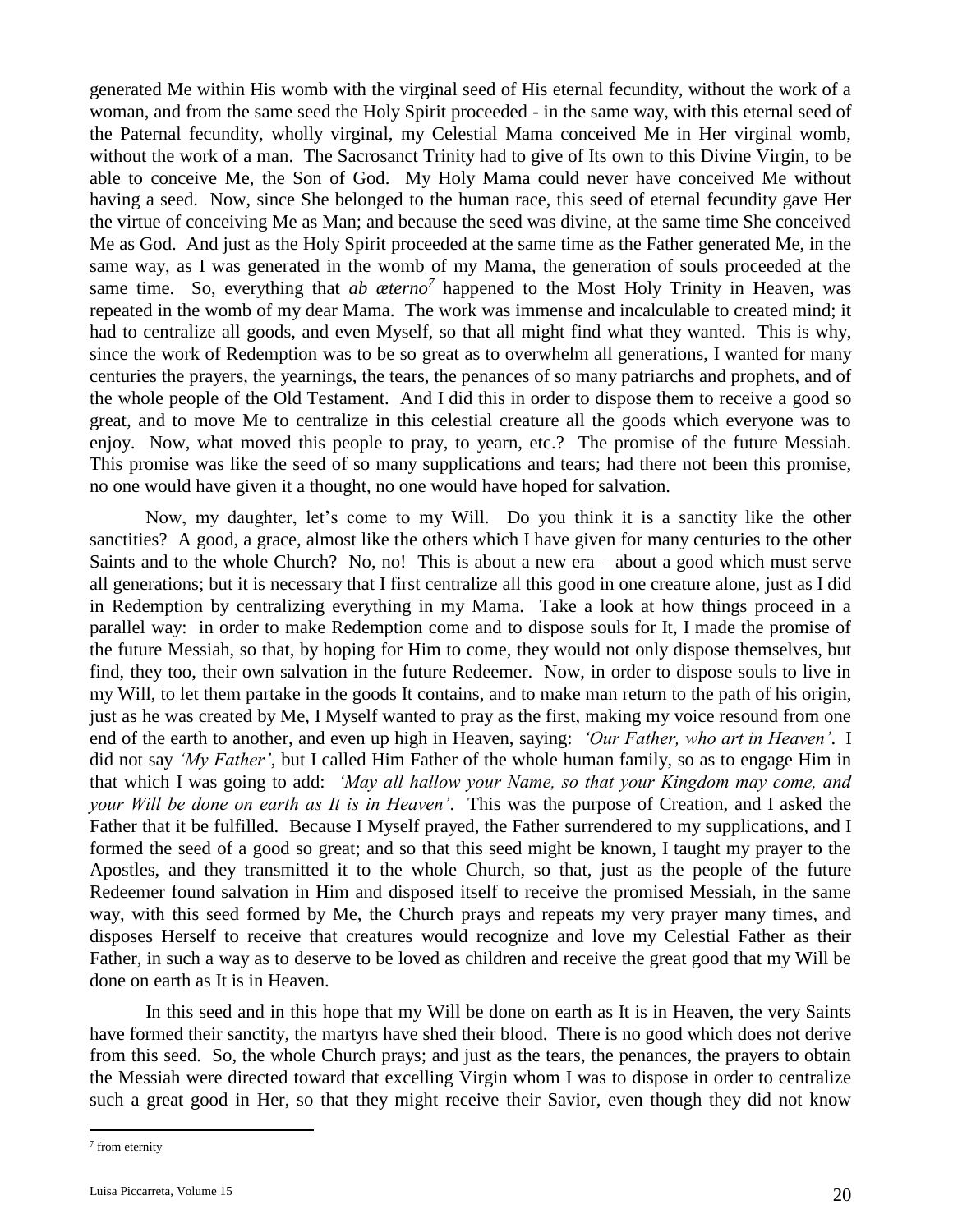whom She would be – in the same way, now, when the Church recites the 'Our Father', it is precisely for you that She prays, so that I may centralize in you all the good that my Will contains - the 'way', the 'how', the Divine Will may have life on earth as It does in Heaven. And even though you are not known, by echoing my prayer - *'Thy Will be done on earth as It is in Heaven'* - the Church prays Me, presses Me to centralize all this good in a second virgin, so that, like a second savior, she may save the endangered humanity; and making use of my inseparable love and mercy, I may answer my own prayer, united to that of the whole Church, making man come back to his origin, to the purpose for which I created him – that my Will be done on earth as It is in Heaven. This is precisely the living in my Will; and everything I keep manifesting to you pushes you to this, confirms you in this. This is the great foundation I keep forming in your soul; and in order to do this, I keep centralizing in you all the graces, past, present and future, which I have given to all generations. Even more, I double them, I multiply them, because since my Will is the greatest, the holiest, the noblest thing, which has no beginning and no end, in order to place It in one creature, it is right and decorous that I centralize in her all possible goods, innumerable graces, divine purity and nobility, so that this Will of Mine may have the same cortege as It has in Heaven. It is the same Will that operated in Redemption, and wanted to make use of a Virgin. What portents and prodigies of graces did It not work in Her? My Will is great, It contains all goods, and in operating, It acts with magnanimity; and if it is about doing works and doing good for all humanity, then It puts all of Its goods at stake.

Now It wants to make use of another virgin in order to centralize Its Will in her, and give rise to making known that Its Will be done on earth as It is in Heaven. And if in Redemption It wanted to come to save the lost man, to satisfy for his sins - which man had no power to do - and to give him refuge and many other goods which Redemption contains, now, wanting to display even more love than in Redemption Itself by making it so that my Will be done on earth as It is in Heaven, It comes to give man his state of origin, his nobility, the purpose for which he was created. It comes to open the current between Its Will and the human will, in such a way that, absorbed by this Divine Will, dominated by It, the human will will give It life within itself, and my Will will reign on earth as It does in Heaven."

### **April 20, 1923**

### *God does His greatest works in souls that are virgin and unknown.*

I was thinking over what has been said above, and my poor mind was swimming in the sea of the Divine Will - I felt as though drowned in It. In many things I lack the words; in others, since they are many, I am unable to keep the order and it seems to me that I put them on paper disconnected. But Jesus seems to bear with me - it is enough that I write them; and if I don't, He reproaches me, saying to me: "Mind this - these are not things that must serve you only, but must serve others too."

Now, I was thinking to myself: 'If Jesus loves so much that this way of living in the Divine Will be known - since It will be a new epoch that must bring so much good as to surpass the very goods of His Redemption - He could have spoken to the Pope who, as the Head of the Church, having the authority, could immediately influence the members of the whole Church by making known this celestial doctrine, and bringing this great good to the human generations. Or to some authoritative people - to them it would be easier; but to me, poor ignorant one, unknown - how can I make this great good known?' And Jesus, sighing and squeezing me more tightly to Himself, told me: "Daughter so very dear to my Supreme Volition, it is my usual way to do my greatest works in souls that are virgin and unknown; and not only virgin of nature, but virgin of affections, of heart, of thoughts, because true virginity is the divine shadow, and only in my shadow can I fecundate my greatest works. During the times when I came to redeem there were also pontiffs and authorities, but I did not go to them, because my shadow was not there. Therefore I chose a Virgin, unknown to all,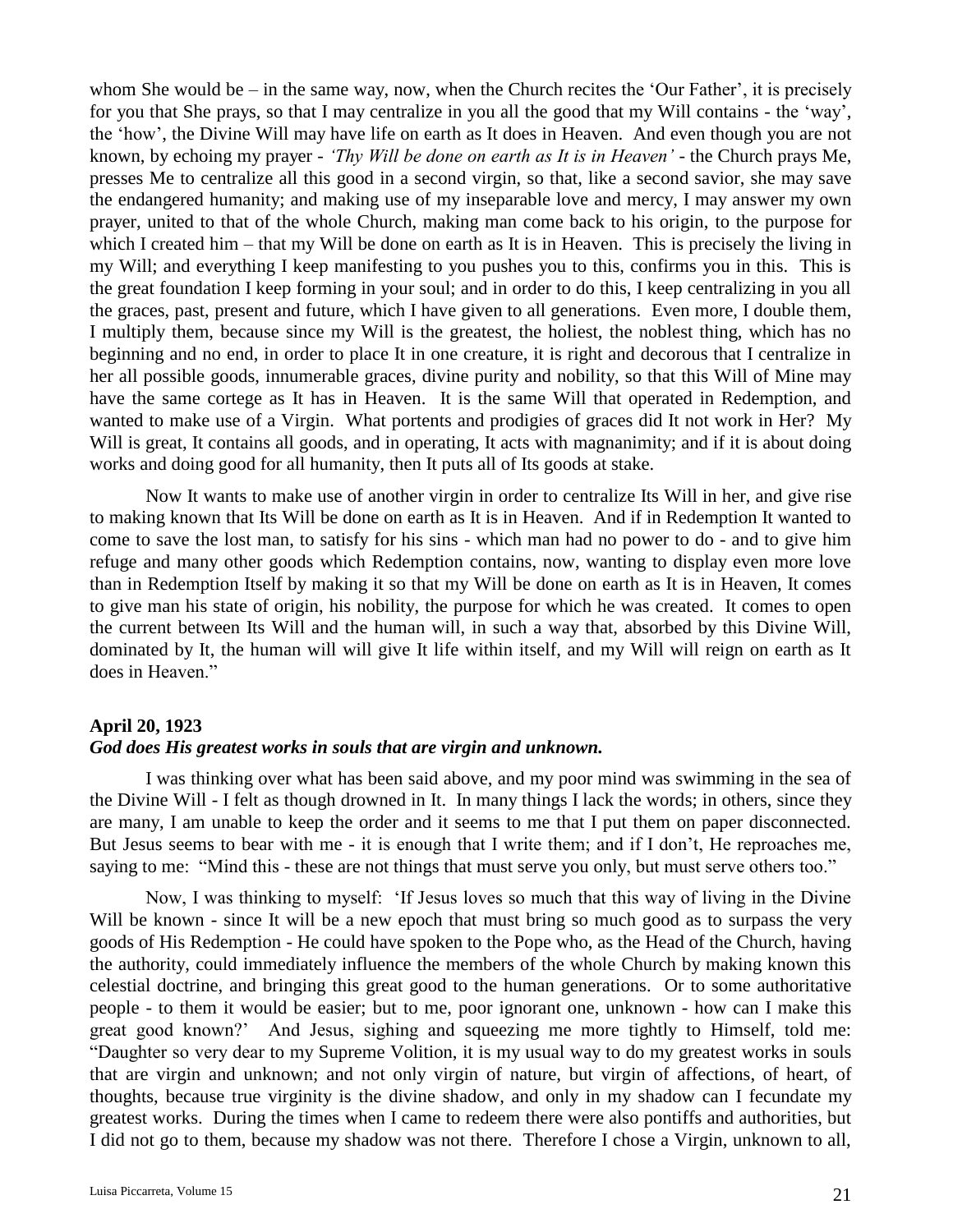but well known to Me; and if true virginity is my shadow, it was divine jealousy that, choosing Her unknown, wanting Her all for Myself, kept Her unknown to all others. But even though this Celestial Virgin was unknown, I made Myself known, by making my way in order to make Redemption known to all.

The greater the work I want to do, the more I cover the soul with the appearance of the most ordinary things. Now, since the people you mention are well-known people, the divine jealousy could not keep its watch; and the divine shadow – oh! how hard it is to find it. And besides, I choose whomever I please. It is established that two Virgins must come to the aid of Humanity - one to make man saved, the other to make my Will reign upon earth, so as to give man his terrestrial happiness, to unite the two wills, the Divine and the human, and make them one, so that the purpose for which man was created may have its complete fulfillment. I Myself will take care of making my way in order to make known what I want. What I most care about is to have the first creature in whom to centralize this Volition of Mine, and that my Will may have life in her on earth as It does in Heaven; the rest will come by itself. This is why I always say to you: 'Your flight in my Will' - because the human will contains weaknesses, passions, miseries, which are veils that prevent one from entering into the Eternal Volition; and if they are grave sins, they are barricades that are formed between one and the other. And if my Fiat 'on earth as It is in Heaven' does not reign upon earth, this is precisely what prevents It from doing so. Therefore, to you is it given to tear these veils, to knock down these barricades, and to make of all human acts as though one single act in the power of my Will, engulfing them all, and bringing them to the feet of my Celestial Father, as though kissed and sealed by His very Will; so that, in seeing that one creature has covered the whole human family with His Will, attracted, pleased, He may through her let His Will descend upon earth, making It reign on earth as It does in Heaven."

## **April 21, 1923** *The blackest point of the present society.*

This morning my always lovable Jesus transported me outside of myself, to a place in which one could see flags being waved, and parades in which all classes of people were participating, including priests. And Jesus, as though offended by all this, wanted to clutch the creatures in His hand in order to crush them; and I, taking His hand in mine, clasped Him to myself, saying to Him: 'My Jesus, what are You doing? After all, they don't seem to be doing evil things, but rather, good things. It seems that the Church is uniting with your enemies of before, and these no longer show that aversion to dealing with people from the Church; on the contrary, they call them to bless the flags. Is this not a good sign? And You, instead of being pleased with it, seem to get offended.' And Jesus, sighing and highly afflicted, told me: "My daughter, how you deceive yourself. This is the blackest point of the present society, and their union means that they all have one color. The enemies are no longer afraid and horrified to approach people from the Church, because since the true fount of virtue and of religion is not in them – on the contrary, some of them celebrate the Divine Sacrifice without believing in my existence; for others, if they believe at all, it is a faith without works, and their life is a chain of enormous sacrileges – so, what good can they do if they don't have it within themselves? How can they call others to a conduct of a true Christian by making known what great evil sin is, if the life of grace is missing in them? With all the unions that they form, there are no more men who fulfill the precept, therefore it is not the union of the triumph of religion – it is the triumph of their party; and masking themselves with it, they try to cover the evil they are plotting. It is true revolution that is hidden under these masks, and I remain always the God offended, both by the evil, who pretend a shade of piety in order to strengthen their party and therefore do graver evil, and by people from the Church, who, having a false piety themselves, are no longer good for drawing the peoples to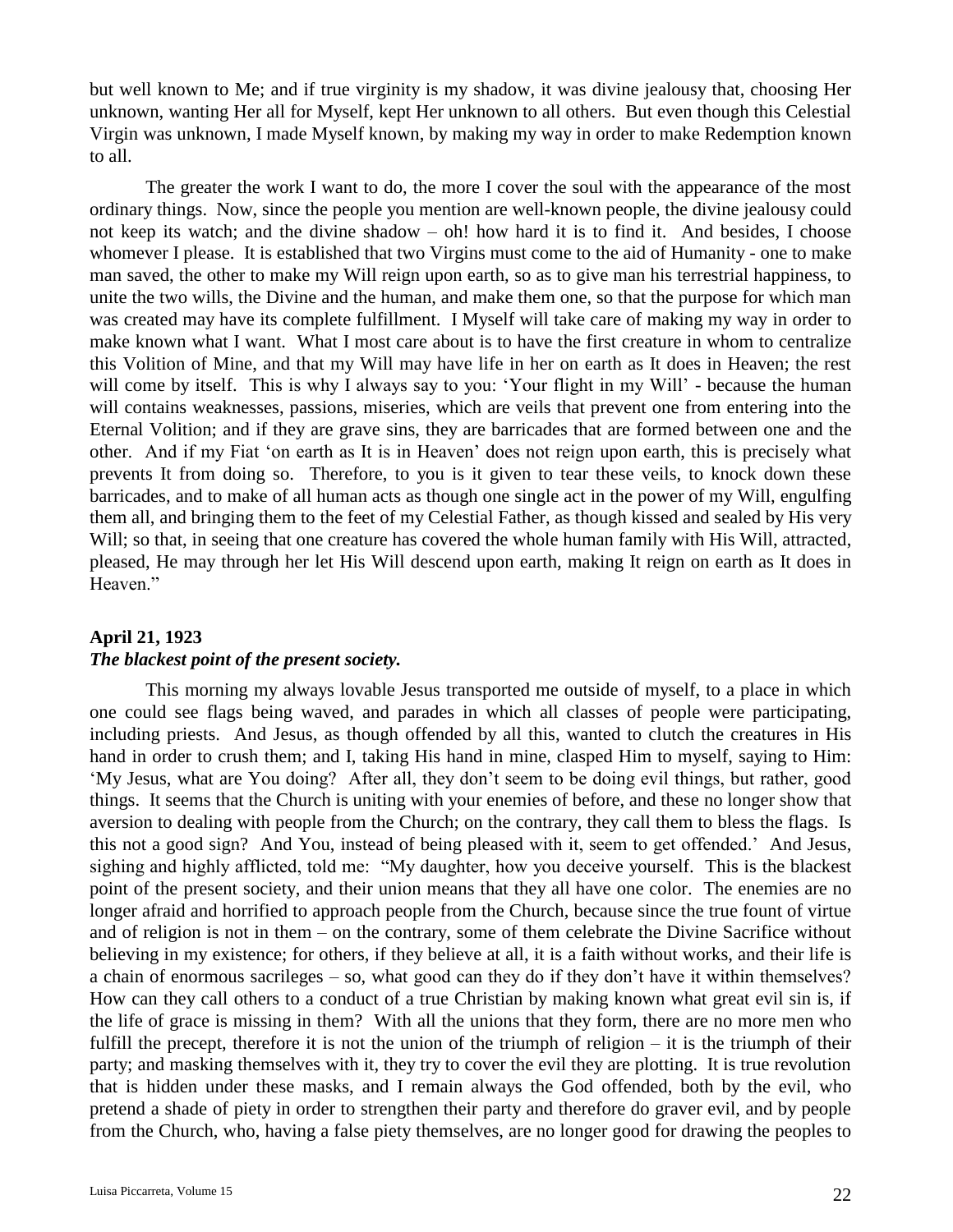follow Me; on the contrary, it is the peoples that carry them away. Can there be a time sadder than this? Pretense is the ugliest sin, and the one that most wounds my Heart. Therefore, pray and repair."

### **April 25, 1923**

## *The Will of God is the royal way that leads to the Sanctity of the likeness of the Creator. As Luisa continues on from where Adam left, God constitutes her the head of all, and the bearer of the happiness and the goods which had been assigned to all.*

I was praying, and my sweet Jesus came, placing Himself near me in order to pray together with me; even more, His intelligence was reflected in mine, and I prayed with His; His voice echoed in mine, and I prayed with His word. But who can say the endless effects of this prayer? Then, afterwards, my beloved Jesus told me: "My daughter, I wanted to pray together with you in order to strengthen you in my Will, and to give you the grace to be present before the Supreme Majesty in the act of the creation of man. As We endowed him with all goods, and his will was Ours, and Ours was his, everything was harmony between him and Us; whatever he wanted he would take from Us: sanctity, wisdom, power, happiness, etc. He was Our prototype, Our portrait, Our happy son. So, in the beginning of his existence, Adam had a period in which he fulfilled marvelously the purpose for which he was created; he experienced what it means to live of the Will of his Creator, and We also were happy in seeing Our own acts being reproduced in Our image. Then, as he broke his will from Ours, he remained separated from Us; but the first acts of man are present in Our Will, and I want nothing else from you but to come into Our Will to continue on from where Adam left, so as to be able to bind in you all the harmonies that he broke. And just as this first creature, because he was created by Us as the head of the whole human family, by withdrawing from Our Will brought unhappiness to all, in the same way, as you come to continue on from where he left, We constitute you the head of all, and therefore the bearer of that happiness and goods which had been assigned to all, had they lived in Our Volition."

And I: 'My Jesus, how can this be possible? If not even when You Yourself came upon earth to redeem us and to suffer so many pains, was the happiness acquired which the first man lost for himself and for all, how can it be now, that by binding myself in your Eternal Volition, I may give back this lost happiness?' And Jesus: "My daughter, all times are in my hands, I give to whomever I want, and I use whomever I want. I Myself could very well bring upon earth the happiness that my Will contains, but I found no human will that wanted to live perennial life in Mine, so as to retie the bonds of Creation, and give back to Me all the acts of the first man as if he had done them all with the seal of my Supreme Will, and therefore place the lost happiness in the field. It is true that I had my dear Mama, but She had to cooperate with Me for Redemption. Besides, man was a slave, imprisoned by his own sins, infirm, covered with wounds - the most repugnant; and I came as a loving father to shed my Blood in order to rescue him, as a doctor to heal him, as a teacher to teach him the way, the escape, so as not to fall into hell. Poor ill one, how could he stretch himself in the eternal flights of my Volition if he was unable to walk? Had I wanted to give the happiness which my Will contains, it would have been as though giving it to the dead and letting it be trampled upon. He was not disposed to receive such a great good, and this is why I wanted to teach the prayer in order to dispose him, and I contented Myself with waiting for different epochs, letting centuries upon centuries pass, to make known the living in my Will – to give the start to this happiness."

And I: 'My Love, if with your Redemption not all are saved, how can it be that your Will will give this happiness to all?' And Jesus: "Man will always be free, I will never take away from him the rights which I gave him in creating him; only, in Redemption I came to open many ways, small paths and shortcuts to facilitate salvation, the sanctity of man, while with my Will I come to open the royal and straight way which leads to the Sanctity of the likeness of their Creator, and which contains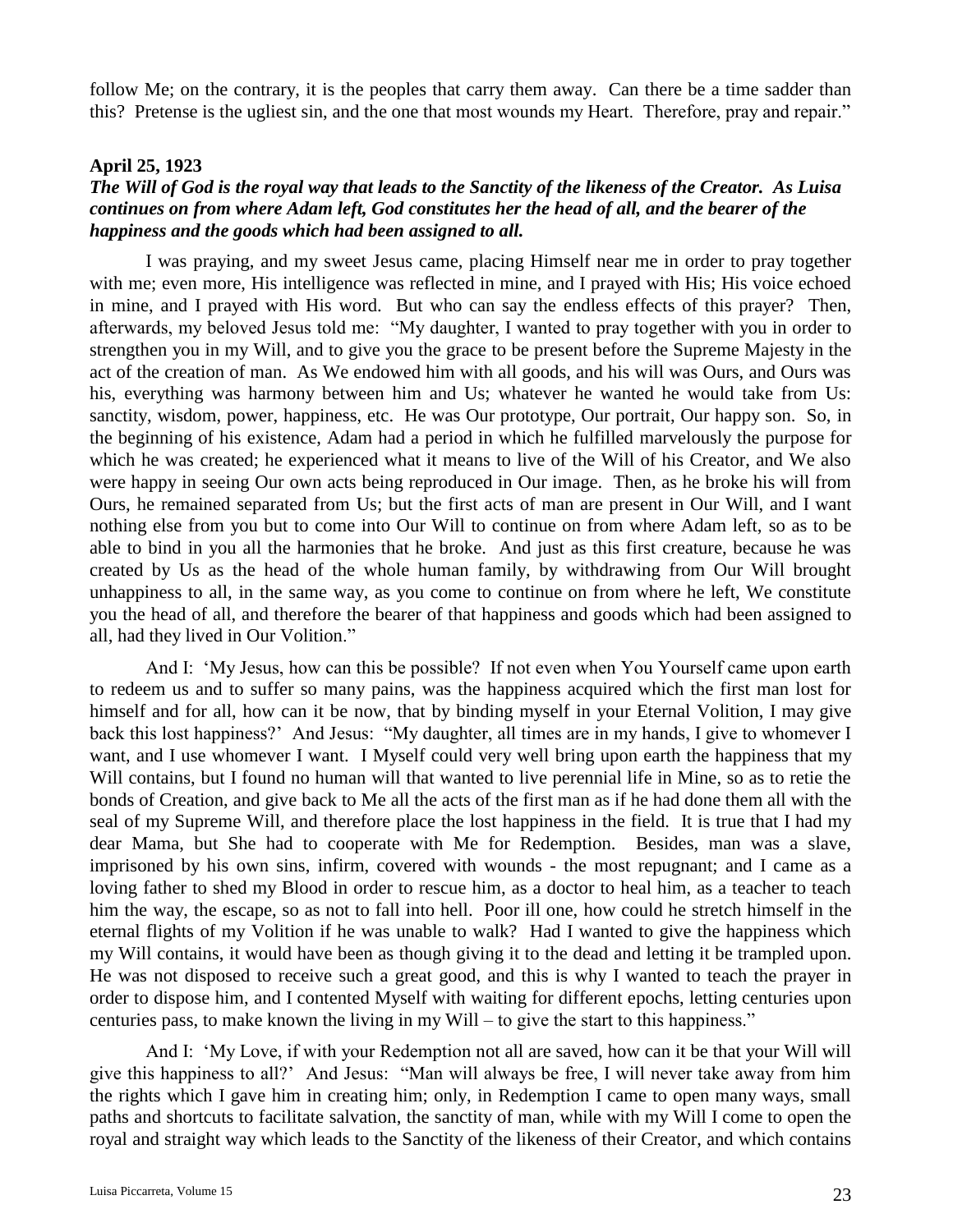true happiness. But in spite of this, they will always be free to remain – some on the royal way, some on the small paths, and some completely outside; however, in the world there will be what now is not there – the happiness of the *Fiat Voluntas Tua* on earth as It is in Heaven. Man did his first acts in my Will and then he withdrew, therefore he was ruined; and since he was the head of all, all the members were ruined along. My Humanity formed the plane of all human acts in the Divine Will; my Mama followed Me faithfully. So, everything is prepared. Nothing else is now needed but another creature who, wanting to live perennially in this Will, would come to take possession of the plane formed by Me, and would open the royal way to all, which leads to terrestrial and celestial happiness."

### **April 28, 1923**

## *Luisa must crush the head of the infernal serpent. The living in the Divine Will is the complete triumph of the Creator over the creature. The primary purpose of the coming of Jesus upon earth was that the Divine Will would triumph over the human will.*

I felt as though immersed in the endless light of the Eternal Will, and my sweet Jesus told me: "My daughter, my Divinity does not need to operate in order to make Its works come out – It only needs to want them. So, I want and I do; the greatest works, the most beautiful, come out upon my mere wanting them. On the other hand, even if the creature wanted them, if she does not work, she does not move, she does nothing. Now, to one who makes my Will her own and lives in It as in her own royal palace, the same power is communicated, as much as it is possible for a creature."

Now, while He was saying this, I felt myself being drawn outside of myself, and I found an ugly monster under my feet, which was biting itself out of rage. And Jesus, being near me, added: "Just as my Virgin Mother crushed the head of the infernal serpent, so do I want another virgin, who must be the first possessor of the Supreme Will, to press that infernal head again, so as to crush it and debilitate it, in such a way as to confine it into hell, that she may have full dominion over it, and it may not dare to approach those who must live in my Will. Therefore, place your foot on its head, and crush it." Made brave, I did it, and it would bite itself more, and so as not to feel my touch, it shut itself up in the darkest abysses. Then Jesus resumed His speaking: "My daughter, do you think that the living in my Will is nothing? No, no – on the contrary, it is the all, it is the fulfillment of all sanctities, it is the absolute dominion of oneself, of one's passions, and of one's capital enemies; it is the complete triumph of the Creator over the creature. So, if she adheres, and I come to having her live in my Will, and she does not want to know her own ever again, I have nothing left to want from the creature, and she has nothing left to give Me. All my yearnings are fulfilled, my designs realized – there is nothing left but to delight in each other. It is true that I came upon earth to redeem man, but my primary purpose was that the Divine Will would triumph over the human will by according these two wills together and making them one, taking the human will into that Will from which it had gone out. This was the main offense that my Celestial Father received from man, and I was to compensate Him for it, otherwise I would not have given Him full satisfaction. But in order to obtain the first purpose, first I had to issue the second – that is, to save him, to extend my hand to him, since he had fallen; to wash him of the mud in which he was lying. How could I say: 'Come to live in my Will', if he was horrid to look at, and was under the slavery of the infernal enemy?

Therefore, after having obtained the second purpose, I want to secure the first one – that my Will be done on earth as It is in Heaven, and that man, who had gone out of my Will, enter into Mine once again. And in order to obtain this, I give to this first creature all my merits, all my works and steps, my palpitating Heart, my wounds, my Blood - the whole of my Humanity, to dispose her, to prepare her, to let her enter into my Will. In fact, first she must take the complete fruit of my Redemption, and then, as though in triumph, enter the possession of the immense sea of my Supreme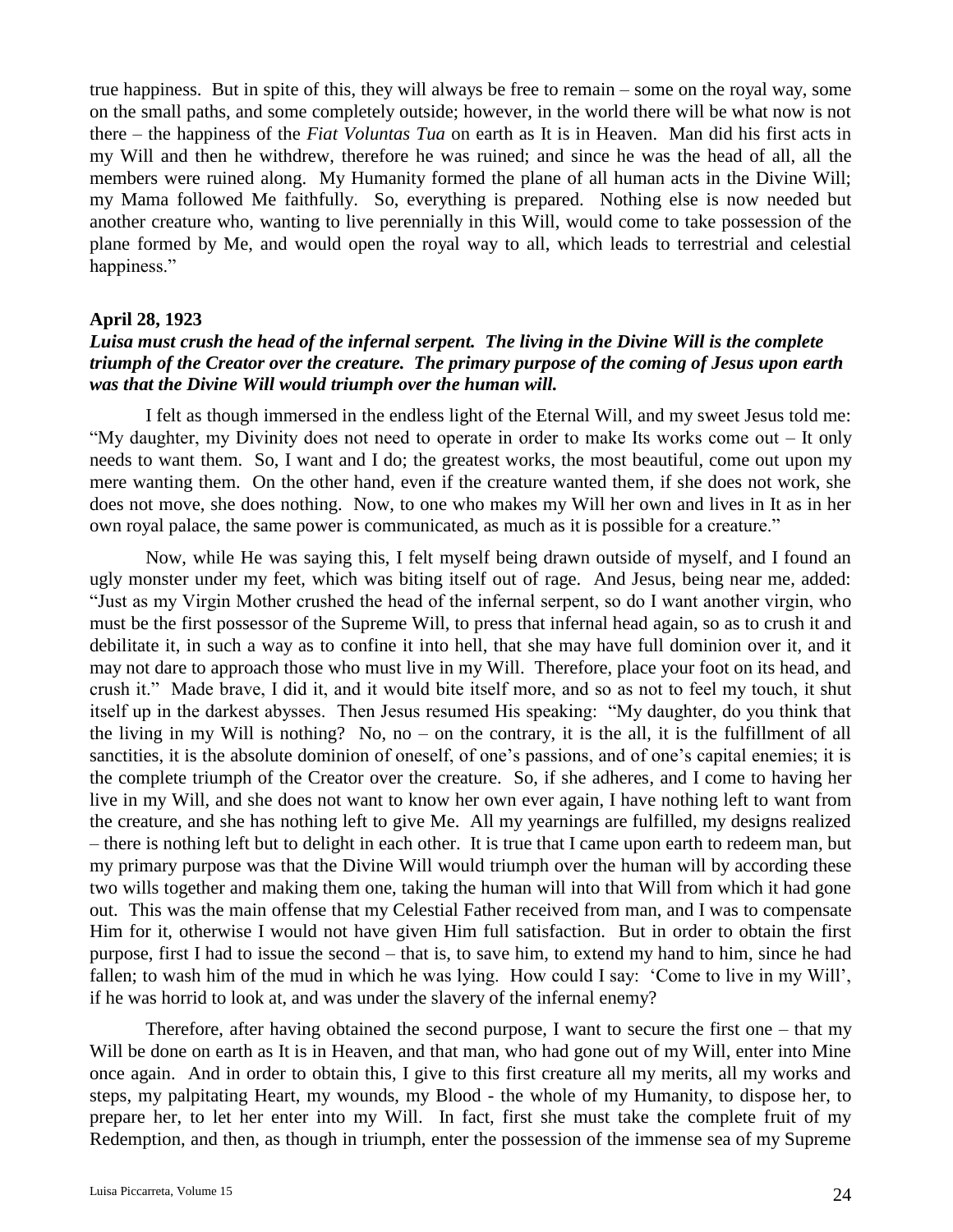Will. I do not want her to enter as a stranger, but as a daughter; not as poor, but as rich; not as ugly, but as beautiful, as if she were another Me. Therefore, I want to centralize the whole of my life in you." And while He was saying this, it was as if many seas were coming out of Him, which poured upon me, and I remained inside of them, sunken; and at the same time, a Sun, beating down with Its light, receiving the complete fruit of Redemption in order to be able to give the complete fruit of Its Will to the creature. It was the Sun of the Eternal Volition, which celebrated the entrance of the human will into Its own. And Jesus: "This Divine Will of Mine grew within my Humanity like a flower, which I transplanted from Heaven into the true Eden of my terrestrial Humanity. It germinated in my Blood, it bloomed from my wounds, to make of it the greatest gift to the creature. Don't you want to receive it?"

And I: 'Yes.' And He: "I want to transplant it into you – love it, and know how to keep it."

### **May 2, 1923**

## *When the 'Fiat Voluntas Tua' has Its fulfillment 'on earth as It is in Heaven', then will the complete fulfillment of the second part of the Our Father take place.*

I felt my poor mind as though lost in the immensity of the Eternal Volition, and my sweet Jesus, returning to speak about the Most Holy Will of God, told me: "My daughter, oh! how well your acts done in my Will harmonize. They harmonize with mine, with those of my beloved Mama, and one disappears within the other, forming one single act - it seems like Heaven on earth, and the earth in Heaven; and the echo of one in three and of three in one, of the Sacrosanct Trinity. Oh! how sweet it sounds to Our hearing, how it enraptures Us, but so much as to capture Our Will from Heaven to earth. And when my *'Fiat Voluntas Tua'* has Its fulfillment *'on earth as It is in Heaven'*, then will the complete fulfillment of the second part of the Our Father take place - that is, *'Give us this day our daily bread.'* I said: 'Our Father, in the name of all, I ask You for three kinds of bread each day: the bread of your Will, or rather, more than bread, because if bread is necessary two or three times a day, this one is necessary at each moment, in all circumstances. Even more, it must be not only bread, but like balsamic air that brings life - the circulation of the Divine Life in the creature. Father, if this bread of your Will is not given, I will never be able to receive all the fruits of my Sacramental Life, which is the second bread we ask of You every day. Oh! how my Sacramental Life feels discomforted, because the bread of your Will does not nourish them; on the contrary, it finds the corrupted bread of the human will. Oh! how disgusting it is to Me! How I shun it! And even though I go to them, yet I cannot give them the fruits, the goods, the effects, the sanctity, because I do not find Our bread in them. And if I give something, it is in small proportion, according to their dispositions, but not all the goods which I contain; and my Sacramental Life is patiently waiting for man to take the bread of the Supreme Will, in order to be able to give all the good of my Sacramental Life. See then, how the Sacrament of the Eucharist - and not only It, but all the Sacraments, left to my Church and instituted by Me - will give all the fruits which they contain and complete fulfillment, when Our bread, that is, the Will of God, is done on earth as It is in Heaven.

Then I asked for the third bread - the material one. How could I say: 'Give us this day our bread'? In view of the fact that, as man would do Our Will, what was Ours would be his, and so the Father would no longer have to give the bread of His Will, the bread of my Sacramental Life and the daily bread of natural life, to illegitimate, usurping, evil children, but to legitimate and good children, who would share in the goods of their Father; it is because of this that I said: 'Give us our bread.' Then will they eat the blessed bread; everything will smile around them, and Heaven and earth will carry the mark of the harmony of their Creator.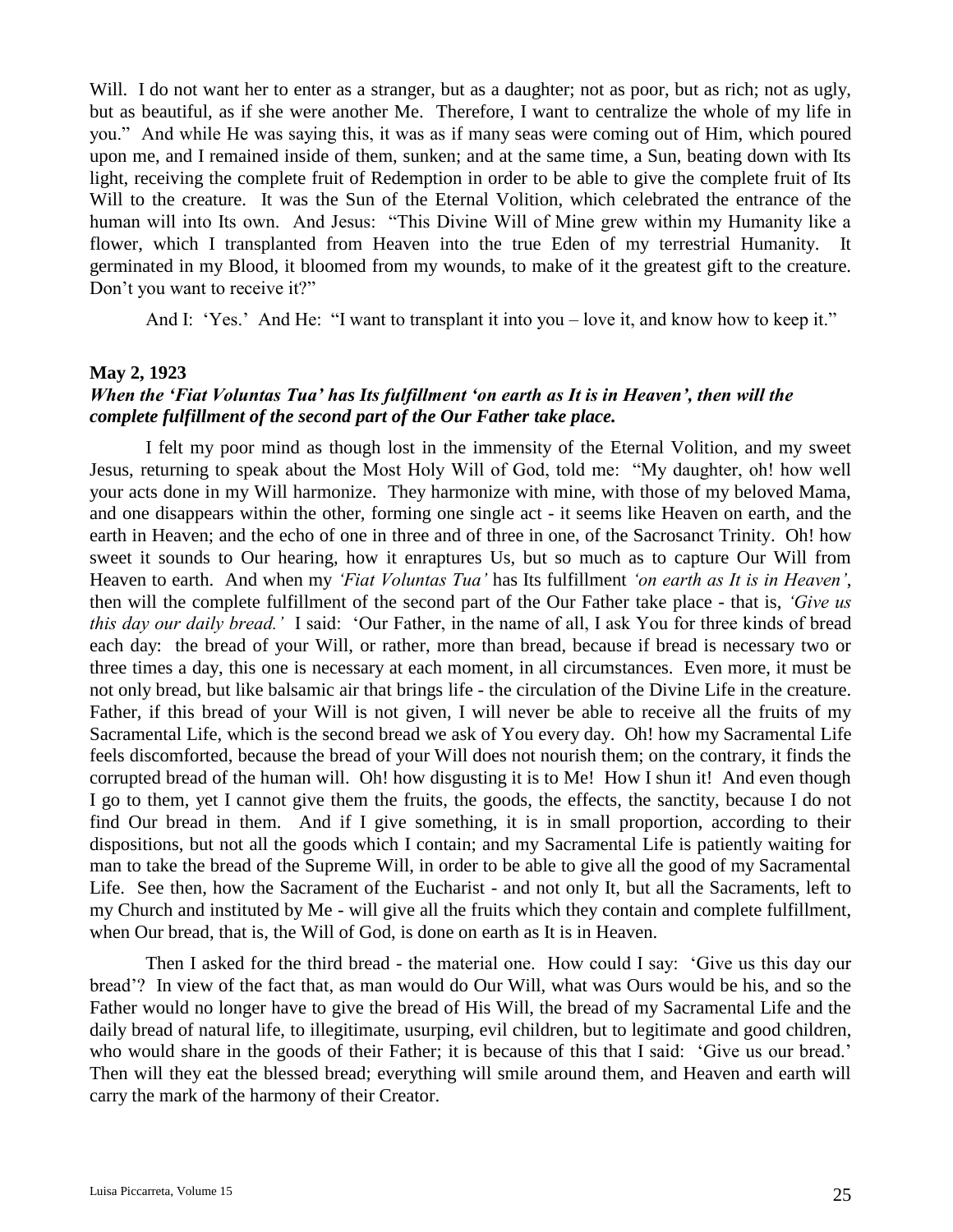After this I added: *'Forgive us our debts, as we forgive our debtors.'* So, charity also will be perfect. Then will forgiveness have the mark of heroism, as I had it on the Cross - once man has eaten the bread of my Will as my Humanity ate it. Then will the virtues be absorbed into my Will and receive the mark of true heroism and of divine virtues; they will be like many little rivulets which will gush forth from the bosom of the great sea of my Will.

And if I added, *'And lead us not into temptation'* - how could God ever lead man into temptation? - it was because man is always man, free in himself, since I never take away from him the rights I gave him in creating him; and he, frightened and fearful of himself, tacitly cries out, and prays without expressing it with words: 'Give us the bread of your Will, that we may reject all temptations; and by virtue of this bread, deliver us from every evil. Amen.'

See, then, how all the goods of man find again their connection, the tight bond of the '*Let Us make man in Our image and likeness'*, the validity of each of his acts, the restitution of the lost goods, as well as the signature and the assurance that his lost happiness, both terrestrial and celestial, is given back to him. Therefore, it is so necessary that my Will be done on earth as It is in Heaven, that I had no other interest, nor did I teach any other prayer but the 'Our Father'. And the Church, faithful executor and depository of my teachings, has it always on Her lips, and in every circumstance. And everyone - learned and ignorant, little and great, priests and lay people, kings and subjects - all pray to Me that my Will be done on earth as It is in Heaven.

Do you not want, then, that my Will descend upon earth? But just as Redemption had Its beginning in a Virgin - as I was not conceived in all men in order to redeem them, even though whoever wants it, can enter the good of Redemption and each one can receive Me in the Sacrament for himself alone – in the same way, now my Will must have Its beginning, possession, growth and development in one virgin creature. And then, whoever disposes himself and wants it, will enter the goods which the living in my Will contains. Had I not been conceived in my beloved Mama, Redemption would never have come. In the same way, if I do not operate the prodigy of making one soul live in my Supreme Will, the *'Fiat Voluntas Tua* on earth as It is in Heaven', will not take place in the human generations."

### **May 5, 1923**

## *As many times as the soul enters into the Divine Will, so many ways does she open between Creator and creatures.*

Finding myself in my usual state, I felt drawn outside of myself, but I could not see the azure heavens, nor the sun of our horizon, but a different heaven, all of gold, studded with stars of various colors, more refulgent than sun. I felt drawn toward up high, and as this heaven opened before me, I found myself in front of a most pure light. Before this light, sinking into it, I called all human intelligences into my intelligence, from the moment when Adam, by withdrawing from the Divine Will, had began to break the union of his intelligence with that of His Creator, up to the last man who will exist upon earth; and I tried to give to my God all the honor, the glory, the submission, etc., of all created intelligences. And I did the same for all my other senses, calling all those of the other creatures into mine. All this, always in His lovable Will, in which everything can be found, from which nothing can escape - even things that may not exist at the present moment - and in which all can be done.

While I was doing this, a voice came out from within the immensity of that light, saying: "As many times as the soul enters into the Divine Will in order to pray, operate, love, etc., so many ways does she open between Creator and creatures. And the Divinity, in seeing that the creature is making her way to go to Him, opens His ways in order to meet His creature. In this encounter she copies the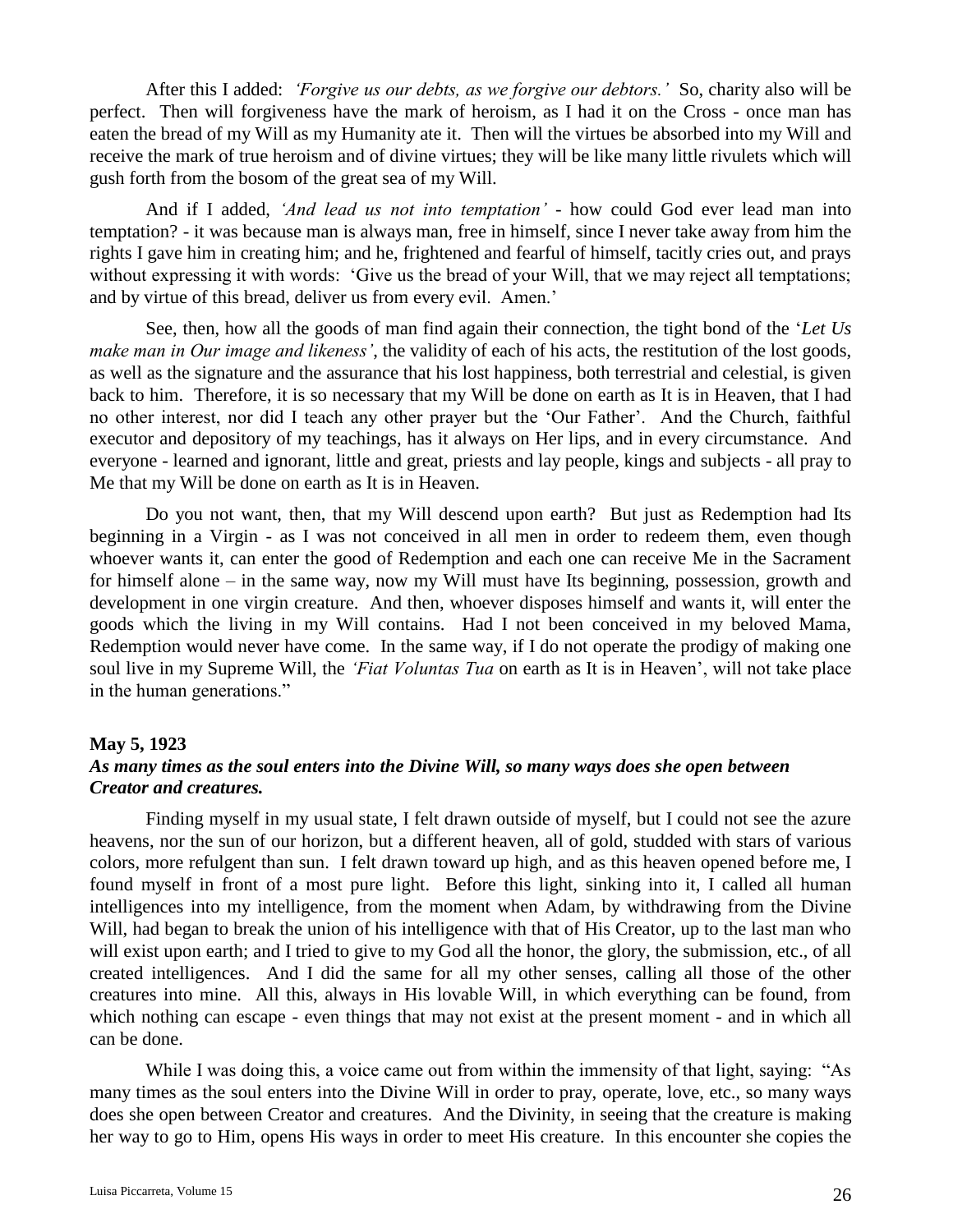virtues of her Creator, absorbs ever new divine life into herself, penetrates more deeply into the eternal secrets of the Supreme Volition, and everything she does is no longer human in her, but divine. This divine operating forms within her a golden heaven, where the Divinity strolls, delighting in finding His own operating in the creature, awaiting the creature in order to receive her divine acts, and therefore open more ways for her within His Divinity. And He keeps repeating with great love: 'Behold - here is how, in my Will, the creature comes closer to my likeness, accomplishes my designs, fulfills the purpose of Creation.' And while hearing this, I found myself inside myself.

### **May 8, 1923**

## *Luisa must reach the beginning. Only the Divine Will can place in safety and keep with jealousy all the goods that God wants to give to the creature.*

As I was in my usual state, I found myself outside of myself. I seemed to be covering a very long way on which I encountered many people - some were horrifying to look at, some looked like incarnate demons; very few were the good. That way was so long that it would never end; and I, tired, wanted to go back into myself, but someone who was near me prevented me from doing that, telling me: "Move forward, keep going, you must reach the beginning, and in order to get there, you must to go through all generations; you must have them all under your eyes, to bring them to your Creator. Your beginning is God, and you must reach that point of eternity when the Eternal One created man, in order to receive all the bonds of Creation and to retie all the harmonies that can exist between Creator and creature."

So, a supreme force made me go forward, and I was forced to see the evils of the earth and those that will come - unfortunately horrifying. Then, after this, I found my sweet Jesus, and, tired, I threw myself into His arms, telling Him: 'My Love, what a long way I had to go through - it seemed like centuries without seeing You, and without finding the One who forms my Life.' And Jesus, all love: "Ah! yes, my daughter, rest in my arms, come into your beginning, from which you came out. I too was anxiously awaiting you, to receive from you, in my Will, everything that Creation owes Me, and to give to you, in my same Will, all that I must give to the whole Creation. My Will alone can place in safety and keep with jealousy all the goods that I want to give to the creature; outside of my Will my goods are always in danger and poorly kept, while, in It, I abound and I give to one what I should give to all. Therefore I want to bind all Creation in you; I want to place you in the original point of the creation of man. It is my usual way to deal one on one with one creature alone – what I want to give her and what I want from her; and then from her I let goods derive for others. Ah! my daughter, I had created man like a flower, which was to grow, acquire color and fragrance, in my very Divinity. By withdrawing from my Will, it happened to him as to a flower that is snatched away from a plant. As long as it remains in the plant, the flower is beautiful, lively in its color and fragrant in its perfume; once it is snatched away from the plant, it withers, it fades, it becomes ugly, and reaches the point of giving off a bad odor. What a lot this was for him, and what a sorrow for Me who, with so much love, wanted to grow this flower in my Divinity, to delight and amuse Myself with him!

Now, by my omnipotence, I want this detached flower to bloom again, by transplanting it once again into the womb of my Divinity; but I want a soul who would want to live in the womb of my Volition. She will be the seed that she will lend to Me, and my Will will do all the rest. In this way, my delights of Creation will come back, I will amuse Myself with this mystical flower, and I will be repaid for Creation."

### **May 18, 1923**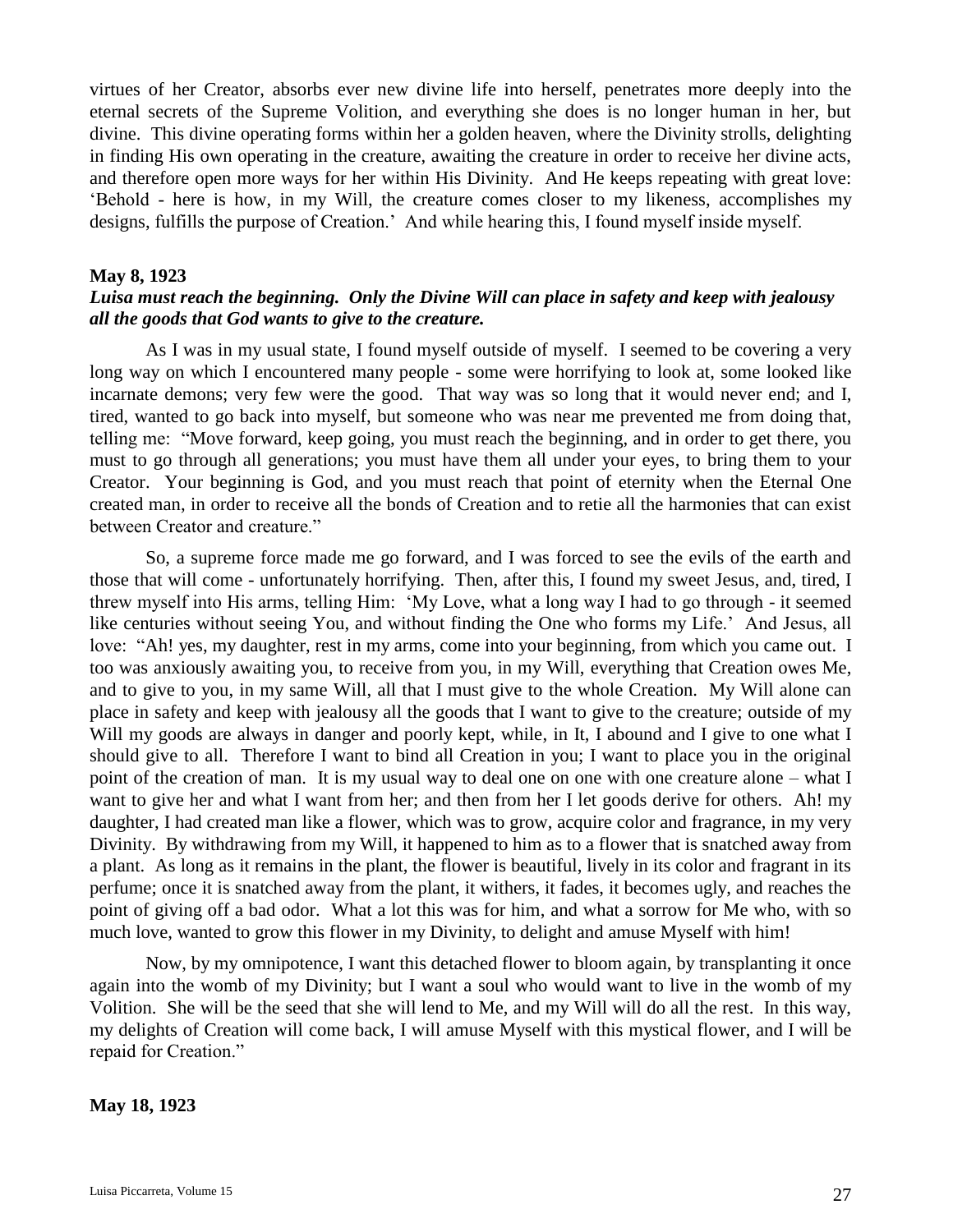## *How difficult it is to find a soul who wants to suffer. The executioners of souls present in the Church.*

I was feeling all afflicted and almost without my sweet Jesus. What hard martyrdom is His privation! Martyrdom without hope to assault Heaven like the martyrs do, which renders their every suffering sweet. His privation, instead, is martyrdom that disunites, that burns, that cuts, and that opens an abyss of separation between the soul and God; a martyrdom which, instead of sweetening suffering, embitters it, intoxicates it, in such a way that while the soul feels herself dying, death itself runs away from her. Oh! God, what pain!

Now, while I was in the immense abyss of the privation of my Jesus, as He just barely moved in my interior, I said to Him: 'Ah! my Jesus, You don't love me any more.' And He, not paying attention to me, made Himself seen all afflicted, as though holding something black in His hand, which He was about to throw over the creatures. Then He took my heart in His hands, squeezed it tightly, pierced it through, and my heart anxiously awaited His pains as refreshment and balm for the pains suffered because of His privation. Oh! how I feared that He might cease to let me suffer, plunging me once again into the abyss of His separation.

Then, after this, He said to me: "My daughter, I do not pay attention to words, but to facts. Do you think it is easy to find a soul who really wants to suffer? Oh! how hard it is! With words, there are some who want to suffer, but, with facts, they run away when a sorrow oppresses them or other pains surround them. Oh! how they would rather free themselves - and I remain always the Jesus isolated in the pains. This is why, when I find a soul who does not shun suffering and wants to keep Me company in my pains – even more, she waits and waits for Me to bring her the bread of suffering – this gives Me the delirium of love, and makes Me reach the point of doing follies and of abounding so much with this soul as to astonish Heaven and earth. Do you think it was something indifferent over my Heart, which loves so much, that while you were without Me, you were waiting for Me, for nothing else but to receive from Me my bitter pains?"

But while He was saying this, He made me feel that the Most Holy Sacrament was passing by, in the street, and He gave a stronger squeeze to my heart. And I: 'My Jesus, what is going on? Where are You going, and who is carrying You?' And He, all sad: "I am going to a sick person, and I am carried by an executioner of souls." And I, frightened: 'Jesus, what are You saying? What? Your ministers - executioners of souls?' And He: "And how many executioners of souls there are in my Church! There are executioners attached to interests, who make a slaughter of souls, and who, with their example, instead of rendering souls detached from all that is earth, engulf them even more. There are the immodest ones, who, instead of purifying souls, disfigure them. There are executioners of the pastimes, dedicated to pleasures, to strolls and other things, who, instead of rendering souls recollected and infusing in them love for prayer and retreat, distract them. These are all slaughters of souls. How much pain does my Heart not feel, in seeing that the very ones who were to help and sanctify souls, are the cause of their ruin."

## **May 23, 1923**

## *The Will of God is fullness, and one who lives in It must centralize everything within herself.*

His privations continue, and as my sweet Jesus made Himself seen just a little, I said to Him: 'Tell me, my Love, where have I offended You, that You run far away from me? Ah! my heart bleeds from the bitterness of the pain.'

And Jesus: "Have you perhaps withdrawn from my Will?"

And I: 'No, no - may Heaven free me from such a misfortune.'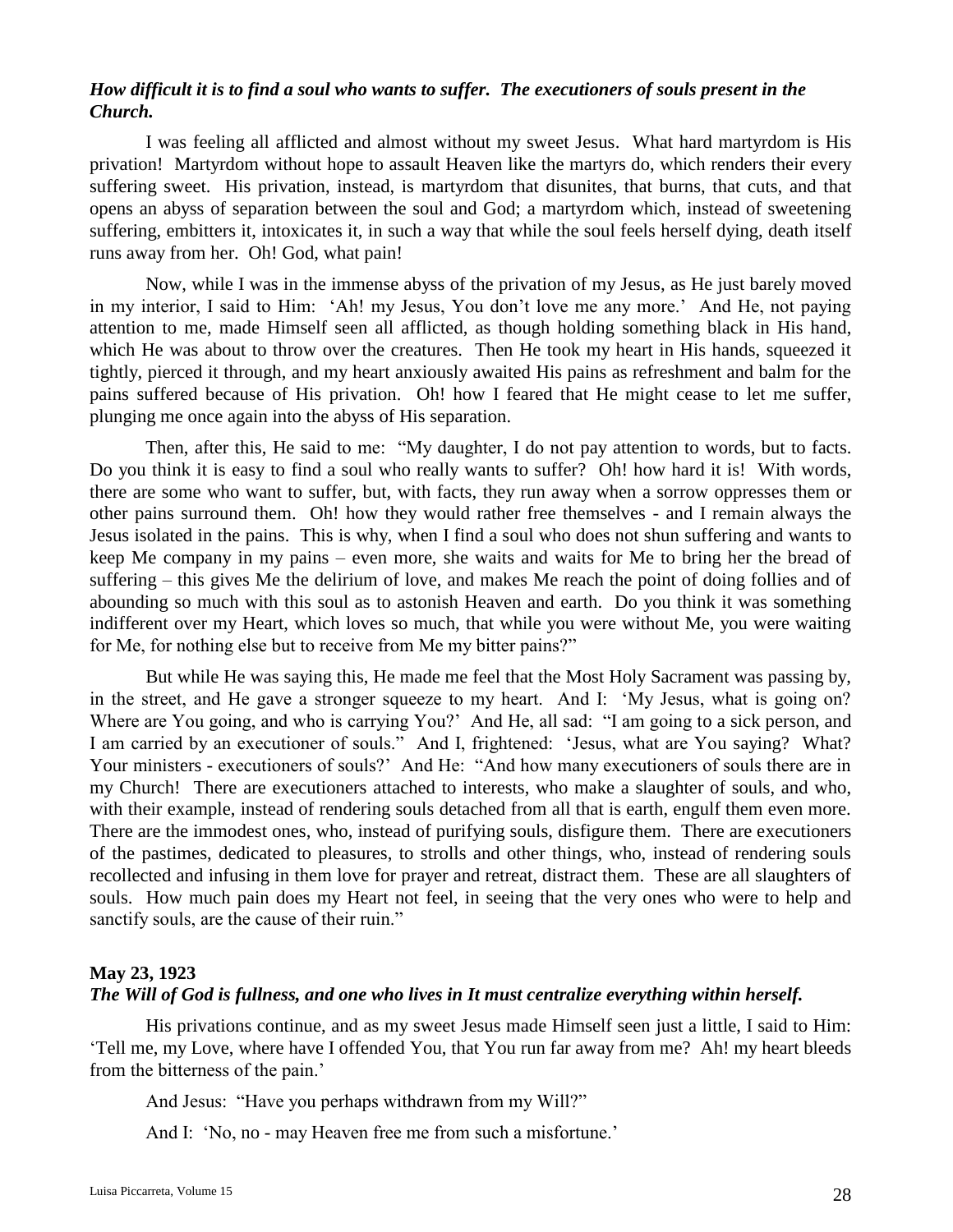And He: "And why, then, do you ask Me where you have offended Me? Only when the soul withdraws from my Will, then does guilt enter. Ah! my daughter, in order to take full possession of my Will, you must centralize within yourself all the interior states of all creatures; and as you move from one interior state to another, so do you take dominion over it. This happened in my Mama and in my very Humanity. How many pains, how many states of souls were centralized in Us? Several times my dear Mama remained in the state of pure faith, and my moaning Humanity was almost crushed under the enormous weight of all the sins and pains of all creatures. But while I suffered, I remained with the dominion of all the goods opposite to those sins and pains of creatures, and my dear Mama became Queen of faith, of hope and of love, dominator of light, as to be able to give faith, hope, love and light to all. In order to give, it is necessary to possess; and in order to possess, it is necessary to centralize those pains within oneself, and by resignation and by love, change pains into goods, darkness into light, coldness into fire. My Will is fullness, and one who must live in It, must enter the dominion of all possible and imaginable goods, as much as it is possible for a creature. How many goods can I not give to all? And how many can my inseparable Mama not give? And if We do not give more, it is because there is no one who takes, because We suffered everything, and while We were on earth, Our dwelling was in the fullness of the Divine Will.

Now it is your turn to follow Our same path and to dwell where We dwelt. Do you think that the living in Our Will is something trivial, or just like any other life, even holy? Ah! no, no - It is the All. Here one must embrace everything, and if something escapes, you cannot say that you live in the fullness of Our Will. Therefore, be attentive and always follow your flight in my Eternal Volition."

### **May 25, 1923**

## *The Divine Will legitimizes souls as children of God. How everything was created for them.*

I felt as though immersed in the Eternal Volition, and my always lovable Jesus, drawing me to Himself, transported me outside of myself, showing me Heaven and earth. And as He was showing me this, He told me: "Beloved daughter of Our Supreme Will, see, this whole machine of the universe – heavens, sun, seas, and all the rest – was created by Us to give it as a gift; but do you know to whom? To the ones who would do Our Will. Everything was given to them as to Our legitimate children. We did this for the decorum of Our works, depositing them and giving them as gift, not to foreign people or to illegitimate children, who would not understand the great goods contained in them, nor appreciate the greatness and the sanctity of Our works – on the contrary, they would waste them and despise them. On the other hand, by giving them to Our legitimate children, since in each created thing there is a distinct love and a special good for the one to whom the gift is directed, Our Will, dwelling in them and forming Its very life in them, would make them comprehend all these loves, one distinct from the other, which are present in the whole Creation, as well as all the specialties of goods. So, they would give Us requital for each distinct love, and glory and honor for all the goods given to them. Our Will, which had created them with one Fiat, and which knew all the secrets - dwelling in Our legitimate children, with another Fiat would reveal Our secrets contained in all created things, and would make them give Us love for love. The harmonies, the communications, would be reciprocal between them and Us. And even though it seems that those who do not do Our Will enjoy and take part in them, yet the gifts are not theirs – it is as indirect cause, as usurpers, and as illegitimate children. More so since, my Will not dwelling in them, they understand nothing or very little of my love which all Creation brings to them, and of the great goods present in It. Even more, many don't even know Who created so many things - true foreign people who, while living of the things that belong to Me, don't even want to recognize Me.

So, this great gift of the whole universe was delivered by my Celestial Father to my Humanity, as to the true legitimate Son, and there was nothing for which I did not requite Him - gift for gift, love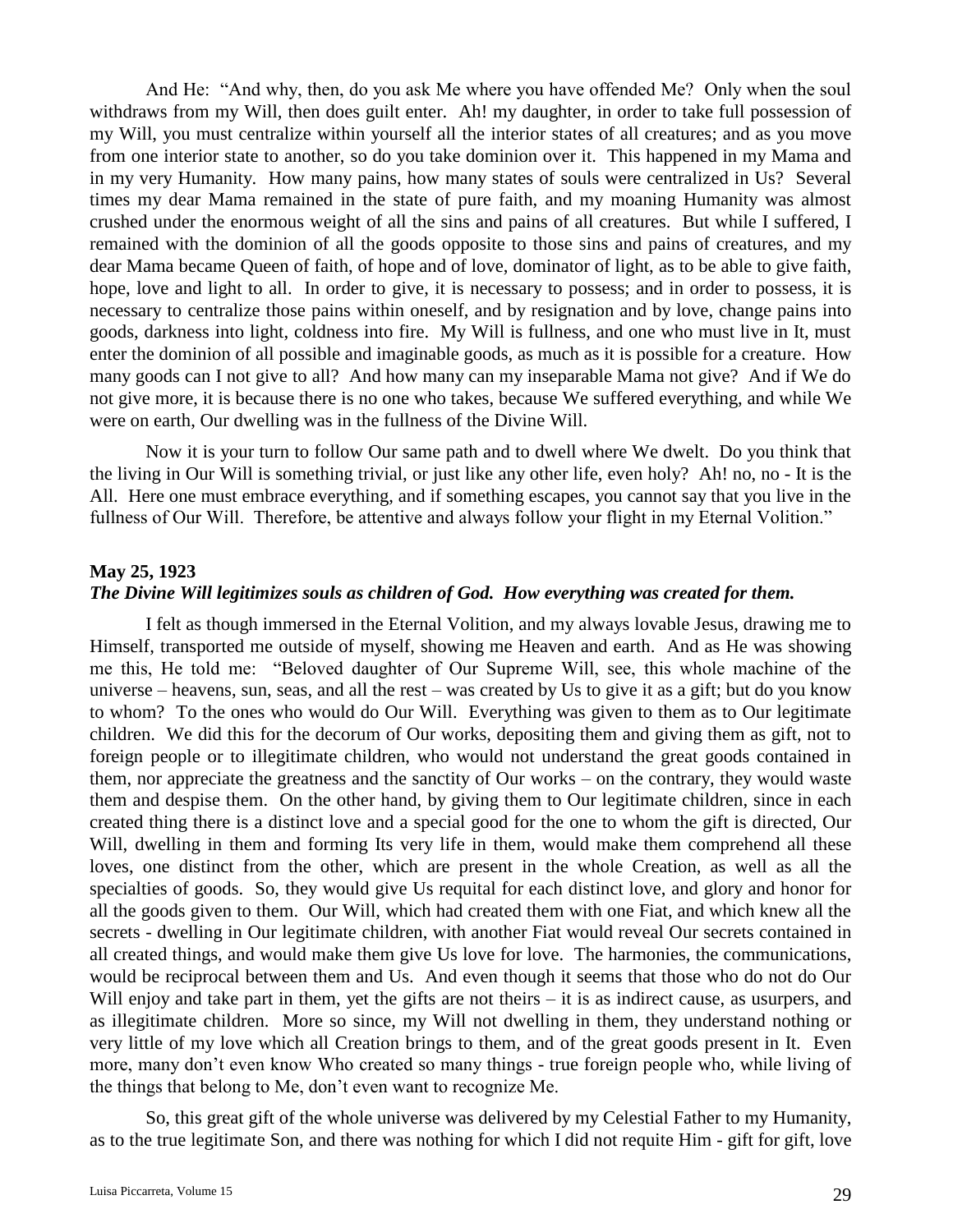for love. Then came my Celestial Mother who, so well, was able to requite Her Creator. And then, the children of my Will have come, whom my Will was to legitimize as Its own children. This is why all Creation exults with joy, makes feast and smiles when, as I draw you outside of yourself, together with Me It recognizes the legitimate daughter of the Supreme Will – Its master. All created things would want to run up onto your lap and around you, not only to make feast for you, but to be appreciated, defended, and held as gifts of their Creator; and they all compete to give you, each one of them, distinct love, and the gift which each created thing contains. Some want to give you the gift of the beauty of your Creator, and the love that beauty contains; some, the gift of power, and the love that power contains; some, the gift of wisdom, some of goodness, some of sanctity, some of light, some of purity, as well as the distinct loves contained in wisdom, goodness, sanctity, light, purity, etc.

So, my Will knocks down all the barriers that exist between the soul and God; It places her in harmony between Heaven and earth; It reveals all the secrets contained in the whole Creation, and It renders her the depository of all the gifts of God."

### **May 29, 1923**

### *How God is always the first to operate in the soul.*

I was accompanying my sweet Jesus in His pains, especially in what He suffered in the Garden of Gethsemani; and while I compassionated Him, moving in my interior, He told me: "My daughter, the first to form the crafting of my pains in my Humanity was my Celestial Father, because He alone had the strength and the power to create pain and to place in it as many degrees of pain as were needed in order to be satisfied for the debt of creatures - for as much as was needed. Creatures were secondary, because they had no power over Me, nor the ability to create pain as intense as they wanted.

The same happens in all creatures: in creating man, the first crafting, both in the soul and in the body, was done by my Divine Father. How much harmony, how much happiness did He not form with His own hands in the human nature? Everything is harmony and happiness in man. The mere external part - how many harmonies and happinesses does it not contain? The eyes see, the mouth expresses, the feet walk, while the hands operate and take things up to where the feet have reached. If the eyes could see, but man did not have the mouth to express himself; if he had feet to walk but no hands to operate – would there not be unhappiness and disharmony in the human nature? And then, the harmonies and happinesses of the human soul - the will, the intellect, the memory – how many harmonies and happinesses do they not contain? It is enough to say that they are births from the happiness and harmony of the Eternal One. God created His true personal Eden in the soul and in the body of man – an Eden all celestial; and then He gave him the terrestrial Eden as dwelling. Everything was harmony and happiness in the human nature, and even though sin upset this harmony and happiness, it did not completely destroy all the good which God had created in man.

So, just as God created with His own hands all the happiness and harmony in the creature, so did He create all possible pains in Me, to be repaid for the human ingratitude, and to make the lost happiness come out of the sea of my pains, as well as the accord for the upset harmony. And this happens to all creatures: when I must choose them for a distinct sanctity or for my special designs, it is my own hands that work in the soul, and I create in her now suffering, now love, now the cognitions of celestial truths. My jealousy is such that I want no one to touch her; and if I allow creatures to do something to her, it is always in the secondary order; but I Myself hold the primacy, and I keep forming her according to my design."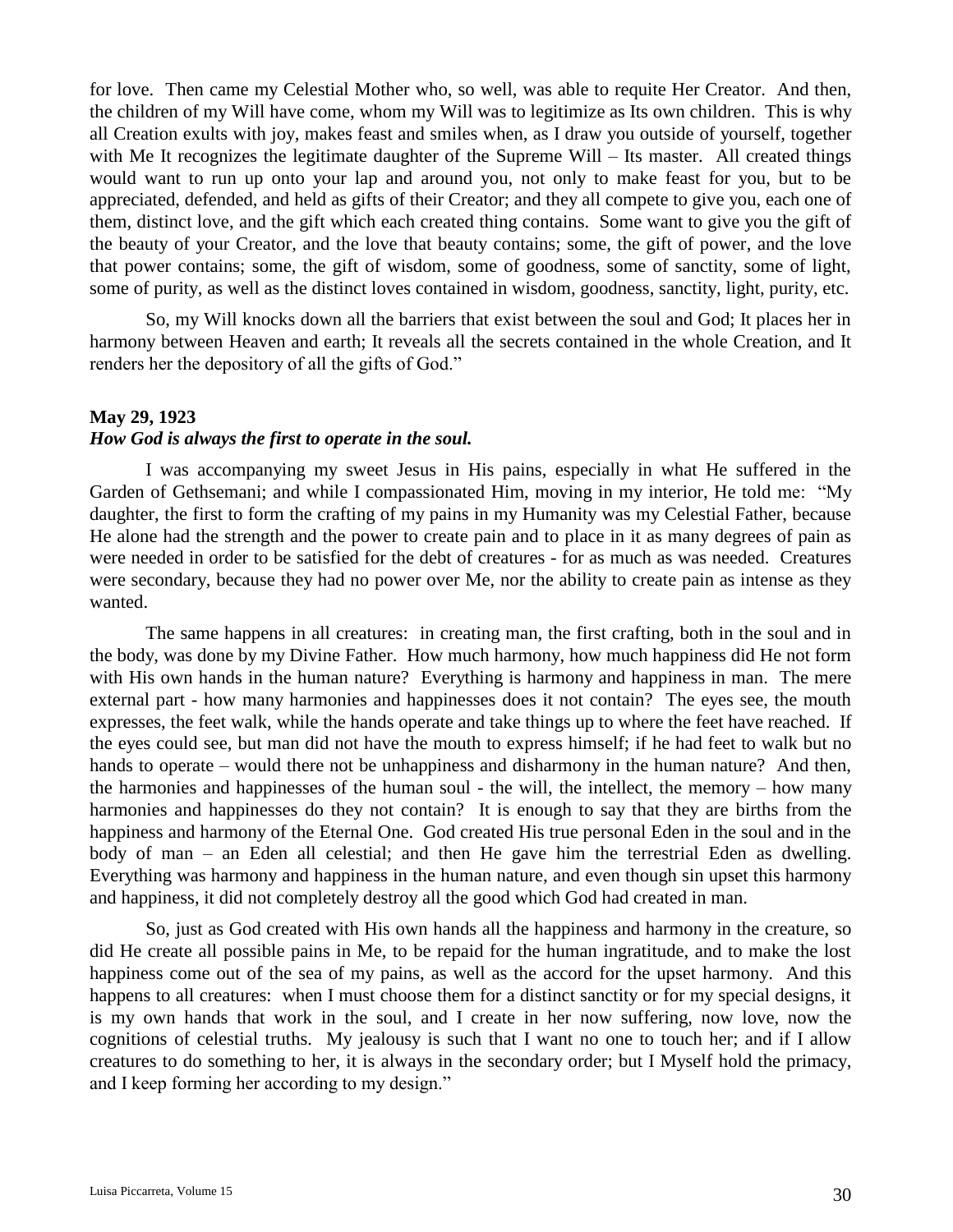## **June 6, 1923** *The sign that the soul is all of God is that she has a taste for nothing but Him.*

I was concerned about the reason why my Jesus was not coming, and I said to myself: 'Who knows what evil there is in my interior, that Jesus hides Himself so as not to be displeased?' And He, moving in my interior, told me: "My daughter, the sign that there is nothing evil and that the interior of the soul is completely filled with God, is that nothing is left to her which is not all mine, and whatever may happen inside and outside of her, she no longer has a taste for anything - her taste is only for Me and of Me. And not only with profane or indifferent things, but also with holy things, pious people, services, music, etc. – everything is cold for her, indifferent, and like things that do not belong to her. And the reason is natural: if the soul is completely filled with Me, she is also filled with my tastes. My taste is hers, and other tastes find no place in which to put themselves; therefore, as beautiful as they may be, they hold no attraction for the soul; rather, they are as though dead for her.

On the other hand, the soul who is not completely mine is empty, and as things surround her, she feels as many tastes within herself, if those are things that she likes; if, on the other hand, those are things which she does not like, she feels disgust. So, she is in a continuous alternation of tastes and disgusts; and since any taste which did not come from Me is not lasting, many times tastes turn into disgusts, and this is why many variations of character can be noticed: now too sad, now too cheerful, now all irascible, another time all affable. It is the void of Me which she has in her soul that gives her so many variations of character - in nothing similar to mine, as I am always equal and I never change.

Now, do you have any taste for what exists down here? What do you fear - that there might be some evil in you, such that, displeased, I hide Myself? Wherever I am, there cannot be evils." And I: 'My Love, I don't feel like getting a taste for anything, as good as it might be. And besides, You know it better than I - how can I get a taste for other things if the pain of your privation absorbs me, embitters me down to the marrow of my bones, makes me forget everything, and the only thing that is present to me, and driven into my heart, is the nail that I am without You?' And Jesus: "And this tells you that you are mine and that you are filled with Me, because every taste has this power: if it is my taste, it transforms the creature into Me; if it is a natural taste, it overwhelms her into human things; if it is a taste for passions, it casts her into the current of evil. It seems that a taste is something trivial; yet, it is not so - it is the first act either of good or of evil. And take a look at how it is so:

Why did Adam sin? Because he removed his gaze from the divine attraction, and as Eve presented to him the fruit to let him eat of it, he looked at the fruit, and his sight took pleasure in looking at it, his hearing took delight in hearing the words of Eve - that if he ate the fruit he would become like God; and His palate took pleasure in eating it. So, taste was the first act of his ruin. On the other hand, had he felt displeasure in looking at it, tedium and bother in hearing the words of Eve, disgust in eating it, Adam would not have sinned. On the contrary, he would have done the first heroic act of his life, by resisting and correcting Eve for having done that; and he would have remained with the everlasting crown of faithfulness toward the One to whom he owed so much, and who had all the rights for his subjection. Oh! how careful one must be with the different tastes that arise in the soul. If they are purely divine tastes, one must give them life; but if they are human tastes, or of passions, one must give them death; otherwise there is the danger of falling into the current of evil."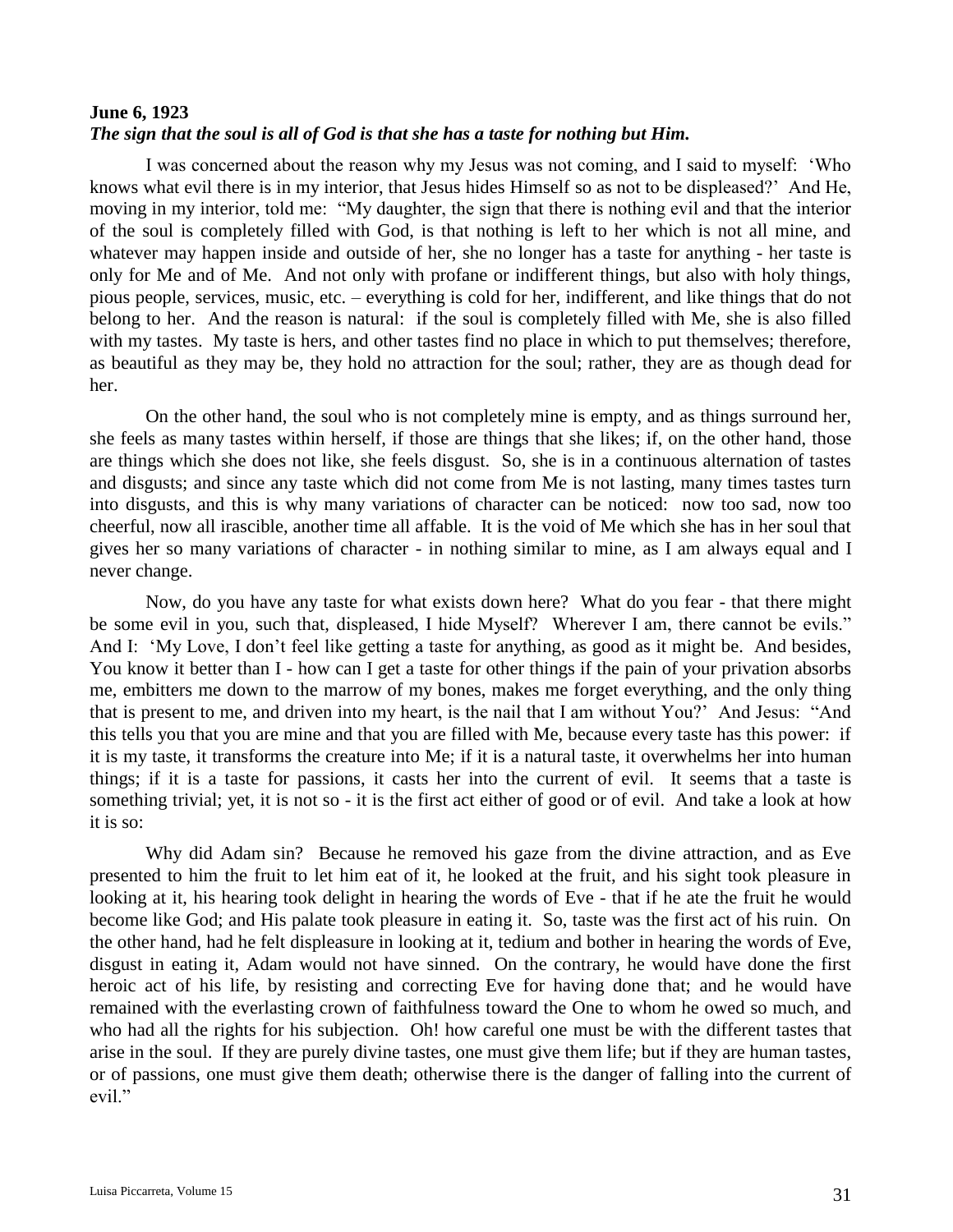### **June 10, 1923**

## *The office of victim, and what it means to be deposed from it. In order to live in the Divine Will, the door through which to enter is the Humanity of Jesus.*

I was lamenting to my sweet Jesus about His privations, and I thought to myself: 'Who knows what is the reason why He is not coming? And if it is true, as sometimes He made me understand, that He does not come because of the chastisements – since, given the state of victim in which He keeps me, if He comes, having to communicate pains to me because of the office I occupy, He feels His arms being broken; and since justice wants to punish as the creature forces it to do so, because of this He does not come  $-$  so, if this is the case, then He should remove me from the state of victim. As long as He comes, I care little about everything else; what I care about is Jesus, my Life, my All – everything else is nothing for me.'

Now, while I was thinking of this and other things, my sweet Jesus, moving in my interior and surrounding my neck with His arm, told me: "My daughter, what are you saying? Deposing you from your office? You don't know what it means to lose dominion, to lose the right of command, to no longer be able to dispose of anything. In fact, when a person is in office, he can always dispose: if he is a judge, he can judge, he has the right to issue condemnation and also to absolve; it may be that for days or weeks he does not exercise his office because there are no occasions, but in spite of this he receives his pay, maintains his rights, and as guilty or righteous people present themselves, he is at his post of judge, and can defend and condemn. But if he is deposed, he loses all his rights and is reduced to inability; and so with all other offices. Therefore, content yourself with being without Me sometimes, rather than wanting to be deposed from your office, otherwise you will also lose the right of having the deserved scourges be held back in part. And if it seems to you that because of the lack of pains of a few days, you do nothing, your remaining in office is always something, and what you do not do one day, as I come to you and find you in office, you can do on another day.

But this is not all – it is the least part; the most essential is that in order to live in my Will, the door through which to enter, the first link of connection, is my Humanity. My Humanity was indeed the first and true victim which, because of the office given to Me by my Celestial Father, lived as sacrificed and completely crucified in the Divine Will; and by virtue of the power of my Eternal Volition, It was able to multiply my Life for all and for each one. And just as by the power of one single Fiat I multiplied so many created things, giving to each creature the right to make them her own, in the same way, the power of my Will multiplied one single Life, so that each one might have Me for himself alone as help, as defense, as refuge – however he wanted Me. This is all the greatness, the good, the all, the infinite distance between living in my Will and living in a different way, even good and holy: the multiplication of one act into as many acts as one wants, enough for as many as want to make use of them.

Now, if I deposed you from your office, not only would you not occupy my office on earth since you would not be in my Humanity, which, even though It did much, impetrating so much good for man, yet did not take the rights, the honor, the decorum away from my justice when it would require to punish man justly; rather, I would resign Myself – but, in lacking the link of connection, you would not be able to live in my Will, you would lose dominion, your acts would become mere intentions; and when you say: 'My Jesus, in your Will I love You, I bless You, I thank You for all, I feel sorrow for each offense, etc.', your acts would not hover over each human act to become act of each human act, love for each love that creatures should give Me. You would not follow all my acts which are present in my Will, you would remain behind; they would be pious intentions at most, which can do some good, but not acts for all, which may give life, and which contain the power of Our creative Will. And yet, how many times you tell Me: 'Since You have called me into your Will,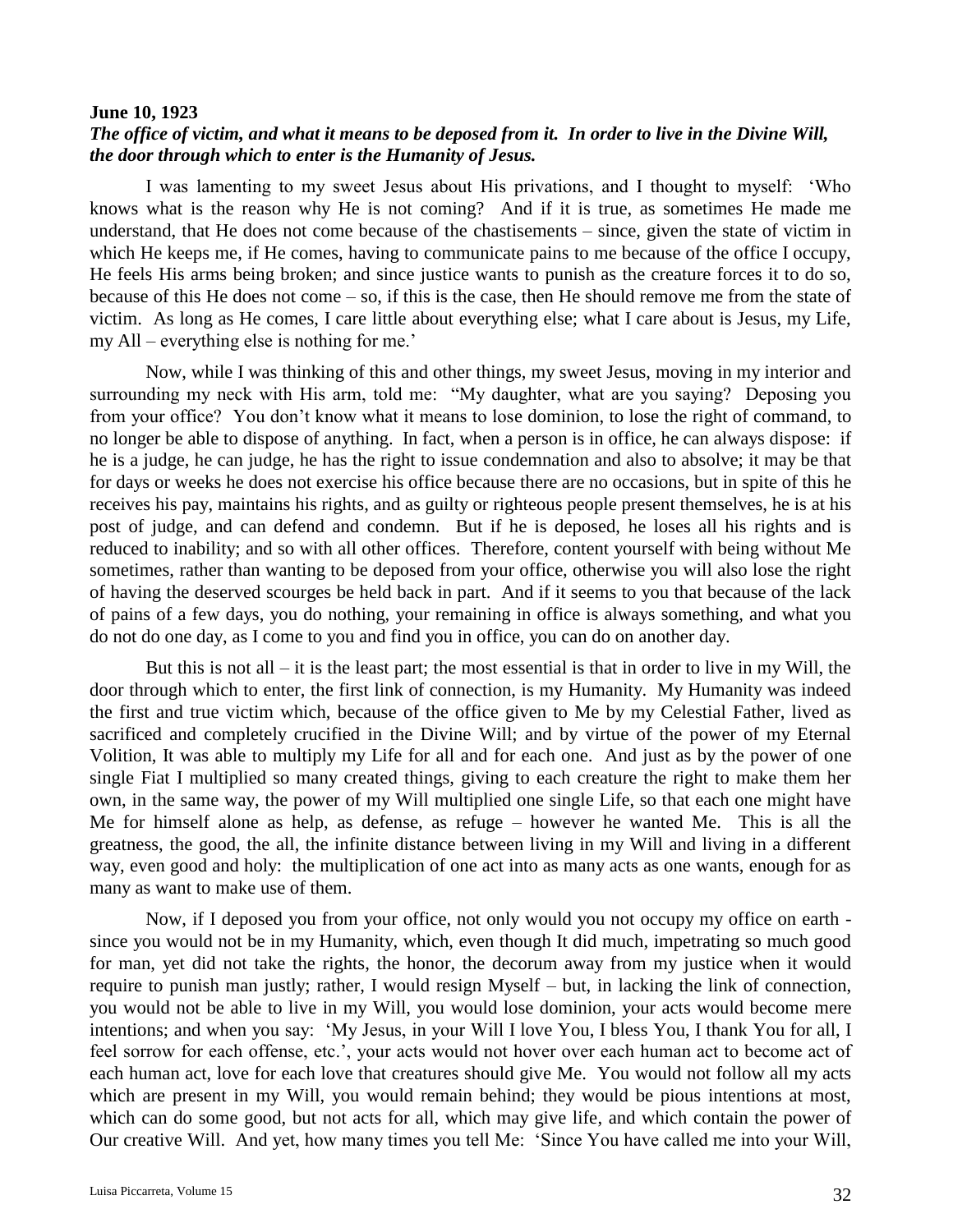do not leave me behind. Oh, Jesus, let it be so that, together with You, I may follow the acts of Creation, to requite You for the love of all created things, as well as those of Redemption and of Sanctification, so that wherever your acts and your love are present, there may be the requital of mine.' And now you want Me to leave you behind?"

I remained confused and did not know what to answer. Good Jesus disposes as He best pleases – and everything for His glory.

## **June 15, 1923** *What true charity consists in.*

Continuing in my state, I was praying that my always lovable Jesus would deign to come to visit my poor soul; and He, all goodness, came and made Himself seen while retouching me all over with His holy hand; and in touching me, He would leave a light as mark at each point where He touched me. After this, Jesus disappeared, and my first confessor came, who is now deceased, and he told me: "I too want to touch you at those points where Our Lord touched you." And I, almost not wanting, but as though lacking the strength to oppose him, let him do it. But as he was doing it, that light which Jesus had left was communicated to him as he touched me, and he remained as though invested with so much light for as many touches as he gave me, always at the same points where Jesus had touched me. I remained surprised, and the confessor told me: "The Lord has sent me to give me the recompense of the merit I acquired when I would come to you to do you charity, and would act upon you. Now this has turned for me into light of eternal glory."

Then, afterwards, my second confessor came, who is also deceased, and he told me: "Tell me what Jesus said to you - I want to hear it, so that the light of the divine truths may unite to the many lights of the truths which the Lord spoke to you, and with which, in hearing them from you when I was alive, I remained as though impregnated. Now the Lord has sent me to confirm for me the recompense of the merit I acquired by wanting to hear those truths. If you knew what it means to hear the divine truths, what charm of light they contain, such that the sun would remain eclipsed, and the good they bring to the one who speaks them and to the one who listens to them, you would compete – you, in speaking them, and the one who feels the duty to do so, in listening to them. Therefore, hurry, tell me - what did He say to you?" And I, remembering that Jesus had told me what charity means, told him that. My words turned into light and invested him; then, all content, he disappeared from me.

Now I will say what Jesus had told me about charity: "My daughter, true charity, with its power, can convert all things into love. Look at fire: all varieties of wood and any other thing - it converts them all into fire; and if it did not have the power to convert everything into fire, it could not be given the name of true fire. The same for the soul: if she does not convert all things into love – both supernatural and natural things, joys and bitternesses, and everything that surrounds her – she cannot be said to possess true charity." Now, as He was saying this, He let many flames come out of His Most Holy Heart, which filled Heaven and earth, and then, uniting together, formed one single flame. And He added: "Continuous flames of love come out of my Heart, and to some they bring love, to some pain, to some light, to others strength, etc. And because they come out from the center of the furnace of my love, even though they do different offices, since one is the purpose – to send love to the creature – they are all flames which, uniting together, form one single flame. The same for the creature: even though she does different things, the purpose must be love, so as to be able to make of her actions as many little flames which, uniting together, will form the great flame that will burn everything and will transform her completely into Me. Otherwise, she will not possess true charity."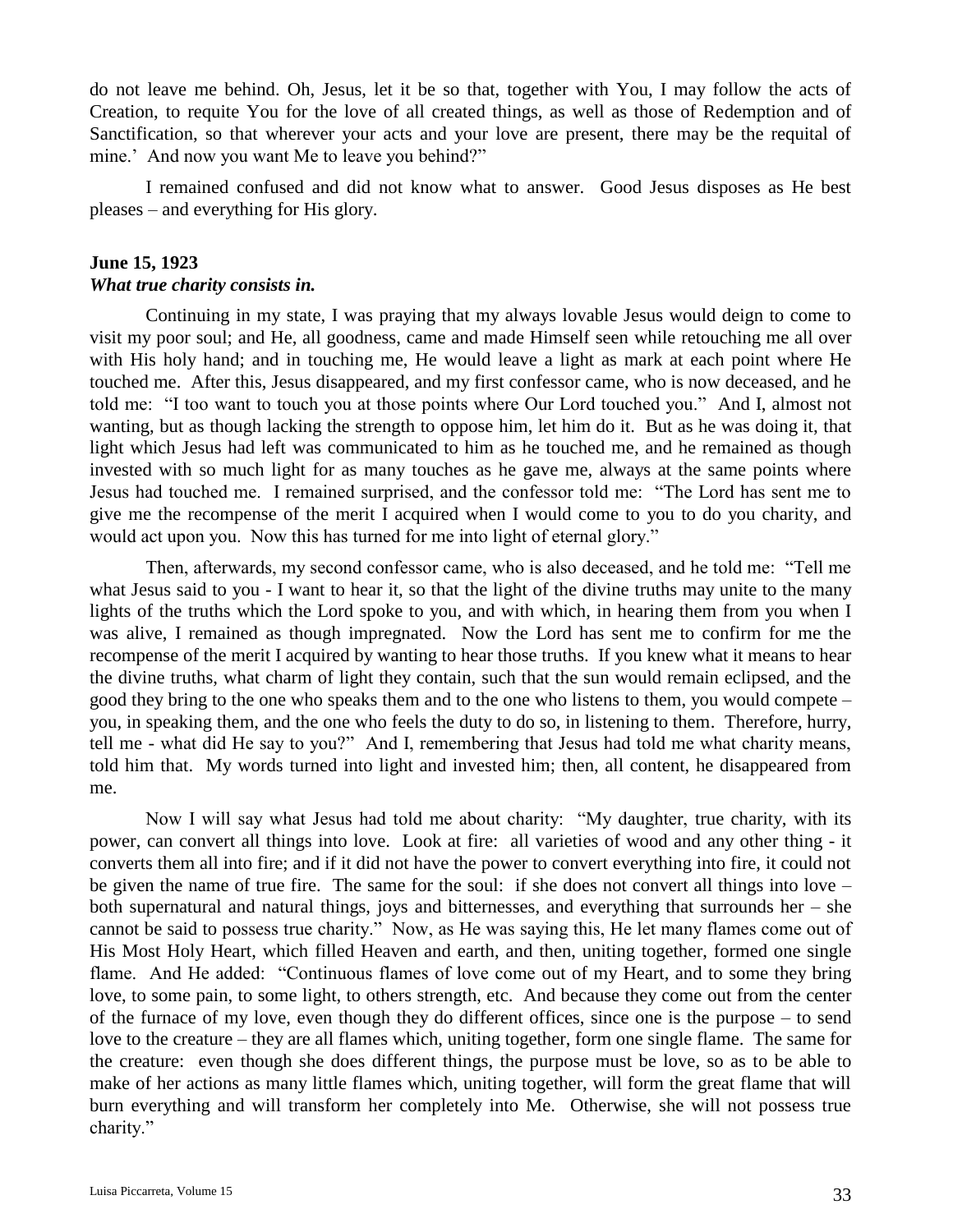## **June 18, 1923** *Prodigies, wonders, excesses of love of Our Lord in instituting the Most Holy Sacrament, and in communicating<sup>8</sup> Himself.*

I was feeling all absorbed in the Most Holy Will of God, and blessed Jesus made present to me, as though in act, all the acts of His life on earth. And since I had received Him sacramentally in my poor heart, He made me see, as though in act in His Most Holy Will, the moment in which my sweet Jesus, in instituting the Most Holy Sacrament, communicated Himself. How many wonders, how many prodigies, how many excesses of love in this act of communicating Himself. My mind wandered amid so many divine prodigies, and my always lovable Jesus told me: "Beloved daughter of my Supreme Volition, my Will contains everything, It preserves all the divine works as though in act, and It lets nothing escape It; and to one who lives in It, It wants to make known the goods It contains. Therefore, I want to make known to you the reason why I wanted to receive Myself when I instituted the Most Holy Sacrament.

The prodigy was great and incomprehensible to human mind. For the creature to receive a Man and God, to enclose the infinite in a finite being, and to give to this infinite Being divine honors, decorum and a dwelling worthy of Him – this mystery was so abstruse and incomprehensible, that the Apostles themselves, while they easily believed in the Incarnation and in many other mysteries, remained troubled before this one, and their intellects were reluctant to believe. And it took my repeated saying for them to surrender. So, what to do? I, who instituted It, was to take care of everything, since, when the creature would receive Me, the Divinity was not to lack the honors, the divine decorum, the dwelling worthy of God. Therefore, my daughter, as I instituted the Most Holy Sacrament, my Eternal Will, united to my human will, made present to Me all the hosts which were to undergo the sacramental consecration until the end of centuries. And I looked at them, one by one; I consumed them, and I saw my Sacramental Life palpitating in each host, yearning to give Itself to creatures. My Humanity, in the name of the whole human family, took on the commitment for all, and gave a dwelling within Itself to each host; and my Divinity, which was inseparable from Me, surrounded each sacramental host with divine honors, praises and blessings, to give worthy decorum to my Majesty. So, each sacramental host was deposited in Me, and contains the dwelling of my Humanity and the cortege of the honors of my Divinity; otherwise, how could I descend into the creature? And it was only because of this that I tolerated sacrileges, coldness, irreverences, ingratitudes, since, in receiving Myself, I secured my own decorum, the honors and the dwelling which befitted my very Person. Had I not received Myself, I could not have descended into creatures, and they would have lacked the way, the door, the means to receive Me.

This is my usual way in all my works: I do them once in order to give life to all the other times in which they are repeated, uniting them to the first act as if they were one single act. So, the power, the immensity, the all-seeingness of my Will made Me embrace all centuries; It made present to Me the communicants and all the sacramental hosts; and I received Myself as many times, to make My very Self pass, through Myself, into each creature. Who has ever thought of so much love of mine? That in order to descend into the hearts of creatures, I was to receive Myself so as to secure the divine rights and be able to give them, not only Myself, but the very acts I did in receiving Myself, so as to dispose them and almost to give them the right to receive Me?"

I remained surprised, and as if I wanted to doubt; and Jesus added: "Why do you doubt? Is this not perhaps the operating as God? And this one single act, of forming as many acts for as many as want to enjoy it, while it remains one single act - was it not the same for the act of the Incarnation,

 $\overline{a}$ 

<sup>8</sup> Read: giving communion to Himself, hence, receiving Himself.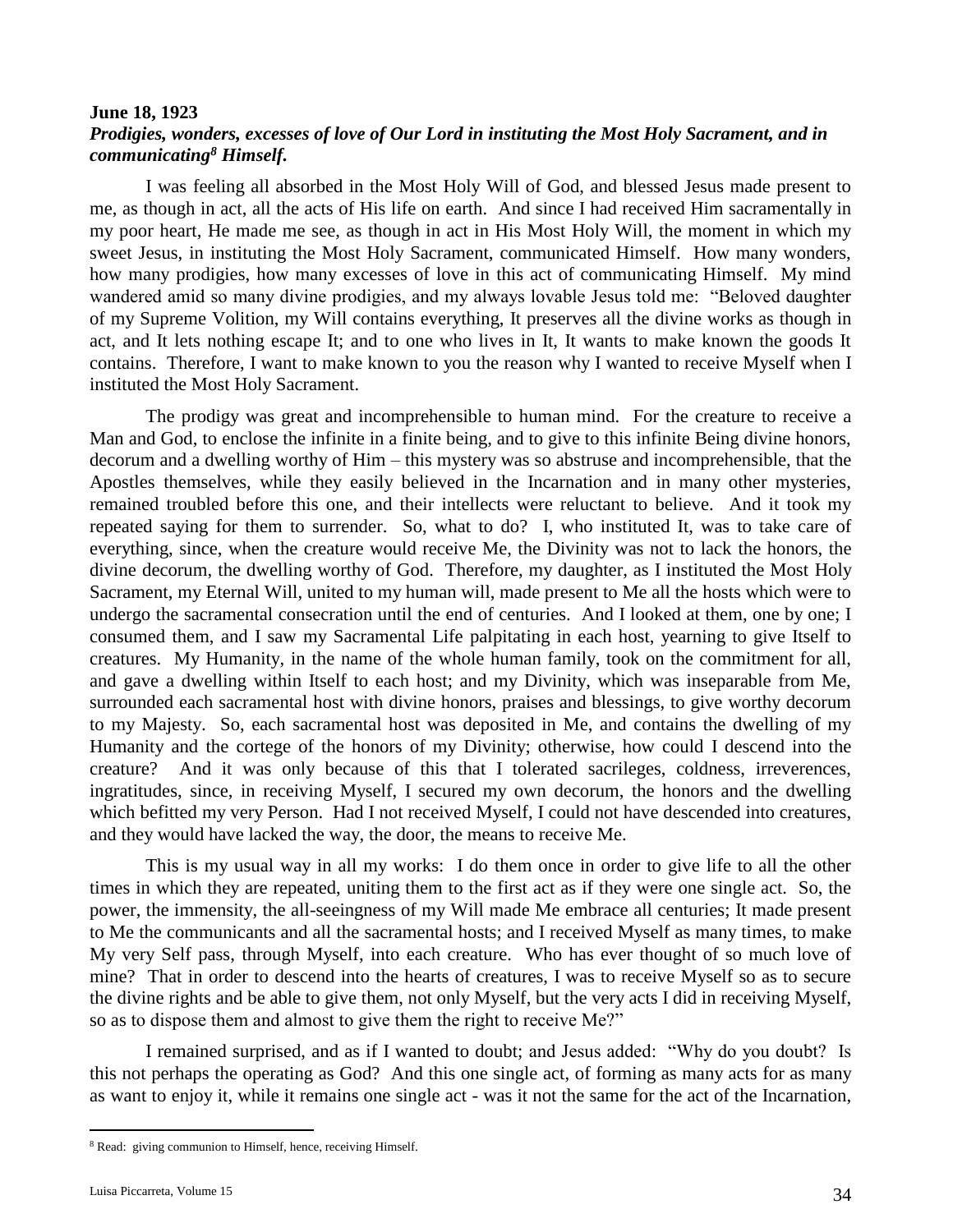of my Life and of my Passion? I incarnated Myself only once, one was my Life, one my Passion; yet, this Incarnation, Life and Passion is for all and for each one, as if it were for one alone. So, they are still as though in act, and for each one, as if I were now incarnating Myself and now suffering my Passion. If it were not so, I would not be operating as God, but as creature, who, not containing a divine power, cannot let herself be possessed by all, nor give herself to all.

Now, my daughter, I want to tell you of another excess of my love. One who does my Will and lives in It, comes to embrace the works of my Humanity, because I love so much for the creature to become similar to Me. And since my Will and hers are one, my Will takes pleasure in her, and, amusing Itself, It places all the good I contain into the creature, and I form in her the deposit of the very sacramental hosts. My Will, which she contains, lends her and surrounds her with divine decorum, homages and honors; and I entrust everything to her, because I am certain to keep my operating in a safe place, as my Will makes Itself actor, spectator and custodian of all my goods, of my works, and of my very Life."

### **June 21, 1923**

## *Difference between the soul who finds herself in the Divine Will because the Divine Will envelops her and is everywhere by Its own nature, and one who prays and acts in the Divine Will having the knowledge of what she does within herself.*

I was doing my usual adoration to my Crucified Good, and I was saying to Him: 'I enter into your Will; or rather, give me your hand and place me, You Yourself, in the immensity of your Will, that I may do nothing which is not the effect of your Most Holy Volition.' Now, while I was saying this, I thought to myself: 'How is this? The Divine Will is everywhere, I am already in It, and yet I say: I enter into your Will?' But while I was thinking of this, my sweet Jesus, moving in my interior, told me: "My daughter, yet, there is a great difference between one who prays and acts because my Will envelops her, being everywhere by Its own nature, and one who, of her own will, having the knowledge of what she does within herself, enters into the divine sphere of my Will to operate and pray.

Do you know what happens? It happens as when the sun fills the earth with its light, though the light and the heat are not the same at all points: at some points there is shade, at other points there is direct light and the heat is more intense. Now, who enjoys more light, who feels more heat: one who is in the shade, or one who is at those points where the light is not covered by shade? However, it cannot be said that where there is shade there is no light, although where there is no shade the light is more vivid, the heat is more intense; even more, the rays of the sun seem to invest and absorb the creature. And if the sun had reason, and one creature exposed herself, of her own will, to its burning rays, and in the name of all said to it: "Thank you, O sun, for your light and for all the goods you produce by filling the earth; for all, I want to give you the requital of the good that you do" - what glory, honor and satisfaction would the sun not receive?

Now, it is true that my Will is everywhere, but the shade of the human will does not allow one to feel the vividness of the light, the heat, and all the good It contains. On the other hand, by wanting to enter into my Will, the soul lays down her own and removes the shade of her volition, and my Will makes Its vivid light shine, It invests her, It transforms her into light itself. And the soul, plunged into my Eternal Volition, says to Me: 'Thank You, O Holy Supreme Volition, for your light and for all the goods You produce by filling Heaven and earth with your Eternal Will; for all, I want to give You the requital of the good that You do.' And I feel such honor, glory and satisfaction, that no other equals it. My daughter, how many evils the shade of one's own will does: it cools down the soul, it produces sloth, sleep, sluggishness. The opposite for one who lives in my Will."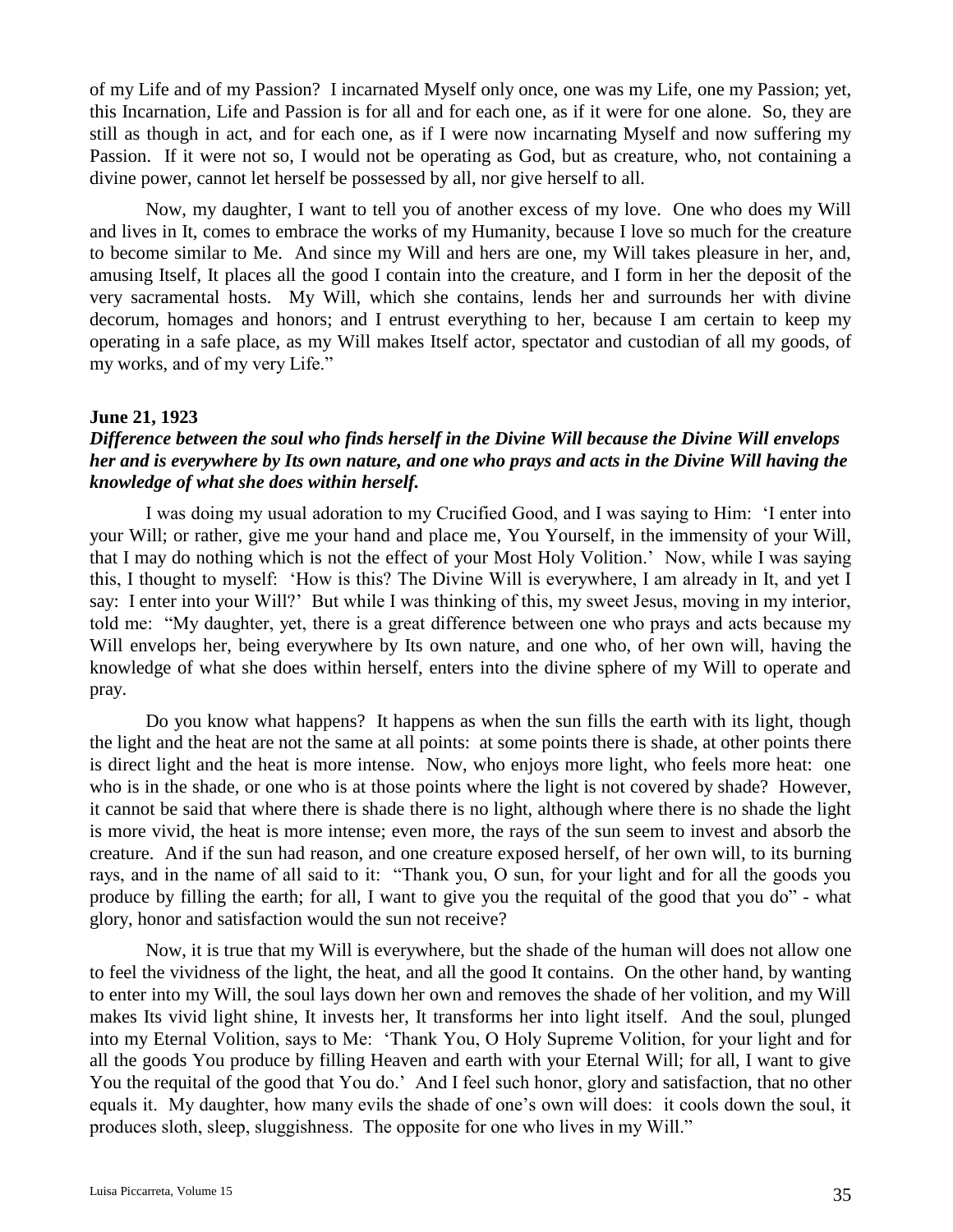Then, after this, I found myself outside of myself, and I saw as if contagious diseases were to come, and many were carried to leper hospitals. A general fright was reigning, and many other maladies of new kinds. But I hope that Jesus may want to placate Himself by the merits of His most precious Blood.

### **June 28, 1923**

## *How, in creating man, God cast into him the seed of the eternal love.*

I was thinking of the immense love of my most sweet Jesus, and He let me see all creatures, as though bound inside a net of love, and He said to me: "My daughter, in creating man, I cast into him many seeds of love; in his intelligence, in his eyes, in his word, in his heart, in his hands, in his feet in everything I placed the seed of love. And I was to work it from outside, and together with Me I placed all created things in order to make this seed sprout and grow according to my Will. Having been placed by an Eternal God, this seed was also eternal; so, man contains an eternal love within himself, and an eternal love goes toward him constantly, to receive the requital of the seeds of its eternal love that was cast into man, and to give him new and eternal love. In fact, I wanted to be inside of man as seed, and outside of him as worker, to form in him the tree of my eternal love. Indeed, what good would it be for man to have eyes filled with light, if he did not have an external light to illuminate him? He would remain always in darkness. So, in order to enjoy the effect of the light, it takes the internal light of the eye as well as the external light of the sun that illuminates it. The same for the mind: if he had no speech to express his thought, the life of his intelligence would die and would be without fruit; and so with all the rest.

I loved man so much that I not only cast into him this seed of my eternal love, but I put him under the waves of my eternal love which is spread throughout the whole Creation, in order to make it germinate in him and to overwhelm him completely within my eternal love. So, if the light of the sun shines in his eyes, it brings him the wave of my love; if he takes water to quench his thirst, or food to nourish himself, they bring him the wave of my eternal love; if the earth lays itself under his feet and remains firm to allow his step, it brings him the wave of my love; if the flower gives off its fragrance, if the fire unleashes its heat, everything brings him my eternal love. But this is not enough; I Myself am with them, working inside and outside, to arrange, to confirm and to seal all my similes in the soul of man, so that, as I give him eternal love, eternal love he may give to Me. So, the creature also can love Me with eternal love, because he contains the seed of it. But, to my highest sorrow, man suffocates this seed, and then it happens that even though my love keeps him under its waves, he does not feel the light which my love brings him, because, having suffocated the seed, he has become blind; even though he burns, he does not get warm; and as much as he may drink and eat, his thirst is not quenched, nor is he nourished. Where there is no seed, there is no fecundity."

### **July 1, 1923**

## *The good and effect of prayer in the Divine Will. Pleasure of Jesus in manifesting His truths to the creature. God is the Act ever new.*

I was fusing myself in the Holy Divine Volition in order to go around through each intelligence of creature, and give to my Jesus the requital of love of each thought of creature. But while I was doing this, a thought said to me: 'What is the good of praying in this way? On the contrary, it seems to me that this is nonsense, rather than prayer.' And my always lovable Jesus, moving in my interior, told me: "My daughter, do you want to know what the good is, and the effect of it? When the creature comes to throw the little pebble of her will into the immense sea of my Divinity, as she throws it, if her will wants to love, the infinite sea of the waters of my love ripple, are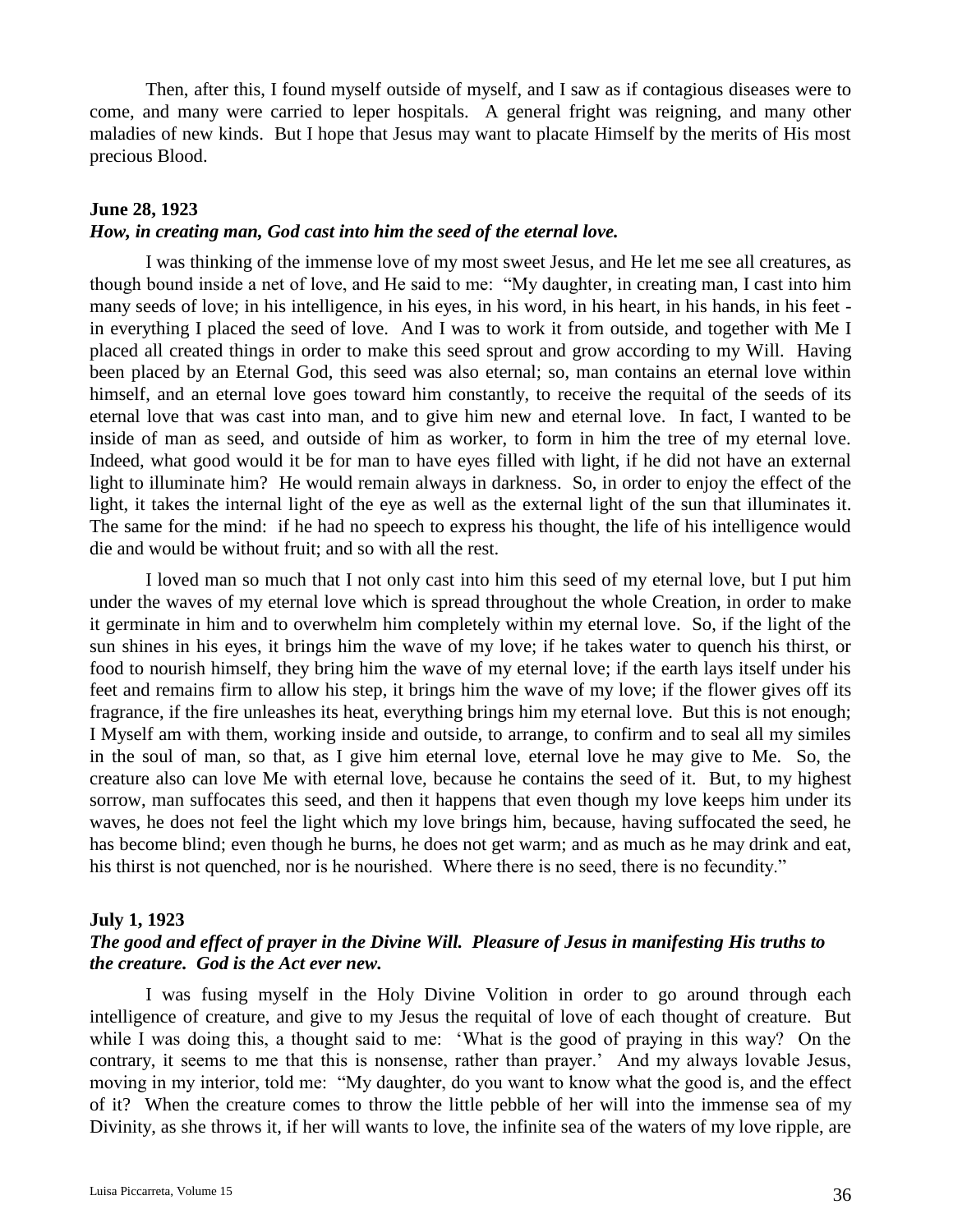stirred, and I feel the waves of my love giving off their celestial fragrance, and I feel the pleasure, the joys of my love being stirred by the little pebble of the will of the creature. If she adores my sanctity, the little pebble of the human will stirs the sea of my sanctity, and I feel delighted by the most pure auras of my sanctity. In sum, whatever the human will wants to do in Mine, it flings itself like a little pebble into each sea of my attributes, and as it stirs them and ripples them, I feel I am given my own things, and the honors, the glory, the love which the creature, in a divine manner, can give Me.

It happens as to a person who is very rich and has all goods in his house – most fresh founts, fragrant founts, warm founts. Someone else enters into this house, but has nothing to give to that person, because he possesses everything. However, he wants to please him, he wants to love him; and what does he do? He takes a little pebble and throws it into the fresh fount; the waters, being stirred, give off a most delicate freshness, and the lord of that house enjoys the pleasure of the freshness of his own fount; he delights in the very goods he possesses. But why? Because the other one took the care of stirring that fount; in fact, when things are stirred, then do they give off, more intensely, the fragrance, the freshness or the heat that they contain. Here is what it means to enter into my Will: to stir, to move my Being and say to Me: 'Do You see how good, lovable, loving, holy, immense, powerful You are? You are the All, and I want to move the whole of You in order to love You and to give You pleasure'. And do you think this is trivial?"

Having said this, He withdrew in my interior, and I was left thinking: 'How good Jesus is. It seems to me that He greatly delights in communicating Himself to the creature, and that He takes so much pleasure in manifesting His truths, that while He is saying one, that very truth is a spur for Him, and almost draws Him with an irresistible force to manifest more truths. What goodness! What love!' And Jesus came out again from within my interior, and placing His face close to mine, added: "My daughter, you do not know what it means to manifest my truths, and this is why you marvel at my pleasure and at the irresistible force I feel to manifest Myself to the creature. And one who is willing to listen to Me forms my joy and my delights in conversing with her. You must know that when I manifest one truth of mine which is not known, it is a new creation that I make, and I love very much to unleash from Myself the many goods and secrets which I contain. But as much as I may speak, since I am that Act ever new that never repeats Itself, I always yearn to say more; and as I speak, I always have more new things that I would like to say, because that newness is never exhausted in Me - I am always new in love, new in beauty, new in contentments, in harmonies – new in everything, and ever new. And this is why I do not tire anyone, I always have new things to give and to say, and the irresistible force that pushes Me to manifest Myself is my immense love. In an outpouring of love I issued the Creation; everything that can be seen in the whole universe was all inside of Me. Love made the shadow of my light overflow from my interior, and I created the sun; the shadow of my immensity and of my harmonies, and I stretched out the heavens, harmonizing them with many stars and celestial spheres. These and other things which I created were nothing other than shadows of mine which I issued from Myself; and my love had its outpouring, and I took great delight in seeing what was contained in Me, spread out in little particles hovering over all Creation.

Now, what will my joy be in manifesting my truths, which are not shadows of mine that come out of Me, but the substance of the goods that I contain within Me; and which speak of Me, not in a mute language like all created things do, but with clear, sonorous and eloquent voice; and which, since my word is creative, like a new creation create in the soul the truths that I manifest? If with one Fiat I created many things, in manifesting my truths it is not just one Fiat that I pronounce, but as many words for as many as are needed in order to manifest and to have souls comprehend that which I want them to understand. Imagine, then, what my contentment is in manifesting my truths to the soul who, not in a mute language, but with speaking voice, will manifest my goods, my truths, to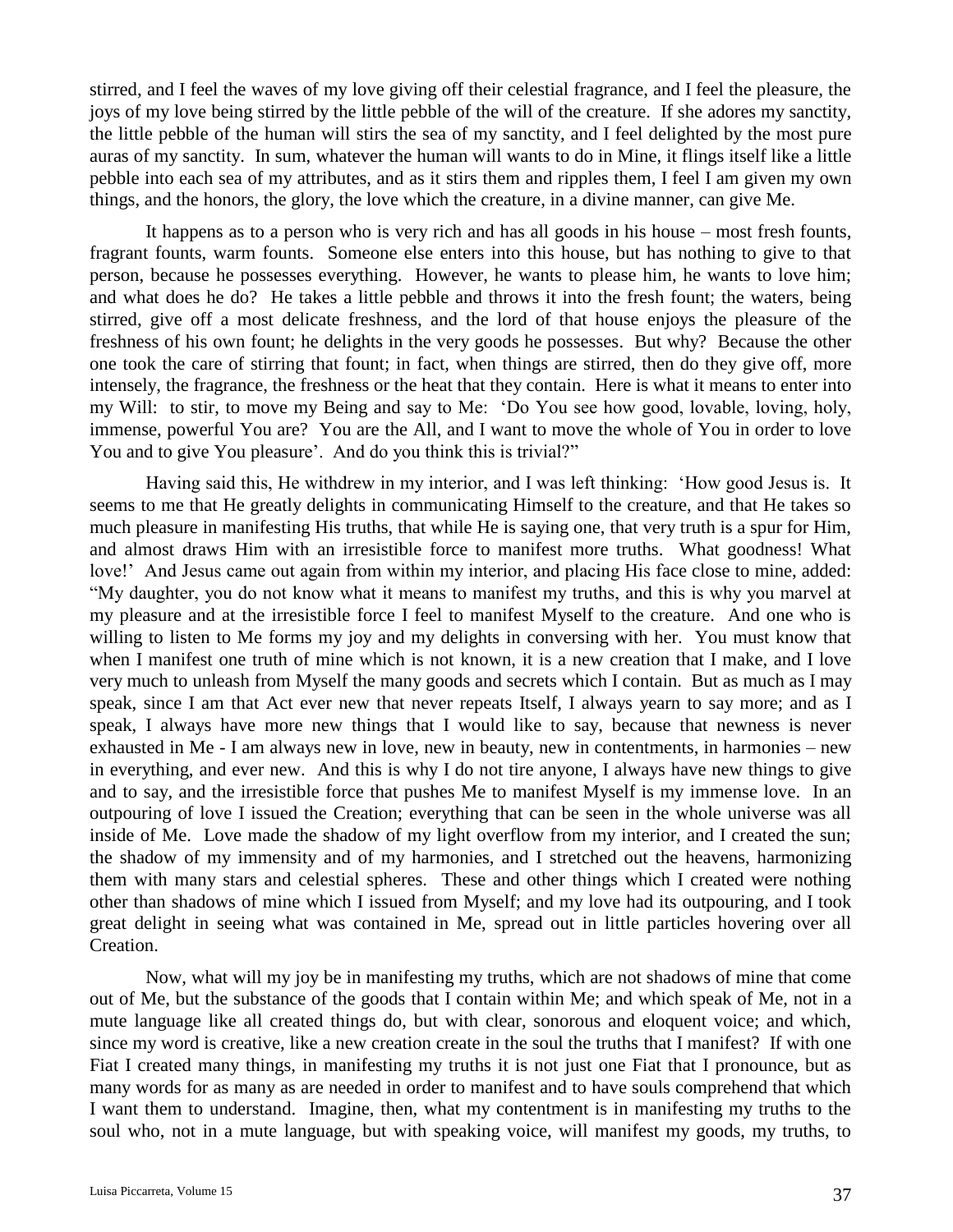others, in order to infuse in others the good she has received. Therefore, in manifesting my truths, my love finds its outpouring and becomes festive, and I greatly love one who is willing to listen to Me."

### **July 5, 1923**

## *Jesus is presented to Pilate by the Jews. Where the true Kingdom is, and what It is.*

I was accompanying my suffering Jesus in the hours of the His most bitter Passion, especially when Jesus was presented to Pilate by the Jews, and was accused; and Pilate, not satisfied with the simple accusations they were making against Him, returned to question Him in order to find a sufficient reason, either to condemn Him or to release Him. And Jesus, beginning to speak in my interior, told me: "My daughter, everything in my life is profound mystery and sublime teachings in which man must reflect himself in order to imitate Me. You must know that the pride of the Jews was so great - especially in the false sanctity they professed, because of which they were held as upright and conscientious men - that they believed that by just presenting Me themselves, and by saying that they had found Me at fault and guilty to death, Pilate would have to believe them and condemn Me without making them undergo any interrogation; more so, since they were dealing with a gentile judge, who had neither any knowledge of God, nor a conscience.

But God disposed things differently in order to confound them and to teach superiors that, as good and holy as the people who charge a poor accused one may appear, they should not believe them easily, but should almost overwhelm them with many interrogations, to see whether there is truth, or rather, under that clothing of goodness, there is some jealousy, rancor, or the intention to snatch some aspired position or dignity from their superiors by making their way into their hearts. Scrutiny makes one know people, it confounds them, and shows that one does not trust them. And in seeing themselves not appreciated, they dismiss their thought of aspiring to positions or of accusing others. How much harm superiors do when, keeping their eyes closed, trusting in false goodness and not in proven virtue, they assign a position or pay heed to someone who is accusing others of some fault. How humiliated the Jews were left in not being easily believed by Pilate, in going through many interrogations. And if he surrendered to condemning Me, it was not because he believed them, but because he was forced to, and so as not to lose his position. This confounded them so much that their extreme confusion and profound humiliation remained impressed on their foreheads like a mark; more so, since they noticed more rectitude and more conscience in a gentile judge than in themselves. How necessary and just scrutiny is - it casts light and calm into the true good, and confusion into the evil.

And when, wanting to scrutinize Me also, Pilate asked Me: "Are you a king? And where is your kingdom?", I wanted to give another sublime lesson by saying: "I am King". And I wanted to say: "But do you know what my Kingdom is? My Kingdom is my pains, my Blood, my virtues. This is the true Kingdom which I possess, not outside of Me, but within Me. What one possesses on the outside is not a true kingdom, nor a safe dominion, because that which is not inside of man can be taken away, usurped, and he will be forced to leave it. But that which he has inside, no one will be able to take away from him - its dominion will be eternal within him. The characteristics of my Kingdom are my wounds, the thorns, the Cross. In It I do not act like the other kings who make their peoples live outside of them, unsafe, and eventually, even starving. Not I - I call my peoples to dwell inside the rooms of my wounds, fortified and defended by my pains, their thirst quenched by my Blood, their hunger satisfied by my Flesh. This alone is true reigning; all other reigns are reigns of slavery, of dangers and of death, while in my Kingdom there is true life.

How many sublime teachings, how many profound mysteries in my words. Each soul should say to herself, in pains and in sufferings, in humiliations and in abandonments by all, and in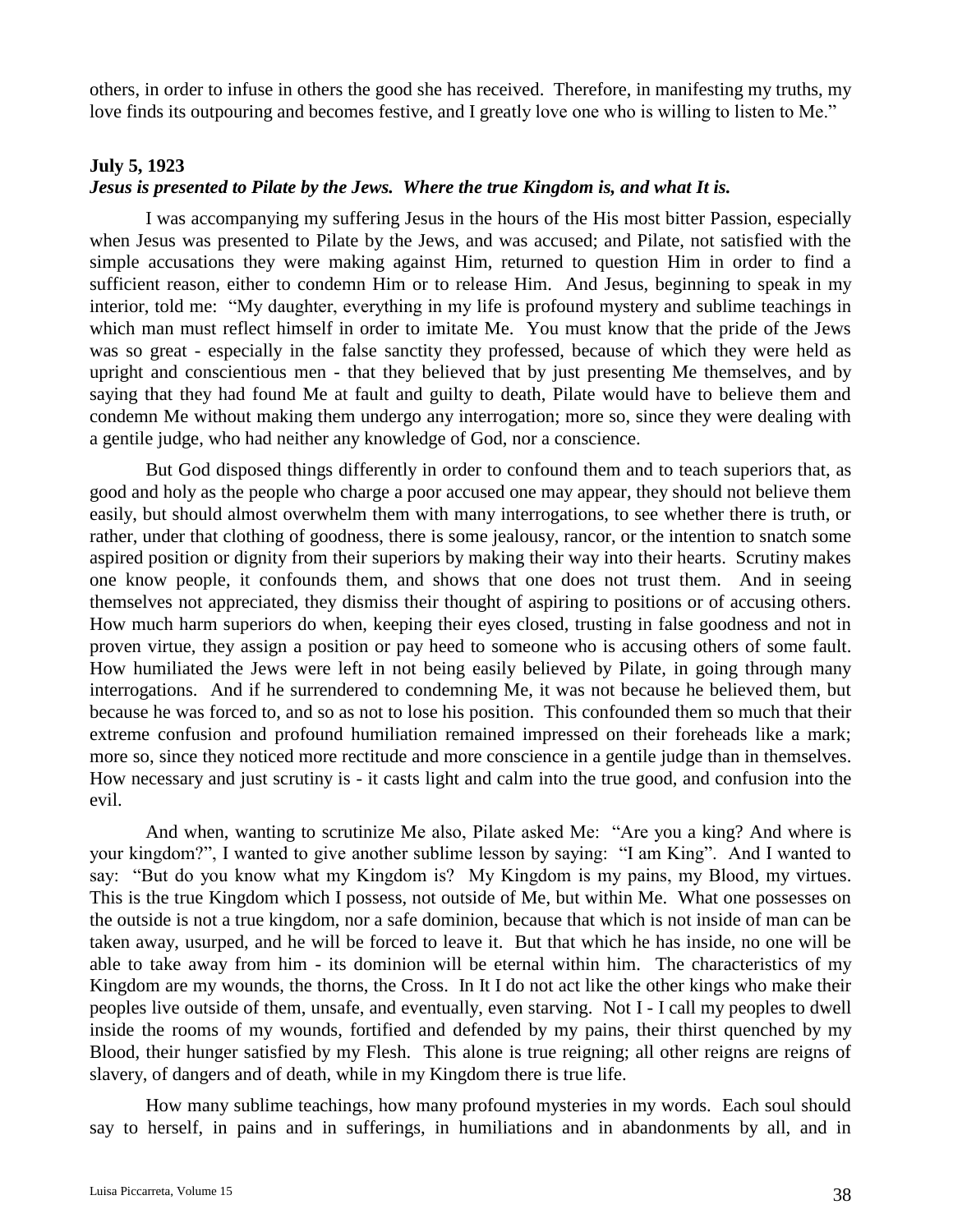practicing true virtues: 'This is my kingdom, which is not subject to perishing. No one can take it away from me or touch it. On the contrary, my kingdom is eternal and divine, similar to that of my sweet Jesus. My sufferings and pains certify it for me and render the kingdom more fortified and fierce, in such a way that, in the face of my great strength, no one will be able to wage battle against me.' This is the Kingdom of peace, to which all my children should aspire."

### **July 11, 1923**

## *The greater the work God wants to do, the more necessary it is that the creature he chooses be unique and singular. The Paternal Goodness wants to open another era of grace.*

I was praying and abandoning all of myself in the arms of my most sweet Jesus, but with a thought in my mind that was saying: 'Only for you this martyrdom of causing bother to others, of being a burden to your ministers, as I cannot do without letting them meddle in my business - the things that pass between me and Jesus. Others are free - they enter a state of suffering and, on their own, they free themselves. Yet, how many times I prayed Him to free me, but in vain.'

Now, while I was thinking of this and other things, blessed Jesus came, all goodness and love, and placing Himself near me, told me: "My daughter, the greater the work I want to do, the more necessary it is that the creature I choose be unique and singular. The work of Redemption was the greatest, and I chose only one creature, endowing Her with all gifts, never conceded to anyone, so that this creature might contain so much grace as to be able to become my Mother, and so that I might deposit in Her all the goods of Redemption. And in order to keep my own gifts safe, from the moment She was conceived until She conceived Me, I kept Her overshadowed within the light of the Most Holy Trinity, which became Her custodian and held the office of directing Her in everything. Then, when I was conceived in Her virginal womb, I being the true Priest and the head and the first of all priests, I Myself took on the charge of keeping Her and directing Her in everything, even in the motion of Her heartbeat. And when I died, I entrusted Her to another priest, who was Saint John. A soul so privileged, who contained all graces, unique in the divine mind, unique in history – I did not want to leave Her without the assistance of a representative of mine up to Her last breath. Have I perhaps done this with other souls? No, because they did not contain so much good, so many gifts and graces, and therefore so much custody and assistance was not necessary.

Now, my daughter, you too are unique in my mind, and will also be unique in history; and there will not be, either before or after you, another creature for whom I will dispose, as though forced by necessity, the assistance of my ministers. Having chosen you in order to deposit in you the sanctity, the goods, the effects, the attitude, of my Supreme Will, it was appropriate, just, decorous, for the very sanctity that my Will contains, that a minister of mine should assist you and be the first depository of the goods which my Will contains, so as to let them pass from his lap into the whole body of the Church. What great attention is required of you, and of them: of you, in receiving from Me, like a second mother to Me, the great gift of my Will, and in knowing all Its qualities; of them, by receiving them from you, so that the *'Fiat Voluntas Tua* on earth as It is in Heaven' may be fulfilled in my Church. Ah! you do not know how much I had to give you in order to dispose your capacity, so that I might deposit my Will in you. I removed from you any seed of corruption; I purified your soul, your very nature, in such a way that neither do you feel anything for them, nor do they for you, because, since the seed is missing, it is as if fire were missing to firewood. And even though I did not exempt you from original sin, as I did with my dear Mother, by removing from you the seed of corruption I worked another prodigy of grace, never conceded to anyone else, because it was not decorous for my Will, trice holy, to descend into and take possession of a soul which would be shaded, even slightly, by the slightest corrupted breath. My Will would not have adapted Itself to taking possession of her, to communicating Its attitude to her, had It seen any seed of corruption in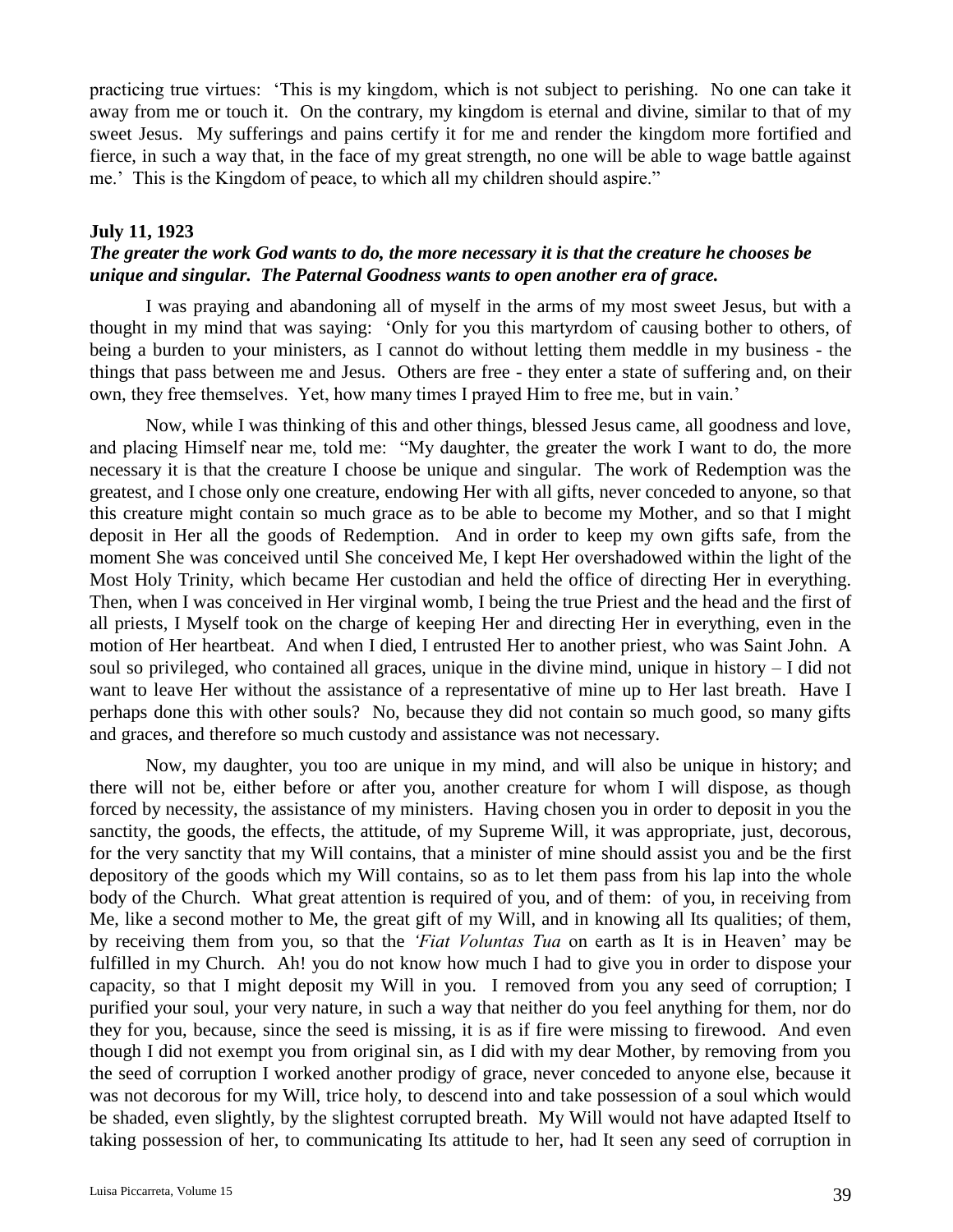her, just as I, Word of the Father, would not have adapted Myself to being conceived in the womb of the Celestial Mama, had I not exempted Her from original sin. And then, how many graces have I not given you? You think it is nothing, and therefore you give it no thought; and instead of thanking Me, you occupy yourself with thinking about what I have disposed for you and for those whom I have placed around you – while I want you to only follow my Will.

You must know that this fulfillment of my Will is so great as to be numbered among the greatest works which the Divinity has operated. And I want It to be known, so that in knowing Its greatness and the immense goods It contains, they may love It, esteem It and desire It. Three times did the Supreme Divinity decide to operate *'ad extra'*. The first was in Creation, and it was without the intervention of the creature, since none of them had yet come out to the light of the day. The second was in Redemption, and with It intervened a woman, the holiest, the most beautiful – my Celestial Mama. She was the channel and the instrument I used in order to fulfill the work of Redemption. The third is the fulfillment of my Will to be done on earth as It is in Heaven – that is, for the creature to live and operate with the sanctity and the power of Our Will; a work inseparable from Creation and Redemption, just as the Sacrosanct Trinity is inseparable. Nor can We say that the work of Creation has been completed by Us, if Our Will, as it was decreed by Us, does not act in the creature and live with that freedom, sanctity and power with which It operates and lives in Us. Even more, this is the most beautiful point, the highest, the brightest, and the seal of the fulfillment of the work of Creation and Redemption.

These are divine decrees, and they must have full completion. And in order to fulfill this decree We want to make use of another woman – and that is you. The woman was the incitement, the cause for which man fell into his misfortunes, and We want to make use of the woman to put things in order, to let man out of his misfortunes and give back to him decorum, honor, Our true likeness just as he was created by Us. Therefore, be attentive, and do not take things lightly. This is not about just anything – this is about divine decrees, and about giving Us the field to let Us accomplish the work of Creation and Redemption. Therefore, just as We entrusted Our Mama to St. John, that She might deposit in him, and from him into the Church, the treasures, the graces and all of my teachings which I had deposited in Her during the course of my life, when She was entrusted to Me and I acted as Priest to Her - as I deposited in Her, as in a sanctuary, all the laws, the precepts and the doctrines which the Church was to possess; and She, faithful as She was, and jealous of even one word of mine, deposited them in my faithful disciple John, so that they might not be lost; and therefore my Mama has primacy over the whole Church - so I have done with you: since the *'Fiat Voluntas Tua'* must serve the whole Church, I entrusted you to a minister of mine, that you may deposit in him everything I manifest to you about my Will – the goods contained in It, how the creature must enter into It, and how the Paternal Goodness wants to open another era of grace, placing His goods, which He possesses in Heaven, in common with the creature, and giving back to her the lost happiness. Therefore, be attentive, and be faithful to Me."

### **July 14, 1923**

### *Expectation of a new era. The surest sign that it is near.*

As I was in my usual state, my good Jesus came, but all afflicted. It seemed to me that He could not detach from me, and, all goodness, He told me: "My daughter, I have come to make you suffer. Don't you remember when I wanted to chastise man and you did not want Me to, wanting to suffer yourself in their place, and I, in order to make you content, told you that instead of doing 'ten', for love of you I would do 'five'<sup>9</sup>? Now the nations want to fight against one other, and those which

 $\overline{a}$ 

<sup>9</sup> Ref. April 16, 1904 Volume 6, and October 29, 1907 Volume 8.